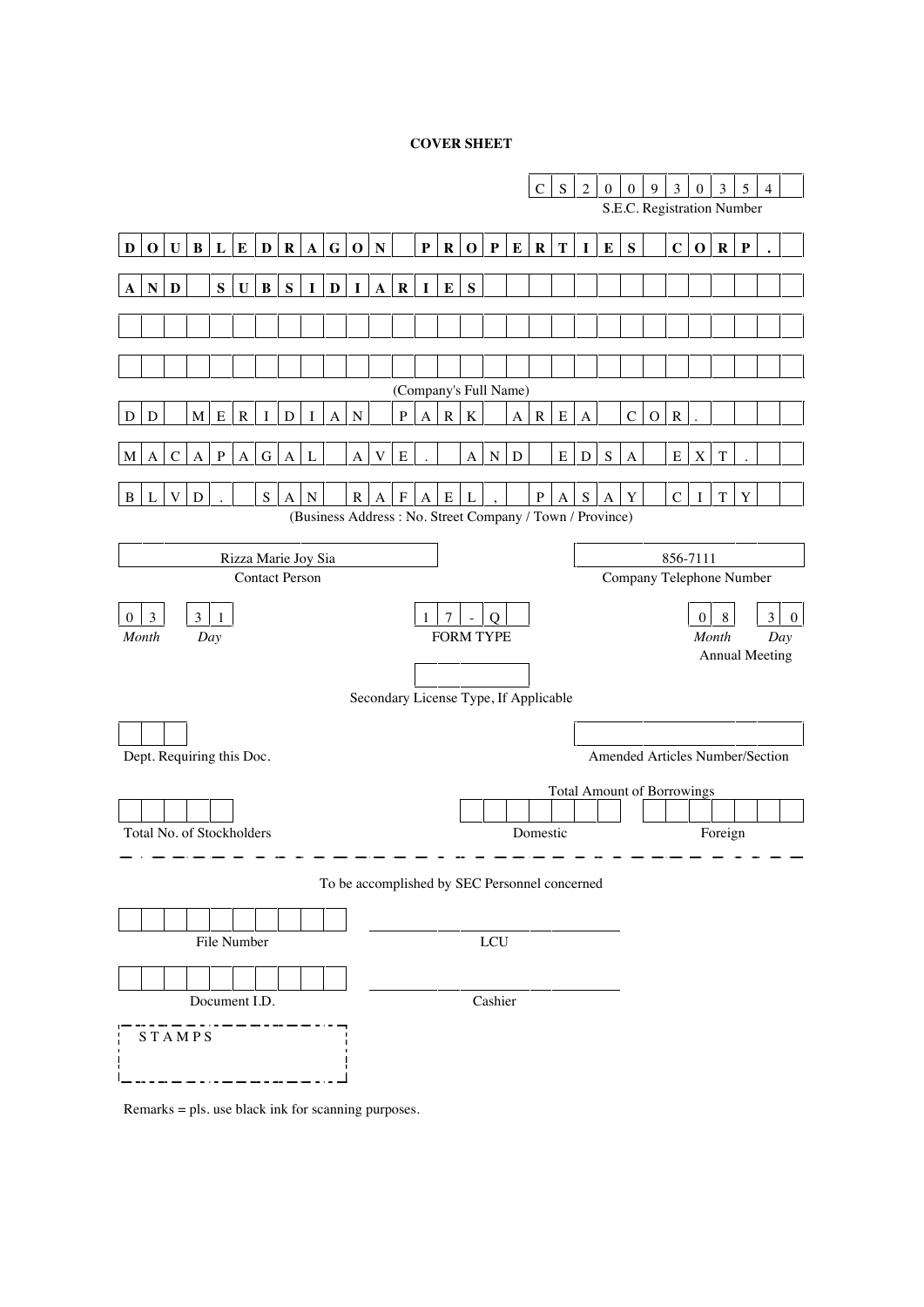**SEC No. 200930354 File No. \_\_\_\_\_\_\_\_\_**

#### **DOUBLEDRAGON PROPERTIES CORP.**

(Company's Full Name)

**DD Meridian Park Bay Area corner Macapagal Avenue and EDSA Extension Boulevard Brgy 76 Zone 10 San Rafael Pasay City 1302** (Company's Address)

## **856 7111**

(Telephone Number)

**December 31**

(Fiscal Year ending)

**Form 17-Q for the First Quarter of 2020** (Form Type)

> **N/A** Amendment Designation

> > **N/A**

Period Ended Date

**N/A** (Secondary License Type and File Number)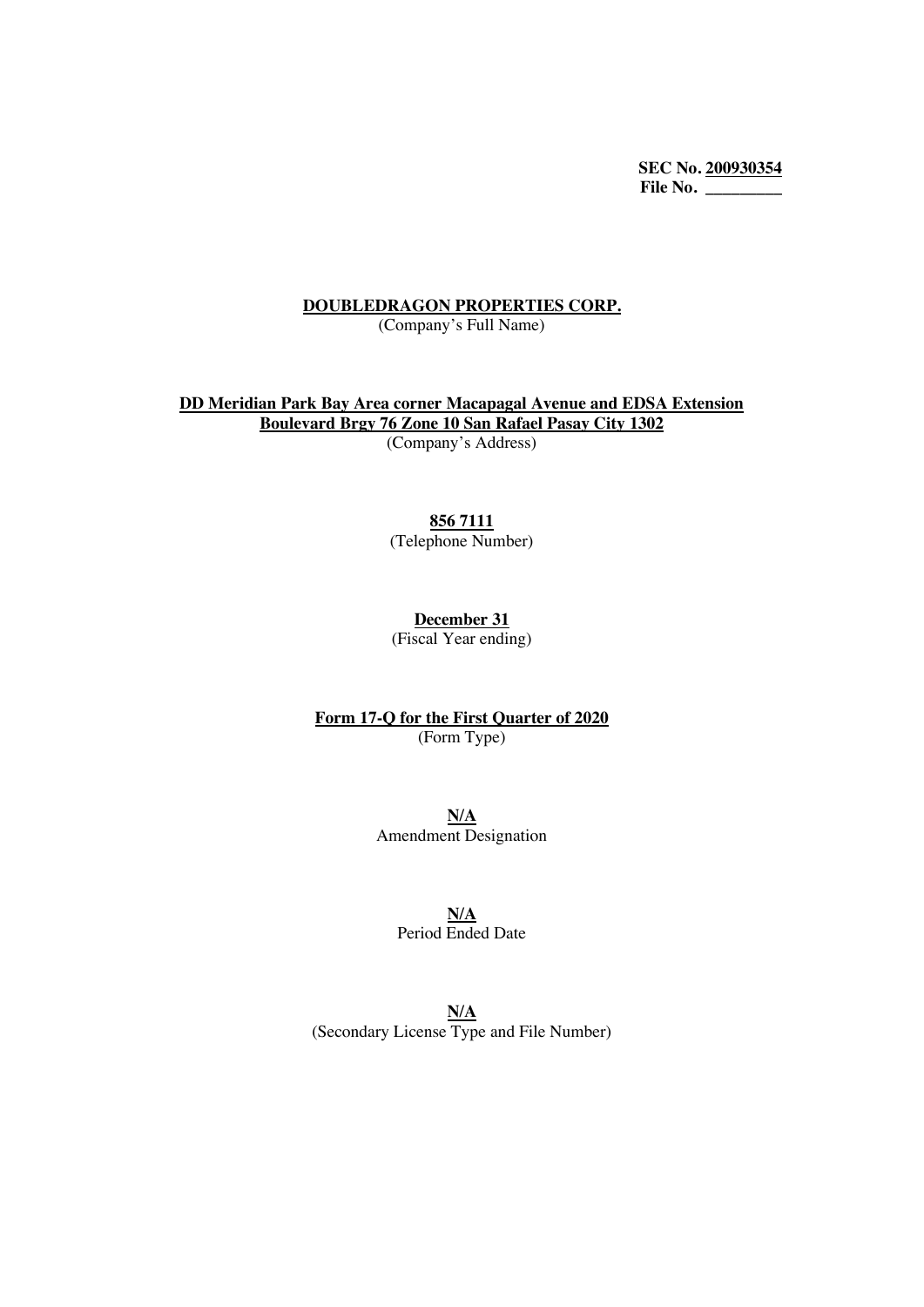#### **SECURITIES AND EXCHANGE COMMISSION**

#### **SEC FORM 17-Q**

#### **QUARTERLY REPORT PURSUANT TO SECTION 17 OF THE SECURITIES REGULATION CODE AND SRC RULE 17(2)(b) THEREUNDER**

- 1. For the quarterly period ended **March 31, 2020**
- 2. Commission identification number **CS200930354** 3. BIR Tax Identification No. **287-191-423-000**

4. Exact name of issuer as specified in its charter: **DoubleDragon Properties Corp.**

5. Province, country or other jurisdiction of incorporation or organization: **Republic of the Philippines**

6. Industry Classification Code: (SEC Use Only)

7. Address of issuer's principal office and Postal Code: **DD Meridian Park Bay Area corner Macapagal Avenue and EDSA Extension Boulevard Brgy 76 Zone 10 San Rafael Pasay City 1302**

8. Issuer's telephone number, including area code: **(632) 8856-7111**

9. Former name, former address and former fiscal year, if changed since last report: **N/A**

10.Securities registered pursuant to Sections 8 and 12 of the Code, or Sections 4 and 8 of the RSA

Title of each Class Title of each Class Number of shares of common stock outstanding and amount of debt outstanding

| <b>Common Shares</b>    | 2,367,528,600 |
|-------------------------|---------------|
| <b>Preferred Shares</b> | 100,000,000   |

11. Are any or all of the securities listed on a Stock Exchange? Yes [ x ] No [ ]

If yes, state the name of such Stock Exchange and the class/es of securities listed therein: Stock Exchange: **Philippine Stock Exchange** Securities Listed: **Common Shares and Preferred Shares**

12. Indicate by check mark whether the registrant:

(a) has filed all reports required to be filed by Section 17 of the Code and SRC Rule 17 thereunder or Sections 11 of the RSA and RSA Rule 11(a)-1 thereunder, and Sections 26 and 141 of the Corporation Code of the Philippines, during the preceding twelve (12) months (or for such shorter period the registrant was required to file such reports)

Yes  $[x]$  No  $[$   $]$  N/A

(b) has been subject to such filing requirements for the past ninety (90) days.

Yes  $[x]$  No  $[$   $]$  N/A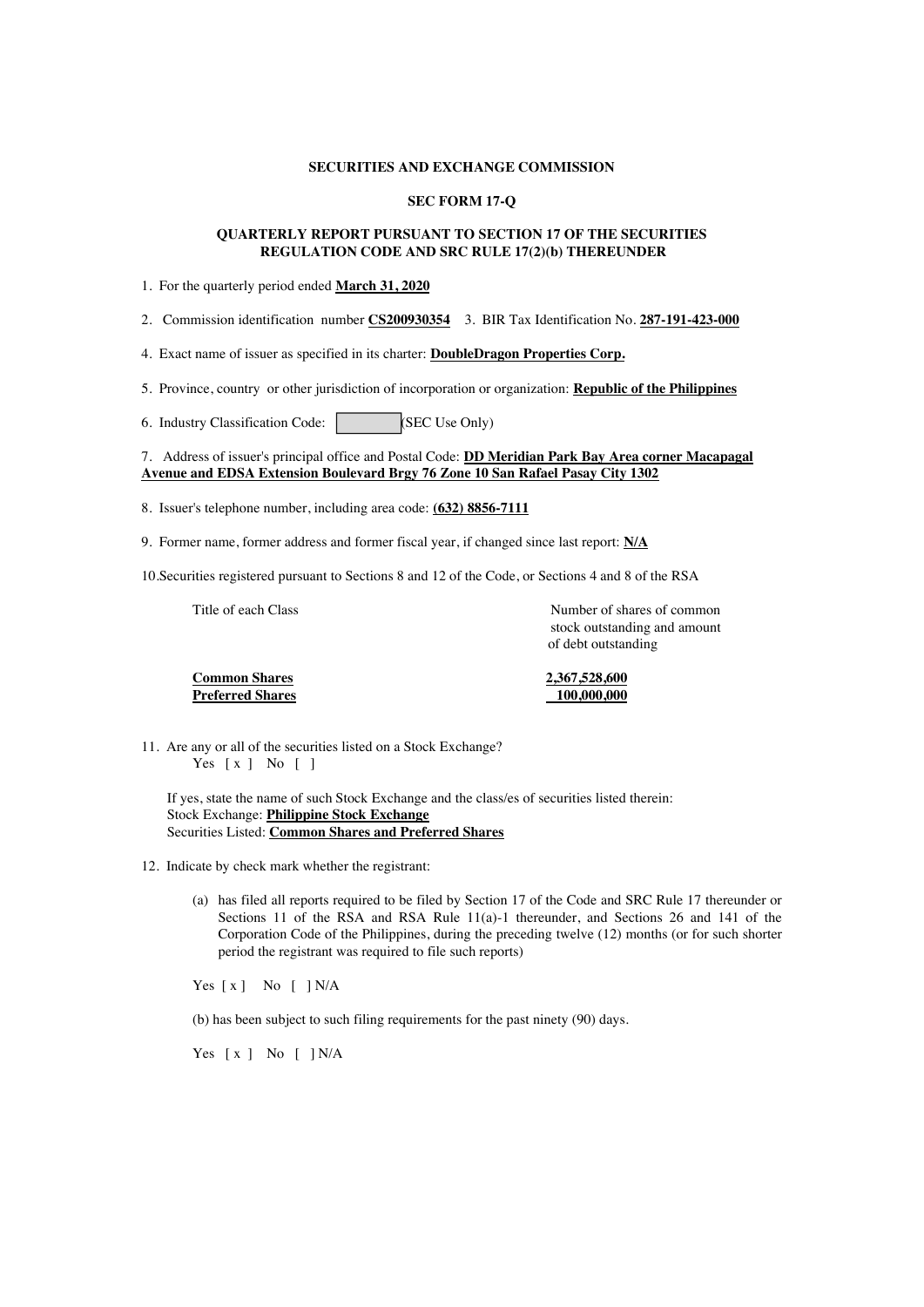## **PART I--FINANCIAL INFORMATION**

#### **Item 1. Financial Statements.**

The following financial statements are submitted as part of this report:

- a) Unaudited Condensed Consolidated Interim Statements of Comprehensive Income for the three months ended March 31, 2020 and March 31, 2019;
- b) Notes to the Unaudited Condensed Consolidated Interim Financial Statement
- a) Unaudited Condensed Consolidated Interim Statements of Financial Position as of March 31, 2020 (unaudited) and December 31, 2019 (audited);
- c) Unaudited Condensed Consolidated Interim Statements of Changes in Equity for the three months ended March 31, 2020 and March 31, 2019; and
- d) Unaudited Condensed Consolidated Interim Statements of Cash Flows for the three months ended March 31, 2020 and March 31, 2019.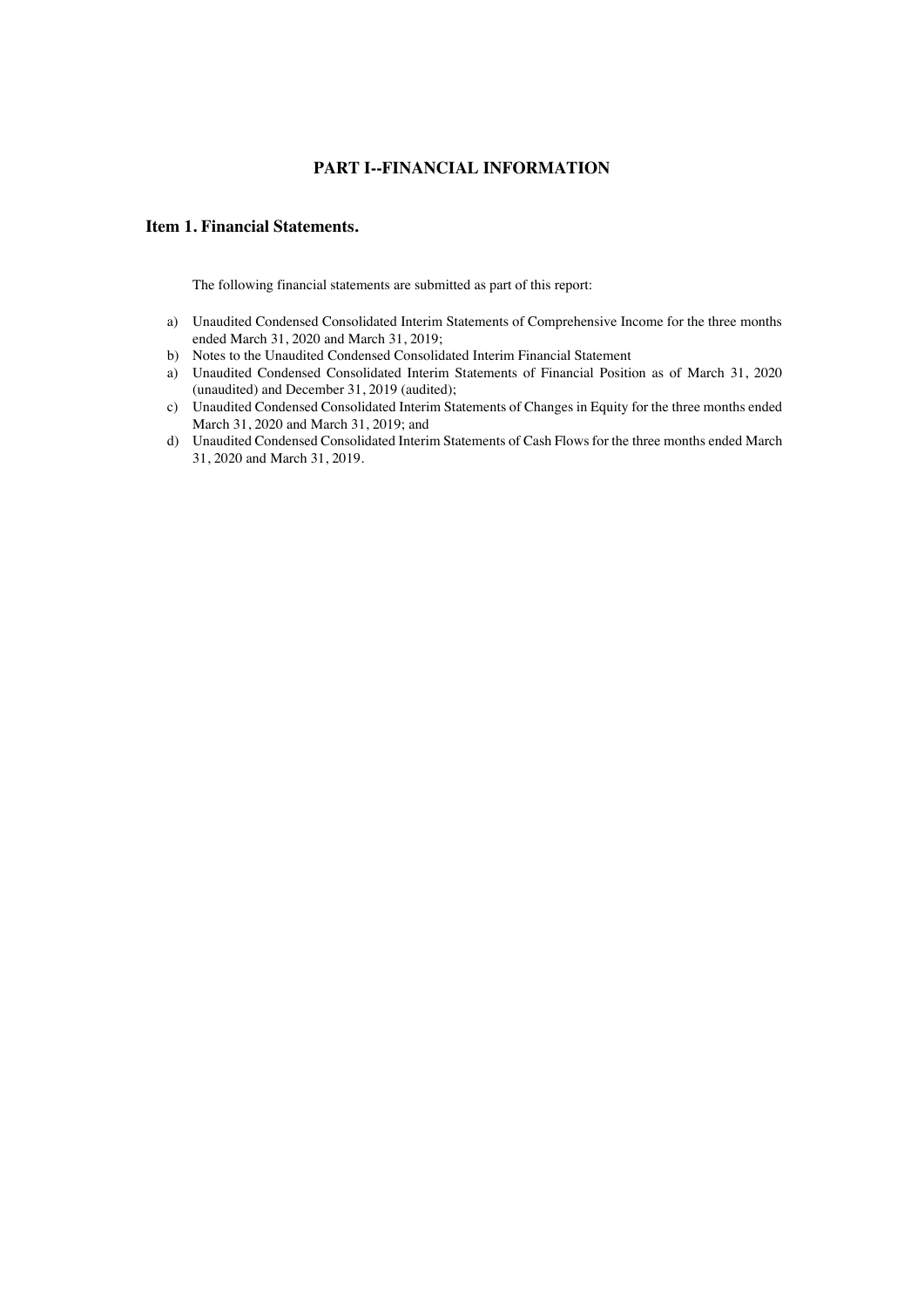## **DOUBLEDRAGON PROPERTIES CORP. AND SUBSIDIARIES CONSOLIDATED INTERIM STATEMENTS OF FINANCIAL POSITION Amount in PHP**

|                                                 | <b>Unaudited</b>      | Audited           |
|-------------------------------------------------|-----------------------|-------------------|
|                                                 | <b>March 31, 2020</b> | December 31, 2019 |
| <b>ASSETS</b>                                   |                       |                   |
| <b>Current Assets</b>                           |                       |                   |
| Cash and cash equivalents                       | 5,308,297,531         | 6,700,927,921     |
| Receivables                                     | 6,477,873,323         | 5,798,297,764     |
| Inventories                                     | 2,283,137,986         | 2,169,314,462     |
| Due from related parties                        | 55,150,000            | 55,150,000        |
| Prepaid expenses and other current assets - net | 5,202,316,489         | 4,486,515,652     |
| <b>Total Current Assets</b>                     | 19,326,775,329        | 19,210,205,799    |
|                                                 |                       |                   |
| <b>Noncurrent Assets</b>                        |                       |                   |
| Receivables - net of current portion            | 8,796,887             | 9,898,720         |
| Property and equipment - net                    | 922,525,991           | 951, 538, 774     |
| Goodwill and intangible assets                  | 1,253,172,952         | 1,237,911,379     |
| Investment property                             | 90,696,036,685        | 89,213,048,577    |
| Right-of-use - net                              | 726,071               | 862,209           |
| Deferred tax assets                             | 541,968,296           | 504, 367, 200     |
| Other noncurrent assets                         | 2,570,331,369         | 2,418,763,491     |
| <b>Total Noncurrent Assets</b>                  | 95,993,558,251        | 94,336,390,350    |
|                                                 | 115,320,333,580       | 113,546,596,149   |
|                                                 |                       |                   |
| <b>LIABILITIES AND EQUITY</b>                   |                       |                   |
| <b>Current Liabilities</b>                      |                       |                   |
| Accounts payable and other current liabilities  | 9, 195, 181, 664      | 8,658,321,689     |
| Short-term notes payable                        | 11,583,351,816        | 12,015,344,351    |
| Due to related parties                          | 988, 322, 908         | 988,322,908       |
| Current portion of customers' deposits          | 495,408,942           | 420,593,972       |
| Dividends payable                               | 49,361,975            | 151,578,047       |
| Income tax payable                              | <u>70,100,115</u>     | <u>54,719,292</u> |
| <b>Total Current Liabilities</b>                | 22,381,727,420        | 22,288,880,259    |
|                                                 |                       |                   |
| <b>Noncurrent Liabilities</b>                   |                       |                   |
| Long-term notes payable - net of issue cost     | 18,530,507,505        | 18,521,177,930    |
| Bonds payable - net of issue cost               | 14,850,767,944        | 14,844,514,329    |
| Deferred tax liability                          | 10,561,343,376        | 10,312,452,220    |
| Lease liability - net of current protion        | 1,394,443,469         | 1,351,978,820     |
| Retirement benefits liability                   | 16,310,726            | 16,310,726        |
| Customers' deposits - net of current portion    | 216,888,819           | 215,641,847       |
| Other noncurrent liabilities                    | 2,866,769,280         | 2,076,864,921     |
| <b>Total Noncurrent Liabilities</b>             | 48, 437, 031, 119     | 47,338,940,793    |
| <b>Total Liabilities</b>                        | 70,818,758,539        | 69,627,821,052    |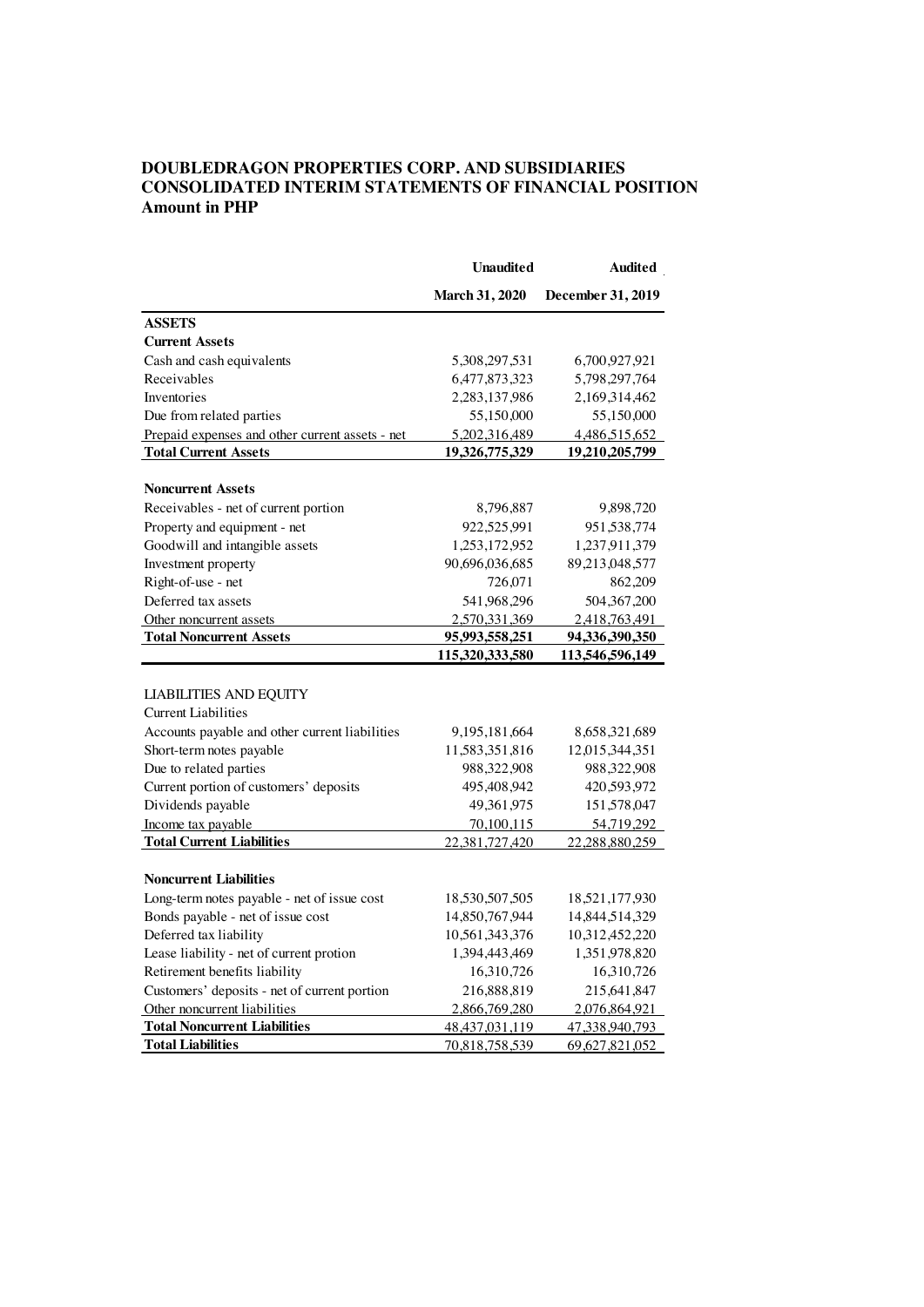#### *Forward*

| Equity                                                             |                 |                 |
|--------------------------------------------------------------------|-----------------|-----------------|
| <b>Equity Attributable to Equity Holders of the Parent Company</b> |                 |                 |
| Capital stock                                                      | 237,310,060     | 237,310,060     |
| Preferred shares                                                   | 10,000,000,000  | 10.000.000.000  |
| Additional paid-in capital                                         | 5.540.589.852   | 5.540.589.852   |
| Retained earnings                                                  | 15,088,546,460  | 14,713,800,272  |
| Retirement benefits liability                                      | 36.155          | 36.155          |
| Less: Treasury stock                                               | (167,160,000)   | (167, 160, 000) |
|                                                                    | 30,699,322,527  | 30,324,576,339  |
| <b>Non-controlling Interest</b>                                    | 13,802,252,514  | 13,594,198,758  |
| <b>Total Equity</b>                                                | 44,501,575,041  | 43,918,775,097  |
| <b>Total Liabilities and Equity</b>                                | 115,320,333,580 | 113,546,596,149 |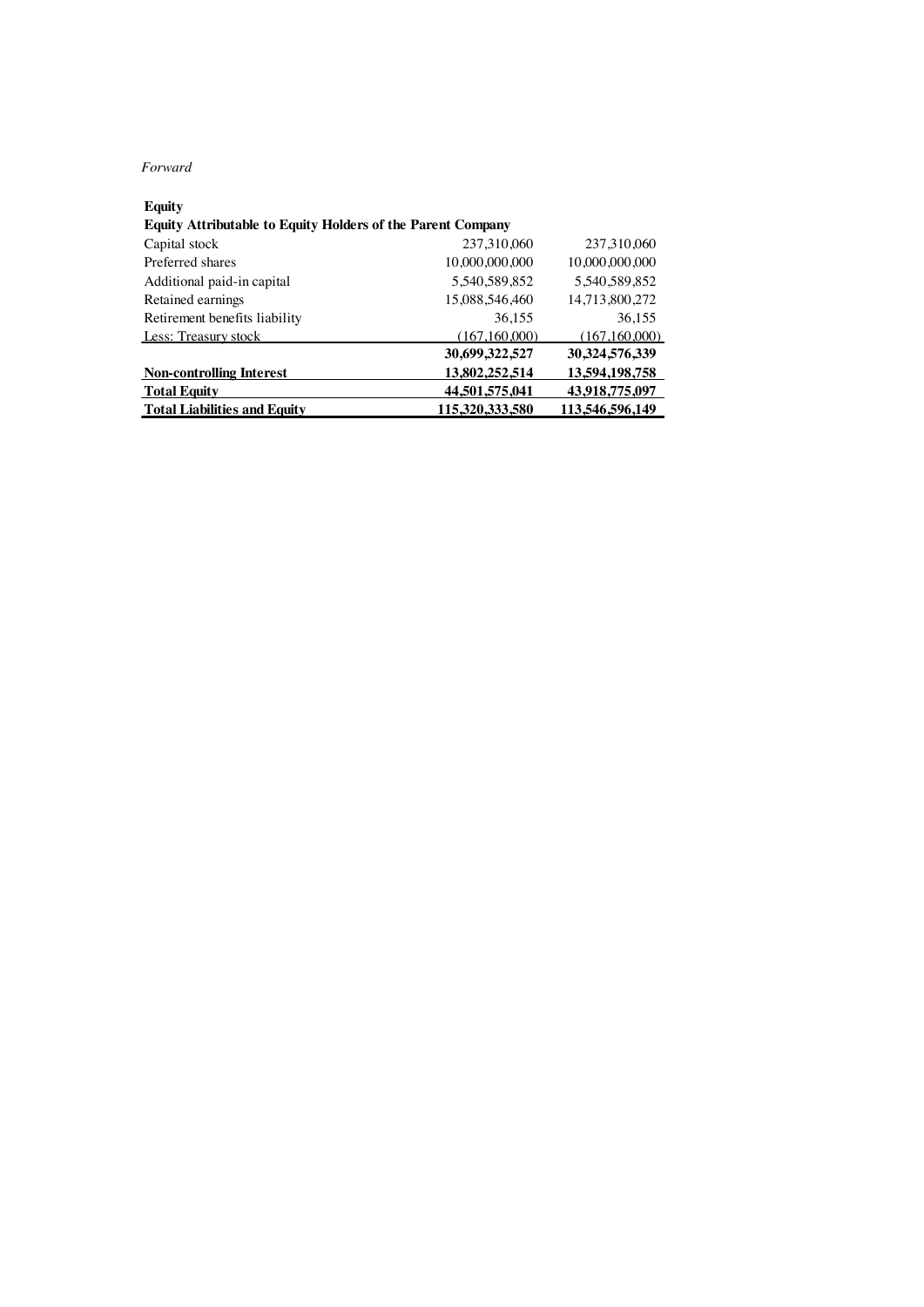#### **DOUBLEDRAGON PROPERTIES CORP. AND SUBSIDIARIES UNAUDITED CONSOLIDATED INTERIM STATEMENTS OF COMPREHENSIVE INCOME For the quarters ended March 31, 2020 and March 31, 2019 Amount in PHP**

March 31, 2019 **March 31, 2020** Restated **REVENUES** Rental income **774,969,494** 627,210,271 Real estate sales **208,140,522** 178,998,493<br>
Hotel revenues **152,944,078** 142.782.772 Hotel revenues **152,944,078** 142,782,772<br>
Unrealized gain from change in fair values of investment property **152,585,473** 1,479,424,630 Unrealized gain from change in fair values of investment property **452,585,473** 1,479,424,630 Interest income **20,223,078** 447,585 Other income from forfeiture **457,718** 148,824 Others **305,288,527** 232,198,582 **1,914,608,890** 2,661,211,157 **COST AND EXPENSES** Cost of real estate sales **112,446,872** 105,903,632 Cost of hotel operations **100,919,164** 124,700,049 Selling and marketing expenses **63,219,858** 74,571,178 General and administrative expenses **333,486,361** 474,514,744 Interest expense **298,344,255** 136,856,604 **908,416,510** 916,546,207 **INCOME BEFORE INCOME TAX 1,006,192,380** 1,744,664,950 **INCOME TAX EXPENSE 261,447,436** 525,474,111 **NET INCOME/TOTAL COMPREHENSIVE INCOME 744,744,944** 1,219,190,839 Net income attributable to: Equity holders of the Parent Company **536,691,188** 919,405,349 Non-controlling interest **208,053,756** 299,785,490 **744,744,944** 1,219,190,839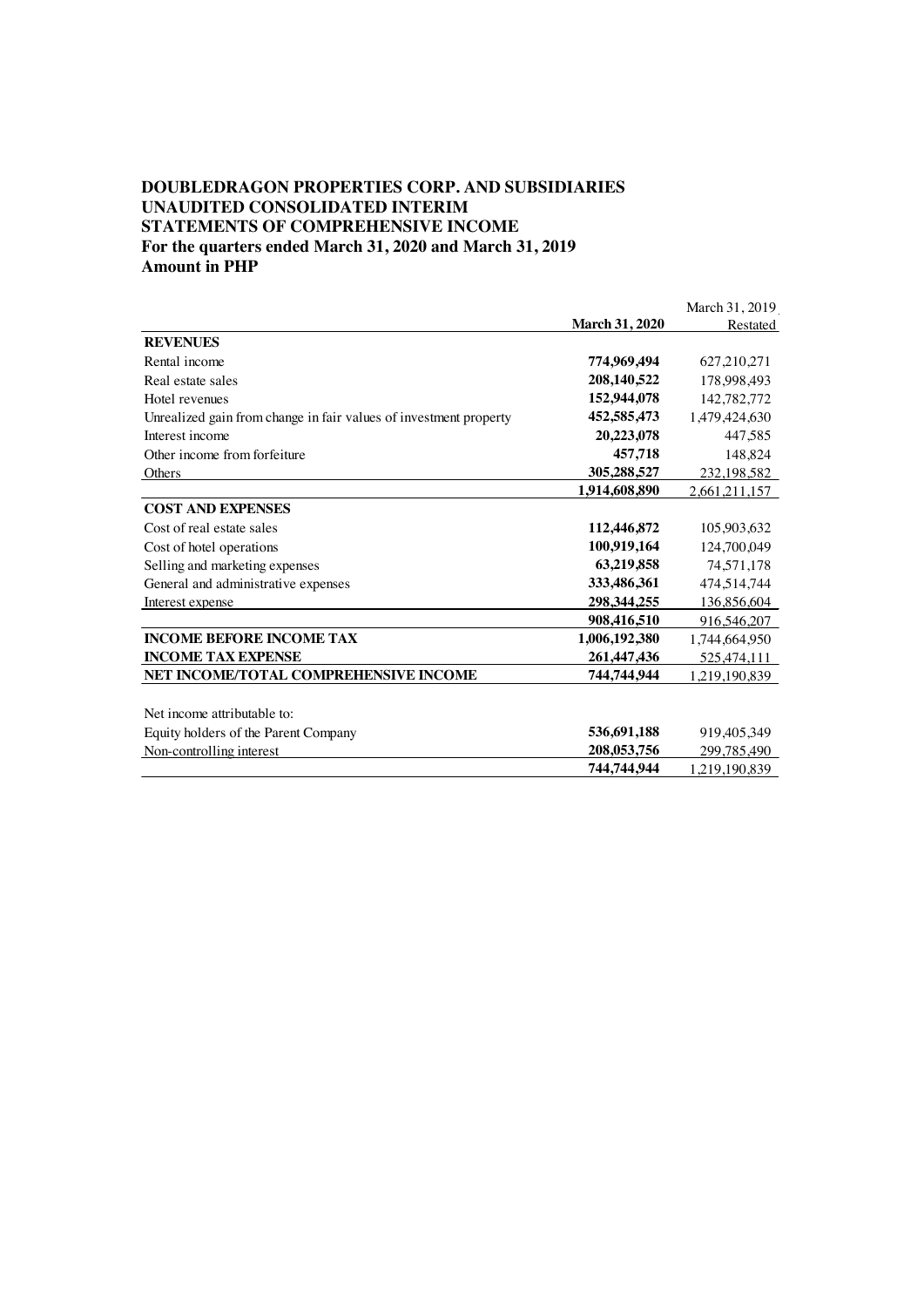### **DOUBLEDRAGON PROPERTIES CORP. UNAUDITED CONSOLIDATED STATEMENTS OF CHANGES IN EQUITY For the three months ended March 31, 2020 and 2019**

|                                                      |               | March 31        |               | March 31        |
|------------------------------------------------------|---------------|-----------------|---------------|-----------------|
|                                                      |               | 2020            |               | 2019            |
|                                                      | <b>Number</b> |                 | Number        |                 |
|                                                      | of Shares     | <b>Amount</b>   | of Shares     | Amount          |
| <b>CAPITAL STOCK</b>                                 |               |                 |               |                 |
| Authorized                                           |               |                 |               |                 |
| Common Shares - P0.10 par value - February 10, 2014; |               |                 |               |                 |
| P1 par value - April 10, 2013; P100 par value - 2012 | 5,000,000,000 | 500,000,000     | 5,000,000,000 | 500,000,000     |
| Preferred Shares - P100 par value - April 14, 2016   | 200,000,000   | 20,000,000,000  | 200,000,000   | 20,000,000,000  |
| Issued and outstanding                               |               |                 |               |                 |
| Balance at beginning of year - common shares         | 2,229,730,000 | 222,973,000     | 2,229,730,000 | 222,973,000     |
| Stock issuance - common shares                       | 143,370,600   | 14,337,060      | 143,370,600   | 14,337,060      |
| Balance at March 31 - common shares                  | 2,373,100,600 | 237,310,060     | 2,373,100,600 | 237,310,060     |
| Balance at March 31 - preferred shares               | 100,000,000   | 10,000,000,000  | 100,000,000   | 10,000,000,000  |
| <b>Balance at March 31</b>                           |               | 10,237,310,060  |               | 10,237,310,060  |
|                                                      |               |                 |               |                 |
| ADDITIONAL PAID-IN CAPITAL                           |               | 5,540,589,852   |               | 5,540,589,852   |
|                                                      |               |                 |               |                 |
| <b>RETAINED EARNINGS</b>                             |               |                 |               |                 |
| Balance at beginning of year                         |               | 14,713,800,272  |               | 6,529,613,470   |
| Net income for the period                            |               | 536,691,188     |               | 919,405,349     |
| Cash dividends declared                              |               | (161.945,000)   |               | (161, 945, 000) |
| <b>Balance at March 31</b>                           |               | 15,088,546,460  |               | 7,287,073,819   |
|                                                      |               |                 |               |                 |
| <b>REMEASUREMENT LOSS ON</b>                         |               |                 |               |                 |
| DEFINED BENEFIT LIABILITY                            |               | 36,155          |               | 2,091,337       |
|                                                      |               |                 |               |                 |
| <b>LESS: TREASURY SHARES</b>                         |               |                 |               |                 |
| Common shares - P30 per share - August 23, 2018      | (5.572,000)   | (167, 160, 000) | (5.572.000)   | (167, 160, 000) |
|                                                      |               |                 |               |                 |
| <b>NON-CONTROLLING INTEREST</b>                      |               |                 |               |                 |
| Balance at beginning of year                         |               | 13,594,198,758  |               | 10,746,806,833  |
| Net income for the period                            |               | 208,053,756     |               | 299,785,490     |
| <b>Balance at March 31</b>                           |               | 13,802,252,514  |               | 11,046,592,323  |
|                                                      |               | 44,501,575,041  |               |                 |
|                                                      |               |                 |               | 33,946,497,392  |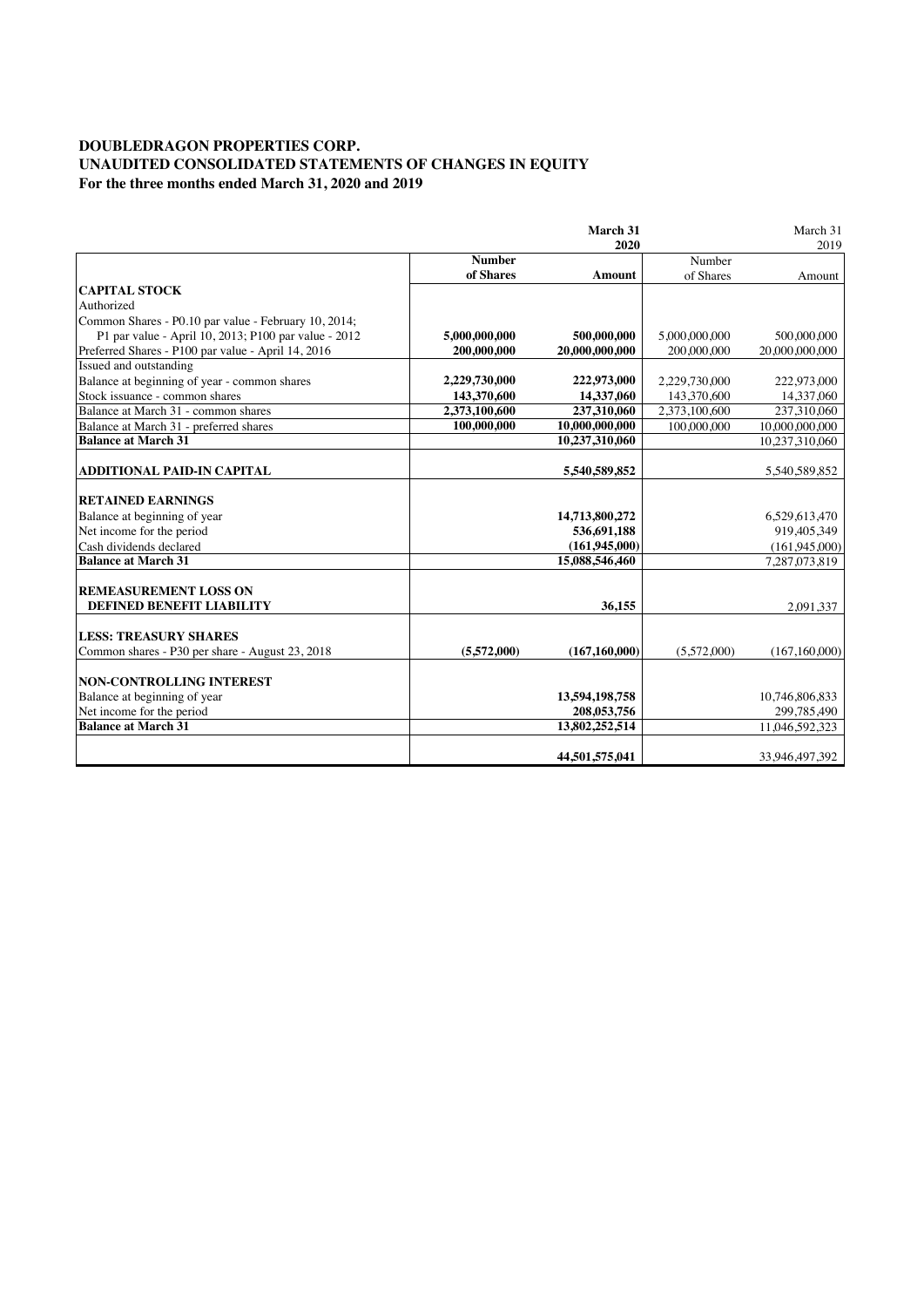## **DOUBLEDRAGON PROPERTIES CORP. UNAUDITED CONSOLIDATED STATEMENTS OF CASH FLOWS For the period ended March 31**

|                                                                     | 2020            | 2019            |
|---------------------------------------------------------------------|-----------------|-----------------|
| <b>CASH FLOWS FROM OPERATING ACTIVITIES</b>                         |                 |                 |
| Income before income tax                                            | P1,006,192,380  | P1,744,664,950  |
| Adjustments for:                                                    |                 |                 |
| Unrealized gain from change in fair values of investment properties | (452, 585, 473) | (1,479,424,630) |
| Interest expense                                                    | 298,344,255     | 136,856,604     |
| Depreciation and amortization                                       | 42,097,477      | 36,330,721      |
| Interest income                                                     | (20, 223, 078)  | (447, 585)      |
| Operating income before working capital changes                     | 873, 825, 561   | 437.980.060     |
| Decrease (increase) in:                                             |                 |                 |
| Receivables                                                         | (678, 473, 726) | 225,419,781     |
| Real estate inventories                                             | (113,823,524)   | 51,135,569      |
| Prepaid expenses and other current assets                           | (715,800,837)   | 10,993,322      |
| Increase (decrease) in:                                             |                 |                 |
| Accounts payable and other liabilities                              | 704,169,439     | 847,805,381     |
| Customers' deposits                                                 | 76,061,942      | 145, 207, 460   |
| Cash absorbed by operations                                         | 145,958,855     | 1,718,541,573   |
| Interest received                                                   | 20,223,078      | 254,415         |
| Interest paid                                                       | (755, 841, 816) | (465, 103, 327) |
| Income tax paid                                                     | (34,776,553)    | (55, 450, 343)  |
| Net cash used in operating activities                               | (624, 436, 436) | 1,198,242,318   |
|                                                                     |                 |                 |
| <b>CASH FLOWS FROM INVESTING ACTIVITIES</b>                         |                 |                 |
| Additions to:                                                       |                 |                 |
| Investment property                                                 | (682, 166, 699) | (1,824,945,662) |
| Property and equipment                                              | (5,477,906)     | (5,768,513)     |
| Intangible assets                                                   | (22, 732, 223)  | (750,000)       |
| Increase in other noncurrent assets                                 | (151, 567, 878) | (132, 132, 151) |
| Net cash used in investing activities                               | (861, 944, 706) | (1,963,596,326) |
|                                                                     |                 |                 |
| <b>CASH FLOWS FROM FINANCING ACTIVITIES</b>                         |                 |                 |
| Proceeds from:                                                      |                 |                 |
| Availments of notes, net of debt issue costs                        | 15,000,000      | 3,547,300,000   |
| Payments of:                                                        |                 |                 |
| <b>Notes</b>                                                        | (446,992,535)   | (3,014,850,398) |
| <b>Dividends</b>                                                    | (264, 161, 072) | (161,945,000)   |
| Increase in other noncurrent payable                                | 789,904,359     | 199,295,054     |
| Net cash provided by financing activities                           | 93,750,752      | 569,799,656     |
| <b>NET DECREASE IN CASH</b>                                         | (1,392,630,390) | (195, 554, 352) |
| <b>CASH AT BEGINNING OF YEAR</b>                                    | 6,700,927,921   | 626,648,679     |
| <b>CASH AT END OF YEAR</b>                                          | P5,308,297,531  | P431,094,327    |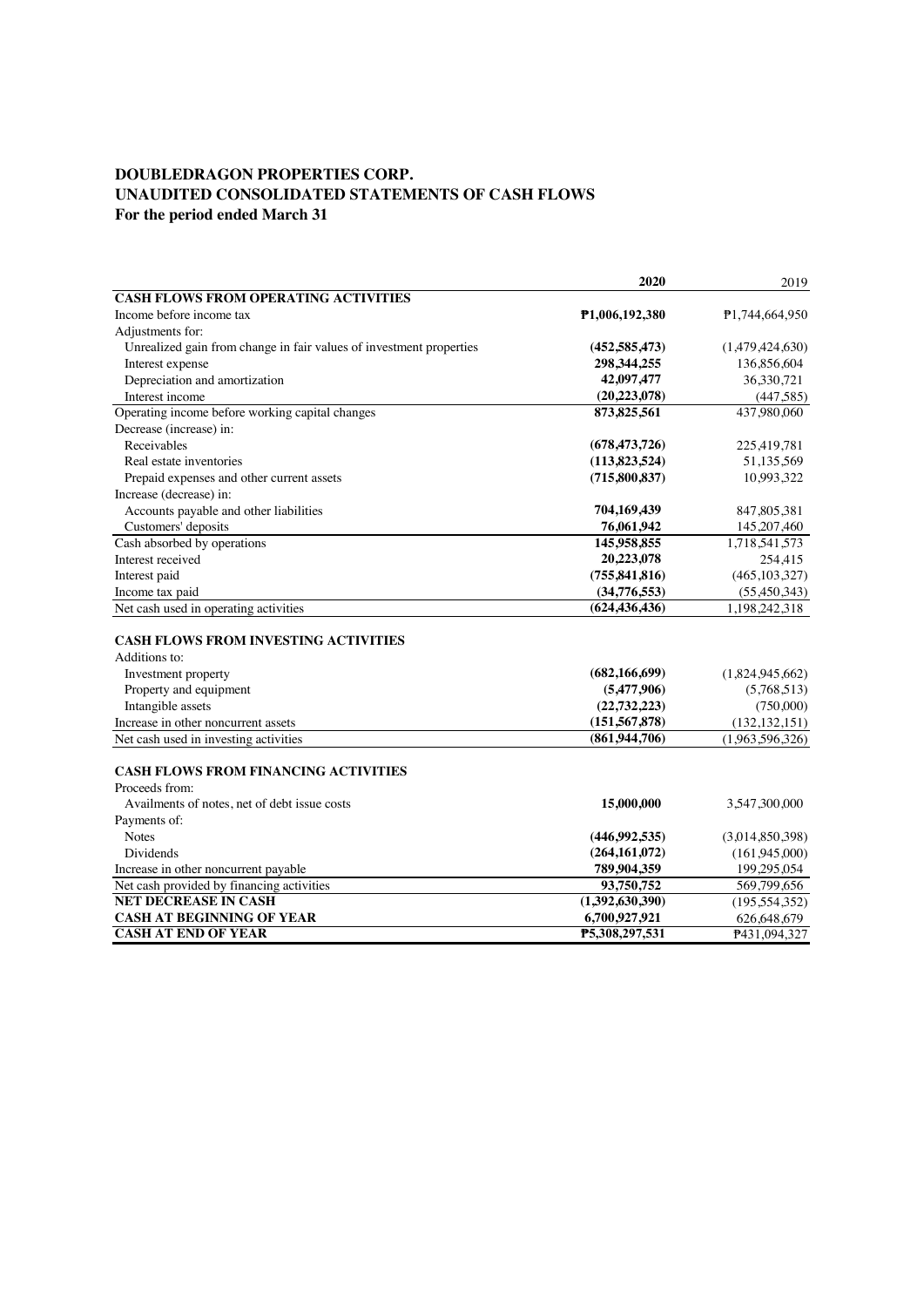# **DOUBLEDRAGON PROPERTIES CORP. AND SUBSIDIARIES NOTES TO THE CONDENSED CONSOLIDATED INTERIM FINANCIAL STATEMENTS**

## **1. Reporting Entity**

DoubleDragon Properties Corp., ("DD" or the "Parent Company"), was incorporated and registered with the Philippine Securities and Exchange Commission (SEC) on December 9, 2009 primarily to engage in the business of real estate development including but not limited to residential and condominium projects, to acquire by purchase or lease land and interest in land, to own, hold, impose, promote, develop, subdivide and manage any land owned, held or occupied by the Parent Company, to construct, manage or administer buildings such as condominiums, apartments, hotels, restaurants, stores or other structures and to mortgage, sell, lease or otherwise dispose of land, interests in land and buildings or other structures at any time.

The Parent Company's shares are listed in the Philippine Stock Exchange ("PSE") on April 7, 2014 under the stock symbol "DD".

The Parent Company's registered office address is at 10th Floor, DoubleDragon Plaza, DD Meridian Park Bay Area, Corner Macapagal Avenue and EDSA Extension Boulevard, Brgy. 76 Zone 10, San Rafael, Pasay City, Metro Manila.

### **2. Basis of Preparation**

The condensed consolidated interim financial statements have been prepared in accordance with Philippine Accounting Standards (PAS) 34, *Interim Financial Reporting*. Selected explanatory notes are included to explain events and transactions that are significant to the understanding of the changes in financial position and performance of the Group since the last annual consolidated financial statements as at and for the year ended December 31, 2019. The condensed consolidated interim financial statements do not include all the information required for a complete set of financial statements in accordance with Philippine Financial Reporting Standards (PFRS), and should be read in conjunction with the audited consolidated financial statements of DoubleDragon Properties Corp. and Subsidiaries (collectively referred to as the "Group") as at and for the year ended December 31, 2019. The audited consolidated financial statements are available upon request from the Group's registered office at DD Meridian Park Bay Area, Corner Macapagal Avenue and EDSA Extension Boulevard, Brgy. 76 Zone 10, San Rafael, Pasay City, Metro Manila.

The condensed consolidated interim statements of comprehensive income for the three months ended March 31, 2019 was restated as a result of the adoption of PFRS 16, Leases. The adoption resulted to a recognition of unrealized gains from changes in fair values of investment property amounting to P217.29 million and deferred tax expense amounting to P65.19 million. The restatement has no impact on the consolidated interim statements of cash flows for the three months ended March 31, 2019.

The condensed consolidated interim financial statements were prepared solely for the information and use by the management of DD and is not intended to be, and should not be used by anyone other than for the specified purpose.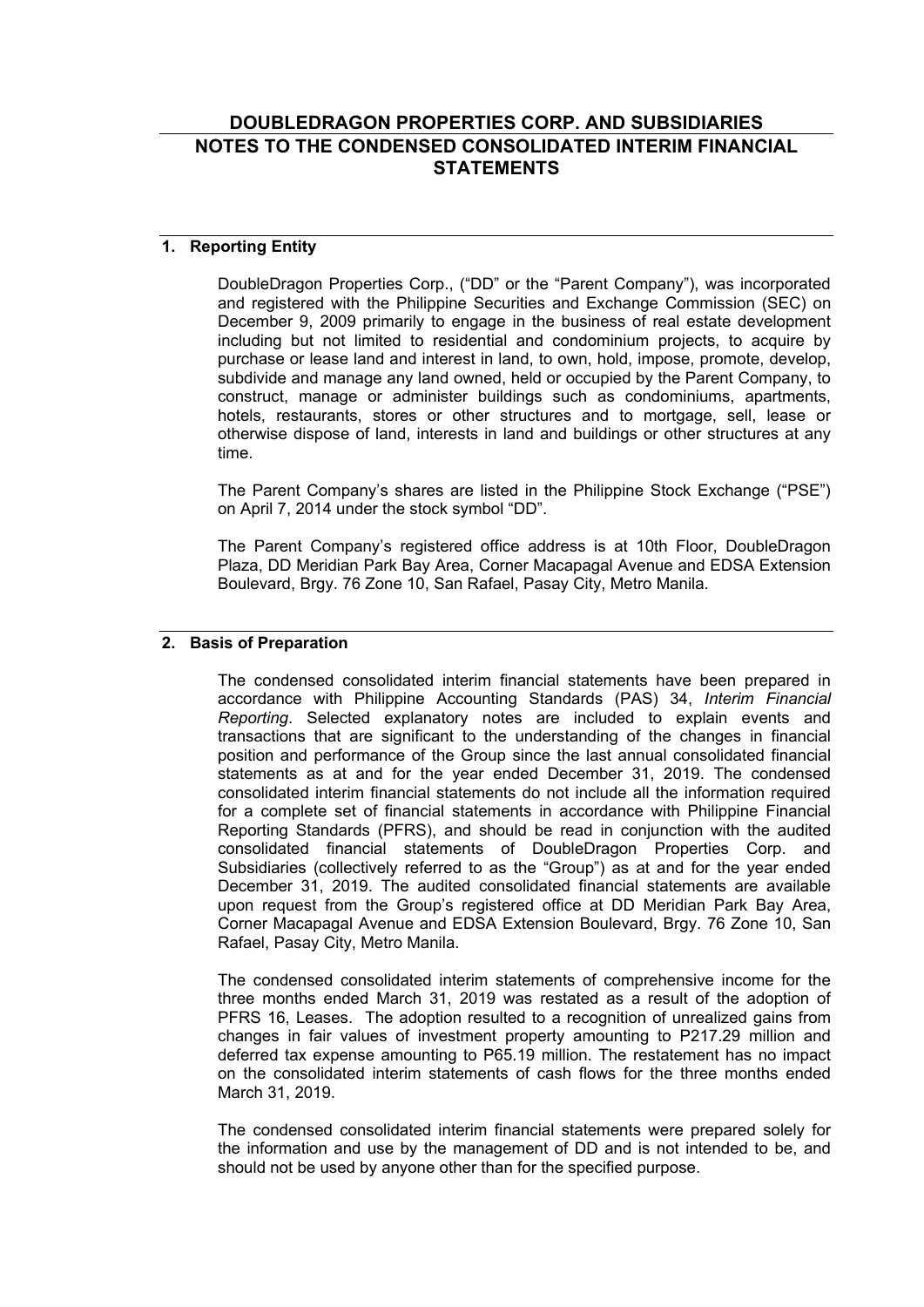The condensed consolidated interim financial statements were approved and authorized for issuance by the Board of Directors (BOD) on June 26, 2020.

The condensed consolidated interim financial statements are presented in Philippine peso and all values are rounded off to the nearest peso, except when otherwise indicated.

### **3. Summary of Significant Accounting Policies**

Except as described below, the accounting policies applied by the Group in these condensed consolidated interim financial statements are the same as those applied by the Group in its consolidated financial statements as at and for the year ended December 31, 2019. The following changes in accounting policies are also expected to be reflected in the Group's consolidated financial statements as at and for the year ending December 31, 2020.

#### *Amended Standards Adopted in 2020*

The Group has adopted the following PFRS effective January 1, 2020 and accordingly, changed its accounting policies in the following areas:

 Amendments to References to Conceptual Framework in PFRS sets out amendments to PFRS, their accompanying documents and PFRS practice statements to reflect the issuance of the revised Conceptual Framework for Financial Reporting in 2018 (2018 Conceptual Framework). The 2018 Conceptual Framework includes: (a) a new chapter on measurement; (b) guidance on reporting financial performance; (c) improved definitions of an asset and a liability, and guidance supporting these definitions; and (d) clarifications in important areas, such as the roles of stewardship, prudence and measurement uncertainty in financial reporting.

Some standards, their accompanying documents and PFRS practice statements contain references to, or quotations from, the International Accounting Standards Committee's Framework for the Preparation and Presentation of Financial Statements adopted by the IASB in 2001 or the Conceptual Framework for Financial Reporting issued in 2010. The amendments update some of those references and quotations so that they refer to the 2018 Conceptual Framework and makes other amendments to clarify which version of the Conceptual Framework is referred to in particular documents.

 Definition of a Business (Amendments to PFRS 3, *Business Combinations*). The amendments narrowed and clarified the definition of a business. The amendments also permit a simplified assessment of whether an acquired set of activities and assets is a group of assets rather than a business. The amendments: (a) confirmed that a business must include inputs and a process, and clarified that the process must be substantive and the inputs and process must together significantly contribute to creating outputs; (b) narrowed the definitions of a business by focusing the definition of outputs on goods and services provided to customers and other income from ordinary activities, rather than on providing dividends or other economic benefits directly to investors or lowering costs; and (c) added a test that makes it easier to conclude that a company has acquired a group of assets, rather than a business, if the value of the assets acquired is substantially all concentrated in a single asset or group of similar assets.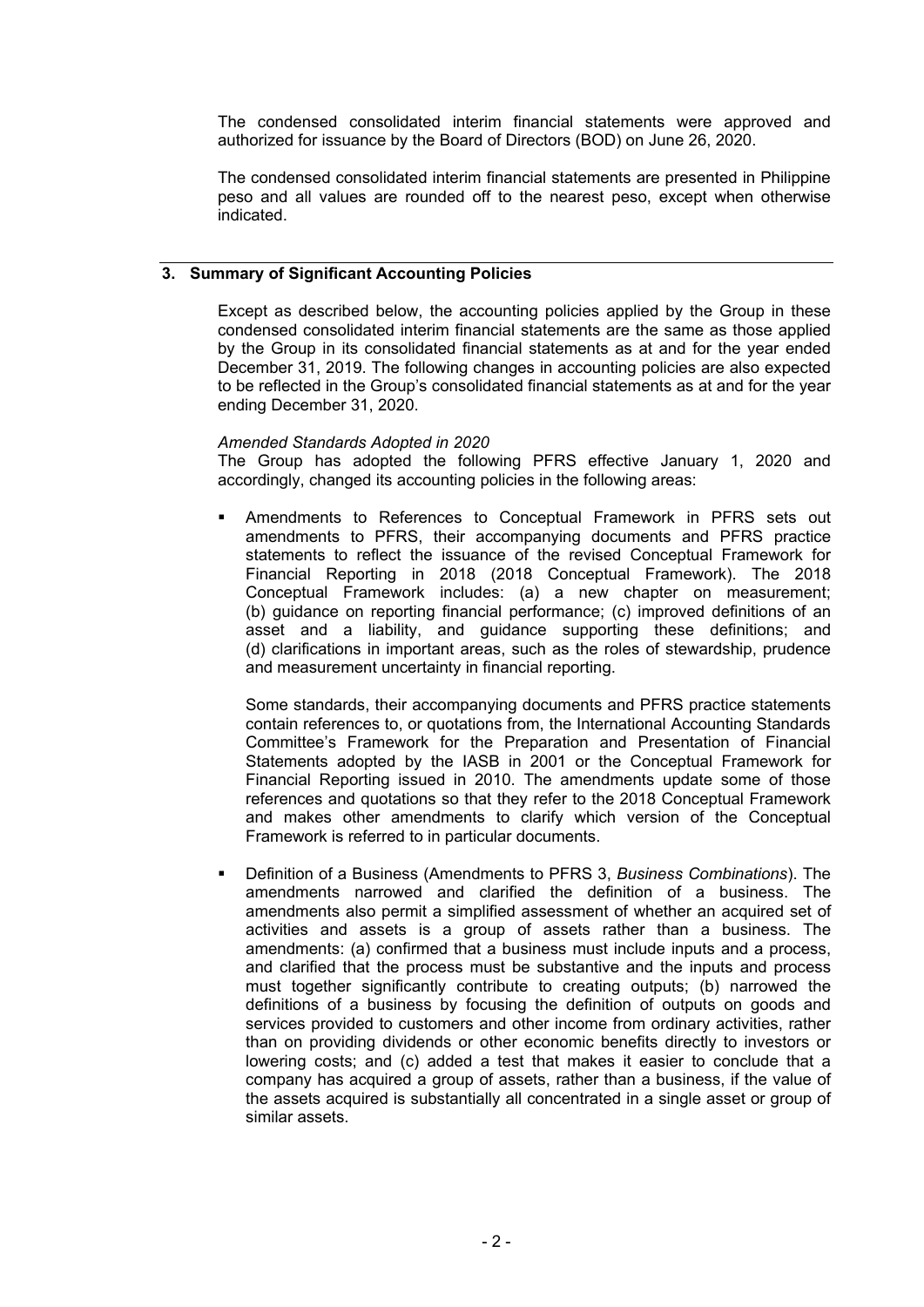Definition of Material (Amendments to PAS 1, *Presentation of Financial Statements,* and PAS 8, *Accounting Policies*, *Changes in Accounting Estimates and Errors*). The amendments refine the definition of what is considered material. The amended definition of what is considered material states that such information is material if omitting, misstating or obscuring it could reasonably be expected to influence the decisions that the primary users of general purpose financial statements make on the basis of those financial statements, which provide financial information about a specific reporting entity. The amendments clarify the definition of what is considered material and its application by: (a) raising the threshold at which information becomes material by replacing the term 'could influence' with 'could reasonably be expected to influence'; (b) including the concept of 'obscuring information' alongside the concept of 'omitting' and 'misstating' information in the definition; (c) clarifying that the users to which the definition refers are the primary users of general purpose financial statements referred to in the Conceptual Framework; (d) clarifying the explanatory paragraphs accompanying the definition; and (e) aligning the wording of the definition of what is considered material across PFRS and other publications. The amendments are expected to help entities make better materiality judgments without substantively changing existing requirements.

Except as otherwise indicated, the adoption of these foregoing amended standards did not have a material effect on the condensed consolidated interim financial statements.

#### *New and Amended Standards and Interpretation Not Yet Adopted*

A number of new and amended standards and interpretations are effective for annual periods beginning after January 1, 2020 and have not been applied in preparing the condensed consolidated interim financial statements. Unless otherwise indicated, none of these is expected to have a significant effect on the condensed consolidated interim financial statements.

The Group will adopt the following new and amended standards and interpretation on the respective effective dates:

- Interest Rate Benchmark Reform *(*Amendments to PFRS 9*,* PAS 39*, Financial Instruments: Recognition and Measurement* and PFRS 7*, Financial Instruments: Disclosures)*. The amendments provide temporary exceptions to all hedging relationships directly affected by interest rate benchmark reform - the market-wide reform of an interest rate benchmark, including the replacement of an interest rate benchmark with an alternative benchmark rate such as that resulting from the recommendations set out in the Financial Stability Board's July 2014 report 'Reforming Major Interest Rate Benchmarks'. The exceptions relate to the following requirements:
	- *The Highly Probable Requirement.* When determining whether a forecast transaction is highly probable, an entity shall assume that the interest rate benchmark on which the hedged cash flows are based is not altered as a result of the reform.
	- *Prospective Assessments.* When performing prospective assessments, a company shall assume that the interest rate benchmark on which the hedged item, hedged risk and/or hedging instrument are based is not altered as a result of the interest rate benchmark reform.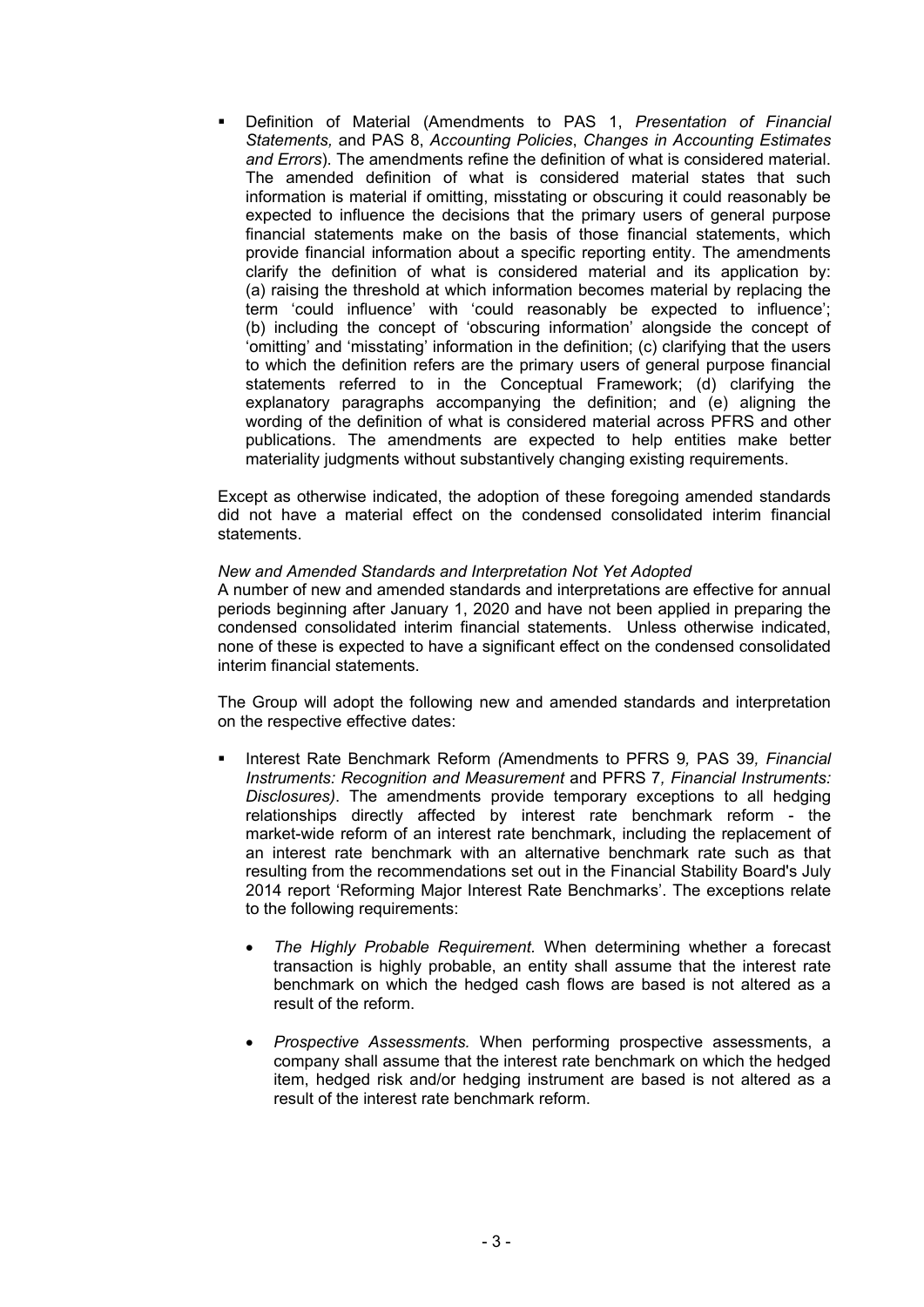- *PAS 39 Retrospective Assessment.* An entity is not required to undertake the PAS 39 retrospective assessment for hedging relationships directly affected by the reform. However, the entity must comply with all other PAS 39 hedge accounting requirements, including the prospective assessment.
- *Separately Identifiable Risk Components*. For hedges of a non-contractually specified benchmark component of interest rate risk, an entity shall apply the separately identifiable requirement only at the inception of such hedging relationships.

An entity shall cease applying the exceptions when the uncertainty arising from interest rate benchmark reform is no longer present with respect to the timing and the amount of the interest rate benchmark-based cash flows or the hedging relationship is discontinued. End of application does not apply to the test for separately identifiable risk components.

Specific disclosure requirements apply to hedging relationships affected by the amendments including information about the significant interest rate benchmarks, extent of risk exposure directly affected by the reform, how the entity manages the process to transition to alternative benchmark rates, significant assumptions and judgements made in applying the exceptions, and the nominal amount of the hedging instruments in those hedging relationships.

Originally, the amendments apply for annual reporting periods beginning on or after January 1, 2020, with early application permitted. However, The amendments are still subject to the approval by the FRSC.

Deferral of the local implementation of Amendments to PFRS 10*, Consolidated Financial Statements,* and PAS 28: Sale or Contribution of Assets between an Investor and its Associate or Joint Venture

 Sale or Contribution of Assets between an Investor and its Associate or Joint Venture (Amendments to PFRS 10 and PAS 28). The amendments address an inconsistency in the requirements in PFRS 10 and PAS 28 in dealing with the sale or contribution of assets between an investor and its associate or joint venture. The amendments require that a full gain or loss is recognized when a transaction involves a business (whether it is housed in a subsidiary or not). A partial gain or loss is recognized when a transaction involves assets that do not constitute a business, even if these assets are housed in a subsidiary.

Originally, the amendments apply prospectively for annual periods beginning on or after January 1, 2016, with early adoption permitted. However, on January 13, 2016, the FRSC decided to postpone the effective date until the IASB has completed its broader review of the research project on equity accounting that may result in the simplification of accounting for such transactions and of other aspects of accounting for associates and joint ventures.

### **4. Use of Judgments and Estimates**

In preparing the condensed consolidated interim financial statements, management has made judgements and estimates that affect the application of accounting policies and the reported amounts of assets and liabilities, income and expense. Actual results may differ from these estimates.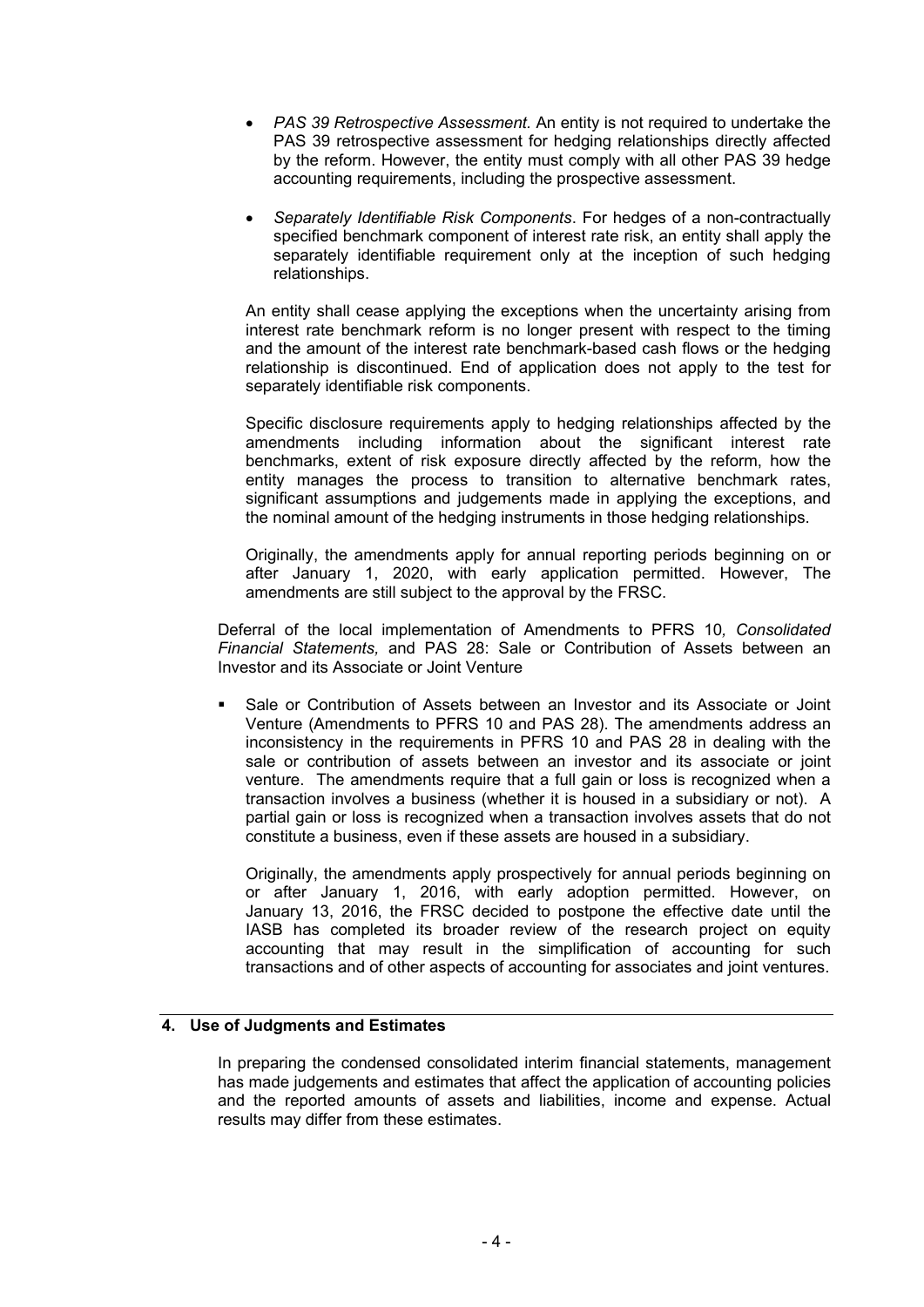The significant judgments made by management in applying the Group's accounting policies and the key sources of estimation uncertainty were the same as those the applied to the consolidated financial statements as at and for the year ended December 31, 2019.

### **5. Segment Information**

### Operating Segments

The reporting format of the Group's operating segments is determined based on the Group's risks and rates of return which are affected predominantly by differences in the products and services produced. The operating businesses are organized and managed separately according to the nature of the products produced and services provided, with each segment representing a strategic business unit that offers different products and serves different markets.

The Group's reportable segments are real estate development, leasing, and hospitality. The real estate development segment is engaged in the development of real estate assets to be held as trading inventory and for sale. This segment was developed as part of the Group's tactical approach to early stage growth, as part of that plan we will be transitioning out of this segment once the current inventory has been fully sold. The leasing and hospitality segments which are focused in recurring revenue will be the core pillars of the Group's growth plans moving forward. The leasing segment is engaged in the acquisition and/or development of real estate assets in the retail, office and industrial sector that are held for rentals. The hospitality segment is engaged in the acquisition and/or development of hotels which will be managed and operated the Group. The hospitality segment includes the development of a homegrown hotel brand with a unique sale-and-manage business model.

Others pertain to the segments engaged in marketing, property management activities and hotel operations.

Management monitors the operating results of its business units separately for the purpose of making decisions about resource allocation and performance assessment. Segment performance is evaluated based on operating profit or loss and is measured consistently with the operating profit or loss in the consolidated financial statements.

The Group has three significant reportable segments for 2020 and 2019, namely the real estate development, leasing, and hospitality. Leasing segment is presented into three sub-segments, which composed of retail, office and industrial.

### Segment Assets and Liabilities

Segment assets include all operating assets used by a segment and consist primarily of operating cash, receivables, real estate inventories, prepaid expenses and other current assets, property and equipment and computer software licenses, net of accumulated depreciation and amortization, investment property and other noncurrent assets. Segment liabilities include all operating liabilities and consist primarily of accounts payable and other current liabilities, customers' deposits and other noncurrent liabilities. Segment assets and liabilities do not include deferred taxes.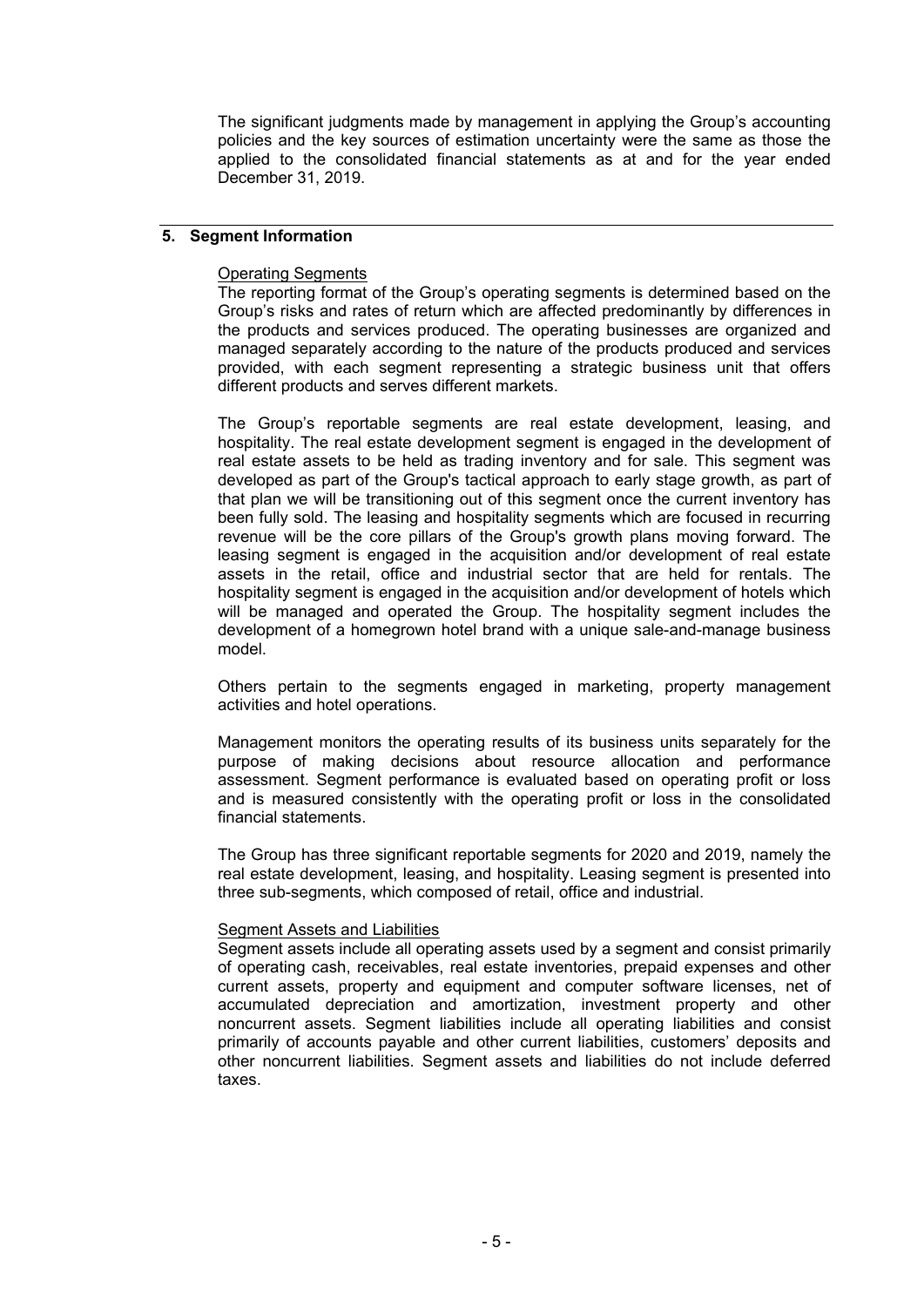## Inter-segment Transactions

Segment revenues, expenses and performance include sales and purchases between operating segments. Inter-segment transactions are set on an arm's length basis similar to transactions with nonrelated parties.

#### Major Customer

The Group does not have a single external customer from which sales revenue generated amounted to 10% or more of the total revenues of the Group.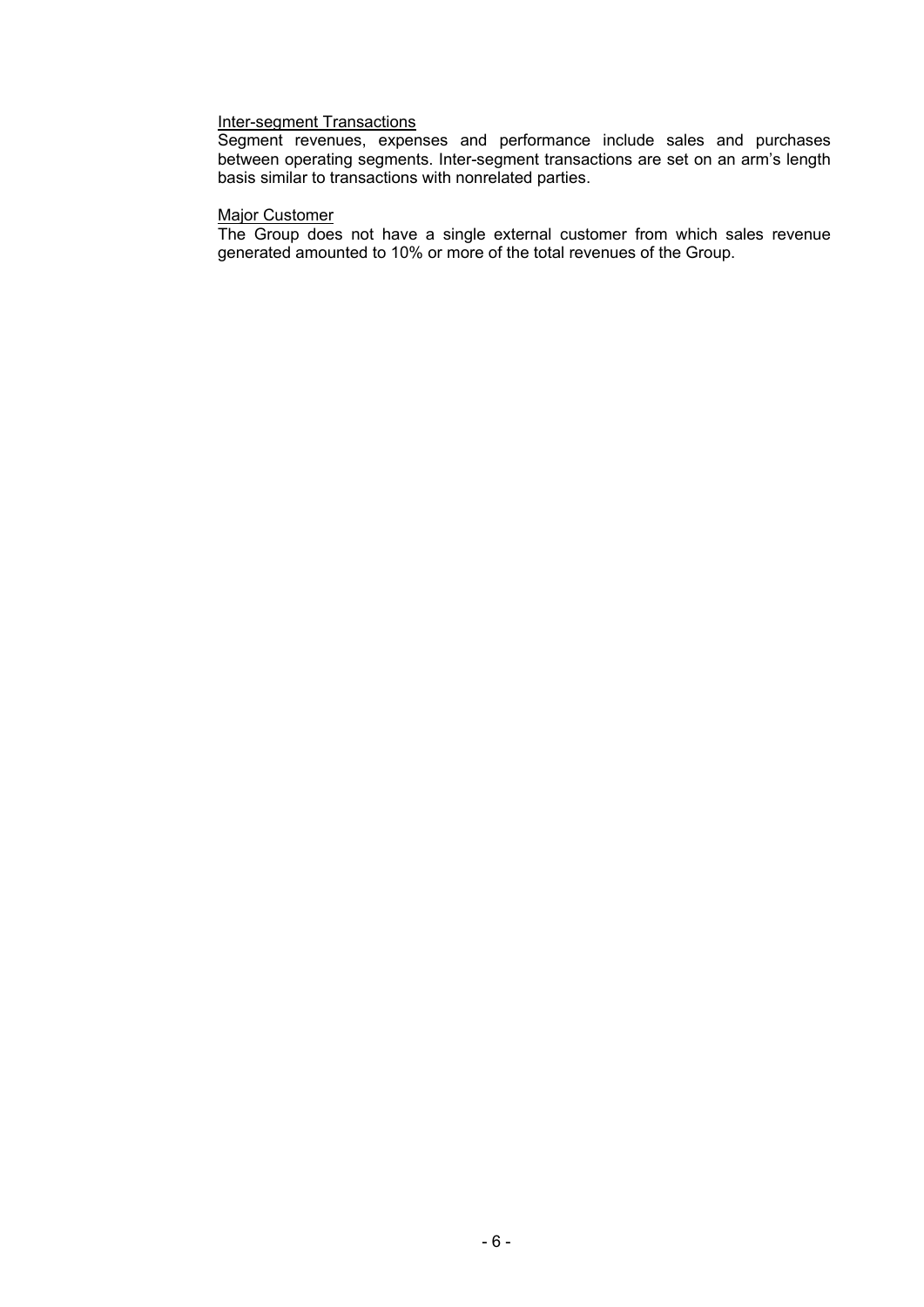| האווים ווא ממווות היום והח                                                    |
|-------------------------------------------------------------------------------|
|                                                                               |
|                                                                               |
| -<br>-<br>-<br>-<br>-<br>-<br>-<br>-<br><br>-<br><br><br><br><br><br><br><br> |
|                                                                               |
|                                                                               |
|                                                                               |
|                                                                               |
|                                                                               |
|                                                                               |
|                                                                               |
|                                                                               |
|                                                                               |
|                                                                               |
| 5<br>2<br>2                                                                   |
|                                                                               |
|                                                                               |
|                                                                               |
|                                                                               |
|                                                                               |
|                                                                               |
|                                                                               |
|                                                                               |
|                                                                               |
|                                                                               |
|                                                                               |
|                                                                               |
|                                                                               |
|                                                                               |
|                                                                               |

Analyses of financial information by business segm ent follow:

| Depreciation and amortization | Capital expenditures<br><b>Other Information</b> | Segment Liabilities                           | Segment Assets                     |              | Equity rolders of the Parent<br>Total Comprehensive<br>Non-controlling interests<br>Income Attributable to | Segment Results | <b>Total Revenue</b> | Revenue<br>External revenues<br>Inter-segment |                                   | March 31, 2020 |
|-------------------------------|--------------------------------------------------|-----------------------------------------------|------------------------------------|--------------|------------------------------------------------------------------------------------------------------------|-----------------|----------------------|-----------------------------------------------|-----------------------------------|----------------|
|                               |                                                  |                                               |                                    |              |                                                                                                            |                 |                      |                                               |                                   |                |
| P35,687,089                   | P490,650,306                                     |                                               | P9,851,209,882                     | τ            |                                                                                                            | P57,239,575     | P208,140,522         | P208,140,522                                  | Development<br><b>Real Estate</b> |                |
| P10,972,961                   | P122,246,993                                     | P4,197,997,486 P52,967,145,106                | P51,504,661,294                    | τ            | U                                                                                                          | P260,702,697    | P654,779,399         | P629,882,748<br>24,896,651                    | Retail Leasing                    |                |
| P1,662,490                    | P183,526,666                                     |                                               | P50,827,347,458                    | τ            | υ                                                                                                          | P432,999,341    | P668,990,996         | P601,063,705<br>67,927,291                    | <b>Office Leasing</b>             |                |
| Δ                             | P28,655,940                                      | P23,927,625,991 P1,578,605,791 P1,567,933,398 | P1,389,026,126                     | τ            |                                                                                                            | P1,844,070      | P3,028,646           | P3,028,646                                    | Industrial<br>Leasing             |                |
| P7,617,374                    | P86,510,777                                      |                                               | P1,102,826,570                     |              |                                                                                                            | P35,915,<br>ឨ   | P152,944,077         | P149.238,246<br>3,705,831                     | Hospitality                       |                |
| P285,680                      | P28,393                                          | P6,615,129,029                                | P52,645,356,628                    | τ            | τ                                                                                                          | P811,791,609    | P1,614,261,752       | P323,255,023<br>1,291,006,729                 | Others                            |                |
| $($ P14, 128, 116)            |                                                  | (P30,597,021,637)                             |                                    | τ            |                                                                                                            | (P855,747,537)  | (P1,387,536,502)     | (1,387,536,502)                               | Eliminations                      |                |
| P42,097,478                   | P911,619,075                                     | P60,257,415,164                               | (P52,542,062,674) P114,778,365,284 | P744,744,944 | P536,691,188<br>208,053,756                                                                                | P744,744,944    | P1,914,608,890       | P1,914,608,890                                | Consolidated                      |                |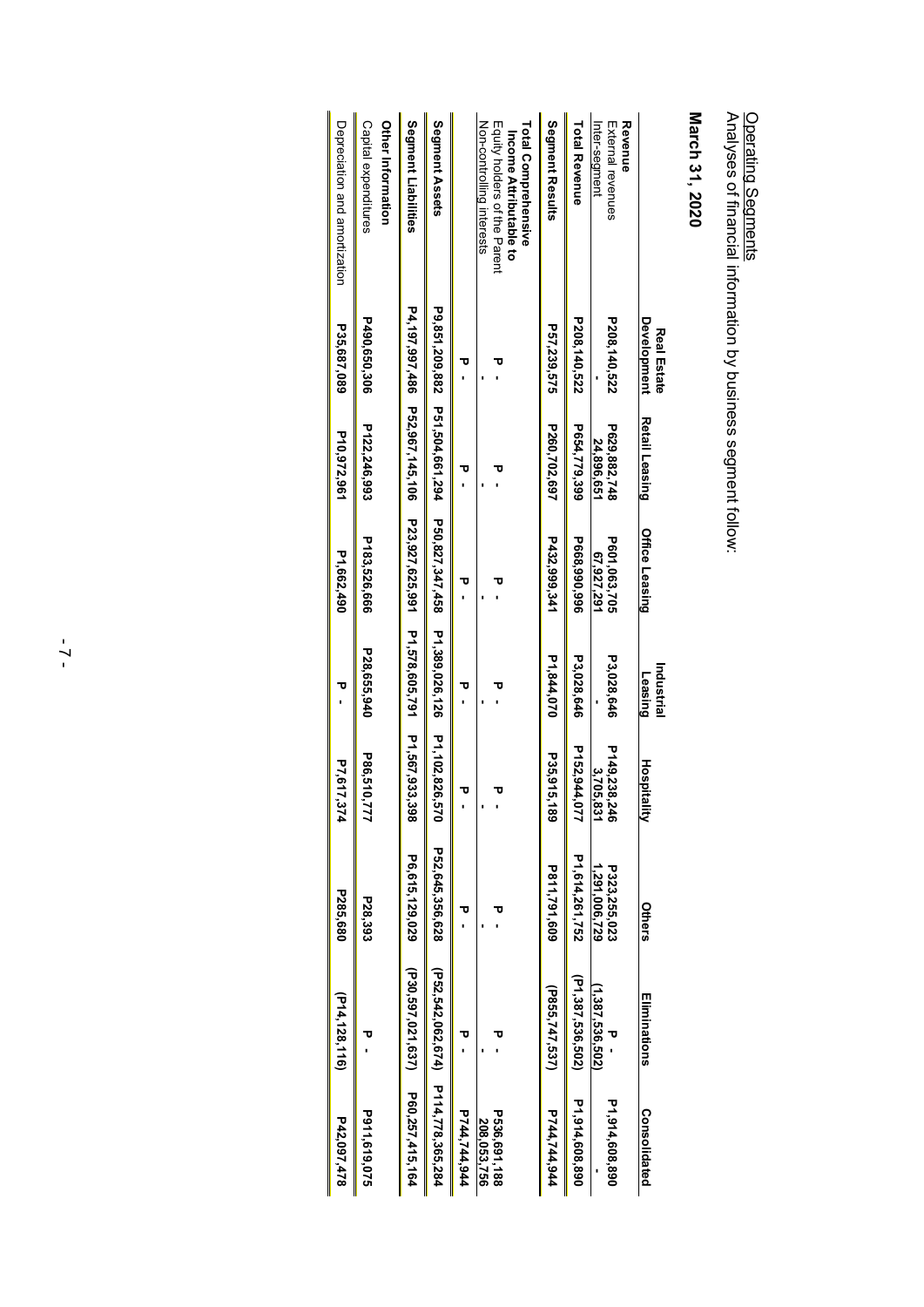| Depreciation and a mortization | Capital expenditures<br>Other Information | Segment Liabilities                                                                           | Segment Assets                               |                 | Non-controlling interests<br>Equity rolders of the Parent<br>Total Comprehensive Income<br><b>Attributable to</b> | Segment Results                     | Total Revenue                    | Revenue<br>External revenues<br>Inter-segment | היה היה היה היה ה          |
|--------------------------------|-------------------------------------------|-----------------------------------------------------------------------------------------------|----------------------------------------------|-----------------|-------------------------------------------------------------------------------------------------------------------|-------------------------------------|----------------------------------|-----------------------------------------------|----------------------------|
| P72,727,949                    | P2.206,639.093                            |                                                                                               | P9,032,379,950                               | ᠊ᠣ              | ᠊ᠣ                                                                                                                | P613,768,310                        | P1,817,725,603                   | P1,817,725,603                                | Development<br>Real Estate |
| P62,109,041                    | P12,983,040,470                           | P3,902,835,713,474,181<br>P3,902,835,713,191<br>P3,904,192<br>P3,02,835,713,14<br>P4<br>P3,02 | P51,499,719,872 P50,456,949,355              | ᠊ᠣ              | τ                                                                                                                 |                                     | P3,053,652,909                   | P2.409,038.264<br>644,614,645                 | Retail Leasing             |
| ᠊ᠣ                             | P2.258,937,021                            |                                                                                               |                                              | ᠊ᠣ              | ᠊ᠣ                                                                                                                | P808,988,653 P9,950,073,762         | P14,388,338,078                  | P14,306,480,068<br>81,858,010                 | <b>Office Leasing</b>      |
| $\overline{U}$                 | P210,516,089                              |                                                                                               | P1,205,009,893                               | τ               | ᠊ᠣ                                                                                                                | P63,956,606                         | P91,970,810                      | P61,318,139<br>30.652.671                     | Industrial<br>Leasing      |
| P7,923,491                     | P3,325,556                                |                                                                                               | P944,630,799                                 | ᠊ᠣ              |                                                                                                                   | P134,106,774                        | P699,528,346                     | P678,196,291<br>21,332,055                    | <b>Hospital</b><br>₹       |
| P19,406,635                    | P14,432,871                               | P21,255,104,954                                                                               | P38,720,685.250                              | τ               | τ                                                                                                                 | (P100,172,929)                      | P3,899,966,972                   | 2,969,010,391<br>P930.956.581                 | Others                     |
| P22,702,742                    |                                           |                                                                                               |                                              | Δ               | ᠊ᠣ                                                                                                                |                                     |                                  | (3,747,467,772)                               | Eliminations               |
| P184,869,858                   | P17,676,891,100                           | (P38,202,248,508,508,315,368,832)                                                             | $(P38, 817, 146, 170)$ $P113, 042, 228, 949$ | P10,645,076,096 | P8.831,966,802<br>1,813,109,294                                                                                   | (P820, 045, 080) P10, 045, 076, 096 | (P3,747,467,772) P20,203,714,946 | P20,203,714,946                               | Consolidated               |

December December 31, 2019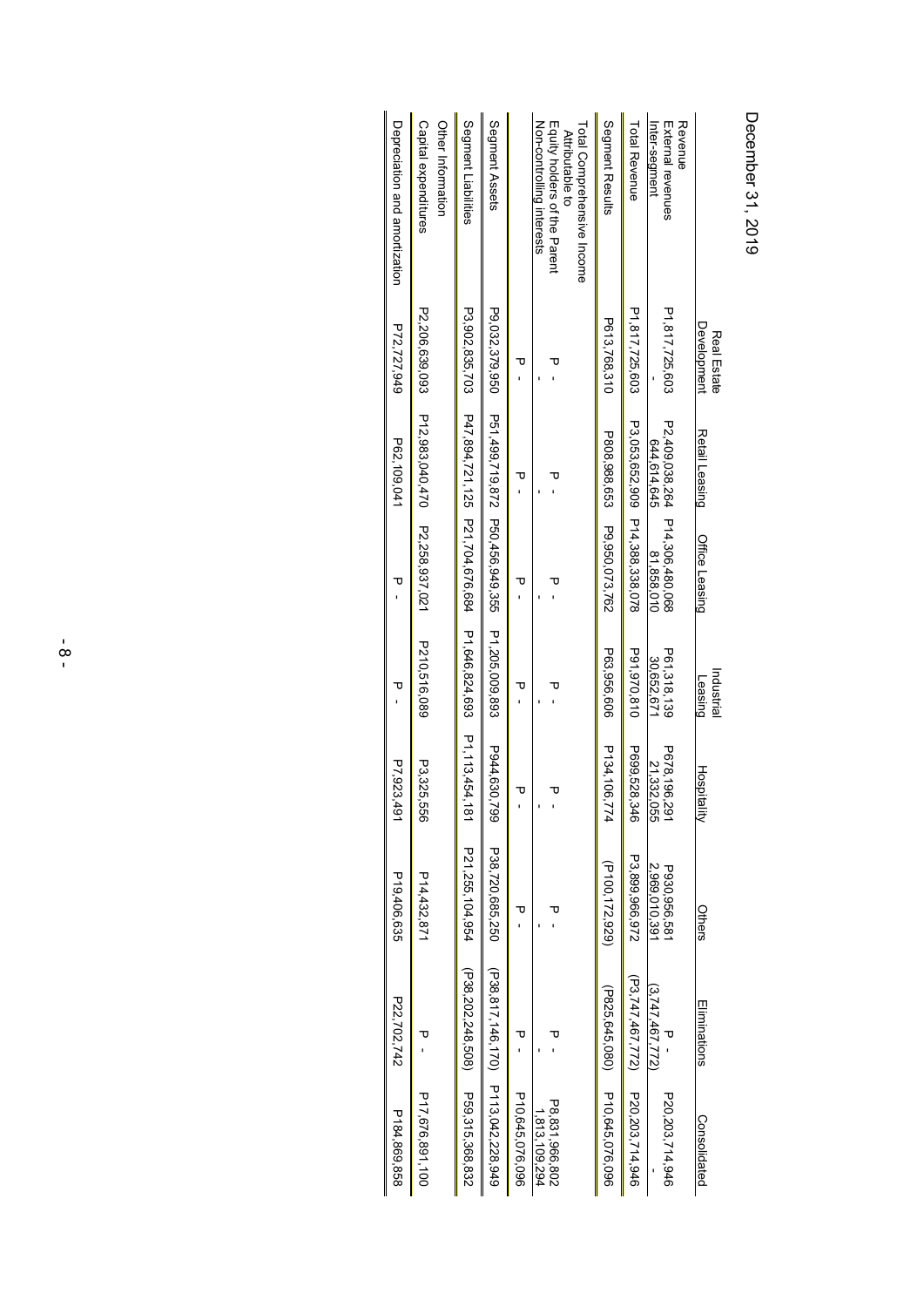Capital expenditures on noncurrent assets represent additions to property and equipment, computer software licenses, intangible assets and investment property. Noncash expenses pertain to depreciation and amortization expense attributable to the reportable segments.

The Group has only one geographical segment, which is the Philippines.

### **6. Cash and Cash Equivalents**

This account consists of:

|                       |             | March 31,      | December 31,   |
|-----------------------|-------------|----------------|----------------|
|                       | <b>Note</b> | 2020           | 2019           |
| Cash on hand          |             | P10,236,831    | P17,725,576    |
| Cash in banks         | 16          | 2,693,360,217  | 2,579,271,789  |
| Short-term placements | 16          | 2,604,700,483  | 4,103,930,556  |
|                       |             | P5,308,297,531 | P6,700,927,921 |

Cash in banks earn annual interest at the respective bank deposit rates. Short-term placements are made for varying periods of up to three months depending on the immediate cash requirements of the Group, and earn annual interest at the respective short-term placement rates. Total interest income from cash in banks and short-term placements amounted to P20.22 million and P0.45 million for the three months ended March 31, 2020 and 2019, respectively.

### **7. Receivables**

This account consists of:

|                                    | <b>Note</b> | March 31,<br>2020 | December 31,<br>2019 |
|------------------------------------|-------------|-------------------|----------------------|
| Installment contracts receivable   |             | P2,379,672,454    | P2,318,092,595       |
| Rent receivable                    |             | 2,761,536,588     | 2,007,568,219        |
| Receivables from:                  |             |                   |                      |
| Contractors                        |             | 159,428,052       | 160,735,277          |
| Tenants                            |             | 381,435,756       | 470,729,493          |
| Condominium corporation and unit   |             |                   |                      |
| owners                             |             | 88,149,637        | 88,504,431           |
| Hotel operations                   |             | 77,575,005        | 80,753,598           |
| Leasehold rights' buyers           |             | 346,848,421       | 347,805,441          |
| Advances to employees              |             | 37,947,806        | 37,089,867           |
| <b>Others</b>                      |             | 248,107,053       | 289,846,292          |
|                                    |             | 6,480,700,772     | 5,801,125,213        |
| Less allowance for impairment loss |             | 2,827,449         | 2,827,449            |
|                                    | 16          | P6,477,873,323    | P5.798,297,764       |

Rent receivable pertains to receivables arising from the lease of commercial and office spaces relating to the Group's CityMall, CentralHub and DD Meridian Park operations. These are generally collectible within 30 days.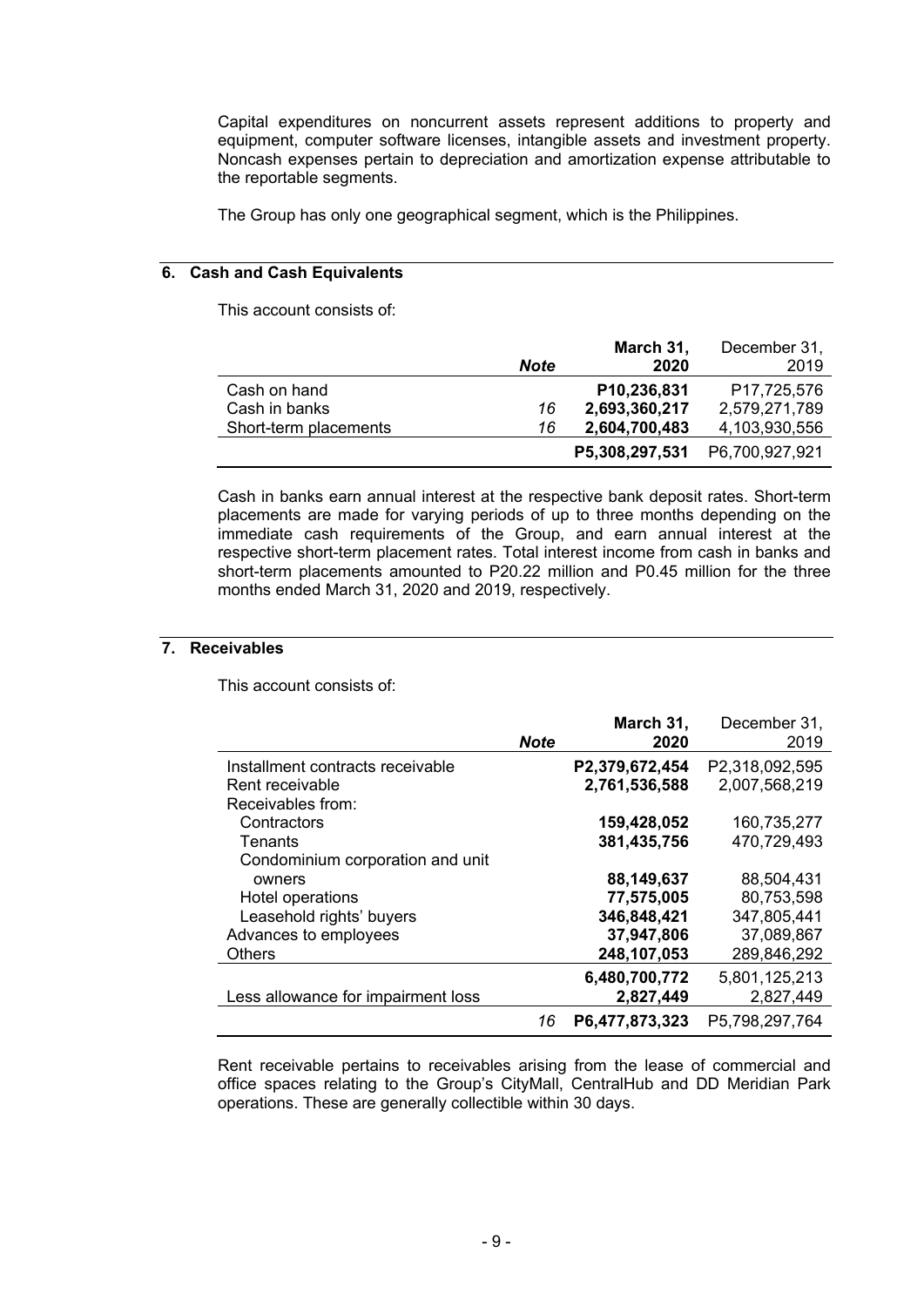CUSA and interest and penalties charged to tenant, recognized under "Others" in the condensed consolidated interim statements of comprehensive income, amounted to P168.26 million and P122.40 million for the three months ended March 31, 2020 and 2019, respectively. Other income also includes advertising income, retail and restaurant sales and other charges, which is composed of individually immaterial balances.

*`*

## **8. Prepaid Expenses and Other Current Assets** - net

This account consists of:

|                                       | <b>Note</b> | March 31,<br>2020 | December 31,<br>2019 |
|---------------------------------------|-------------|-------------------|----------------------|
| Input VAT - net                       |             | P3,510,386,788    | P3,222,485,799       |
| Advances to contractors and suppliers |             | 383,656,255       | 389,054,790          |
| Creditable withholding taxes          |             | 219,304,145       | 183,658,258          |
| Prepaid expenses:                     |             |                   |                      |
| Taxes                                 |             | 800,243,834       | 546,178,618          |
| Rent                                  |             | 10,285,690        | 13,165,660           |
| Commission                            |             | 5,827,980         | 5,827,980            |
| Insurance                             |             | 9,369,585         | 5,739,556            |
| <b>Others</b>                         |             | 50,698,748        | 48,538,351           |
| Refundable deposits                   | 16          | 14, 187, 703      | 8,222,852            |
| Other current assets                  |             | 198,355,761       | 63,643,788           |
|                                       |             | P5,202,316,489    | P4,486,515,652       |

### **9. Goodwill and Intangible Assets**

This account consists of:

|                                  | March 31,      | December 31,   |
|----------------------------------|----------------|----------------|
|                                  | 2020           | 2019           |
| Hotel101 brand                   | P664,300,000   | P664,300,000   |
| Goodwill                         | 350, 377, 742  | 350, 377, 742  |
| Franchise rights                 | 101,610,130    | 101,707,340    |
| Advertising production cost      | 57,898,711     | 61,078,447     |
| Computer software licenses - net | 48,439,673     | 29,583,136     |
| Concession right                 | 29,226,852     | 29,544,870     |
| <b>Others</b>                    | 1,319,844      | 1,319,844      |
|                                  | P1,253,172,952 | P1.237.911.379 |

The recoverable amount of the cash-generating unit was determined to be higher than its carrying amount as at March 31, 2020 and December 31, 2019. Hence, management assessed that there is no impairment loss in the value of goodwill for the three months ended March 31, 2020 and 2019.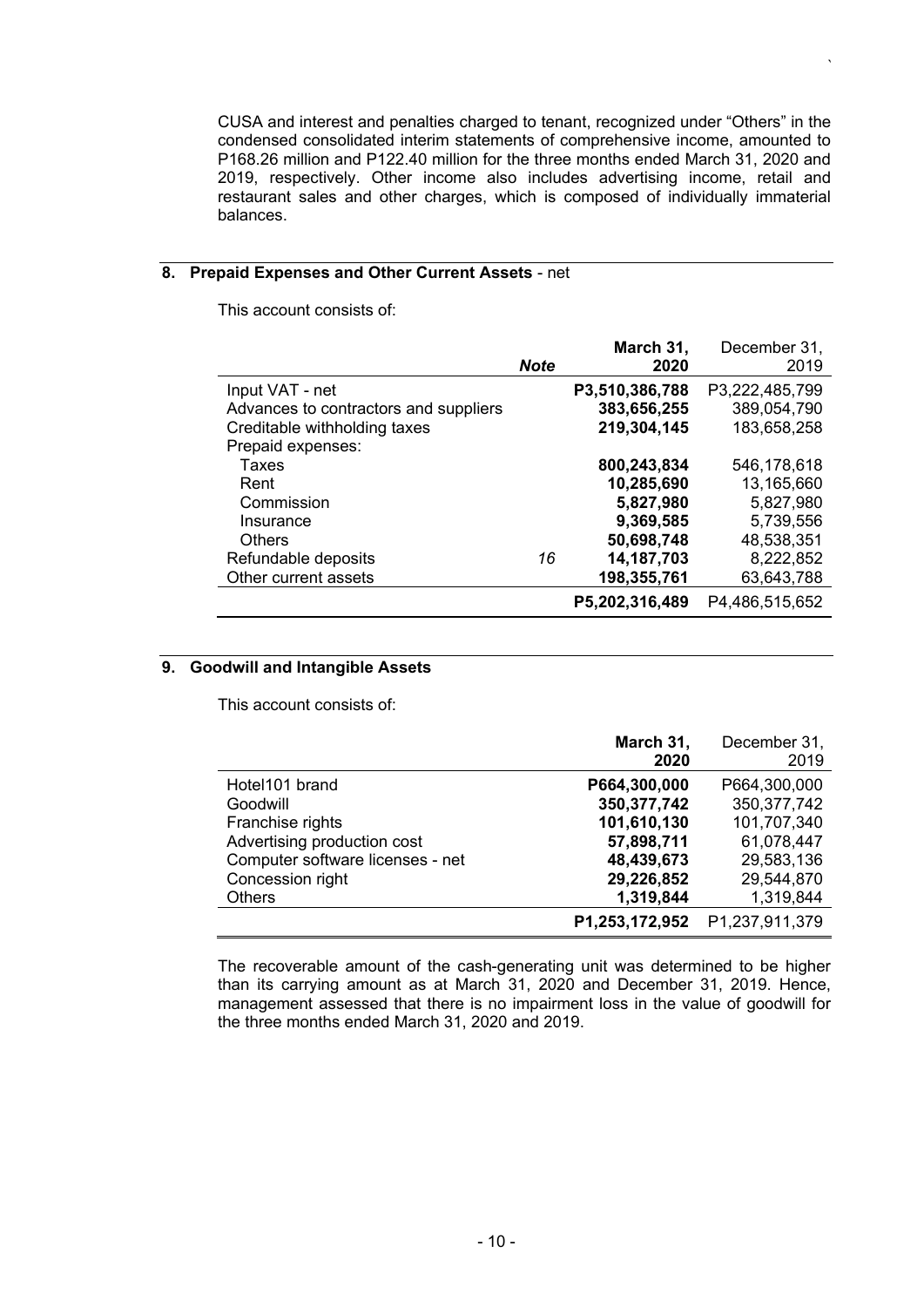### **10. Investment Property**

This account consists of:

|                            | March 31,       | December 31,    |
|----------------------------|-----------------|-----------------|
|                            | 2020            | 2019            |
| Land                       | P20,930,838,090 | P20,553,635,372 |
| <b>Building</b>            | 57,748,814,433  | 57,431,618,461  |
| Right-of-use assets - land | 1,577,424,088   | 1,469,745,626   |
| Construction in progress   | 10,438,960,074  | 9,758,049,118   |
|                            | P90,696,036,685 | P89,213,048,577 |

*`*

The following table provides the fair value hierarchy of the Group's investment property as at March 31, 2020 and December 31, 2019:

|                  |                   | Level 2         |                 |  |
|------------------|-------------------|-----------------|-----------------|--|
|                  |                   | March 31,       | December 31,    |  |
|                  | Date of Valuation | 2020            | 2019            |  |
| Land             | Various           | P20,930,838,090 | P20,553,635,372 |  |
| Commercial       | Various           | 40,406,727,381  | 39,477,222,300  |  |
| Corporate/office | Various           | 29,358,471,214  | 29,182,190,905  |  |
|                  |                   | P90,696,036,685 | P89,213,048,577 |  |

The Group recognized unrealized gains from changes in fair values of investment property amounting to P452.59 million and P1.48 billion for the three months ended March 31, 2020 and 2019, respectively.

Capitalized borrowing costs amounted to P457.31 million and P328.25 million for the three months ended March 31, 2020 and 2019 using 5.97% - 6.25% and 5.97% - 6.48% as capitalization rates, respectively.

#### **11. Short-term and Long-term Debts**

Notes Payable

Details of the account are as follows:

| March 31,       | December 31,                    |
|-----------------|---------------------------------|
| 2020            | 2019                            |
| P30,639,339,326 | P20,661,416,742                 |
| 15,000,000      | 10,655,100,000                  |
| (446,992,535)   | (677, 177, 416)                 |
| 30,207,346,791  | 30,639,339,326                  |
| 11,583,351,816  | 12,015,344,351                  |
| 18,623,994,975  | 18,623,994,975                  |
| 93,487,470      | 102,817,045                     |
|                 | P18,530,507,505 P18,521,177,930 |

The long-term debt agreements contain, among others, covenants relating to maintenance of certain financial ratios, working capital requirements, restrictions on loans and guarantees, disposal of a substantial portion of assets, capital expenditures, significant changes in the ownership, payments of dividends and redemption of capital stock.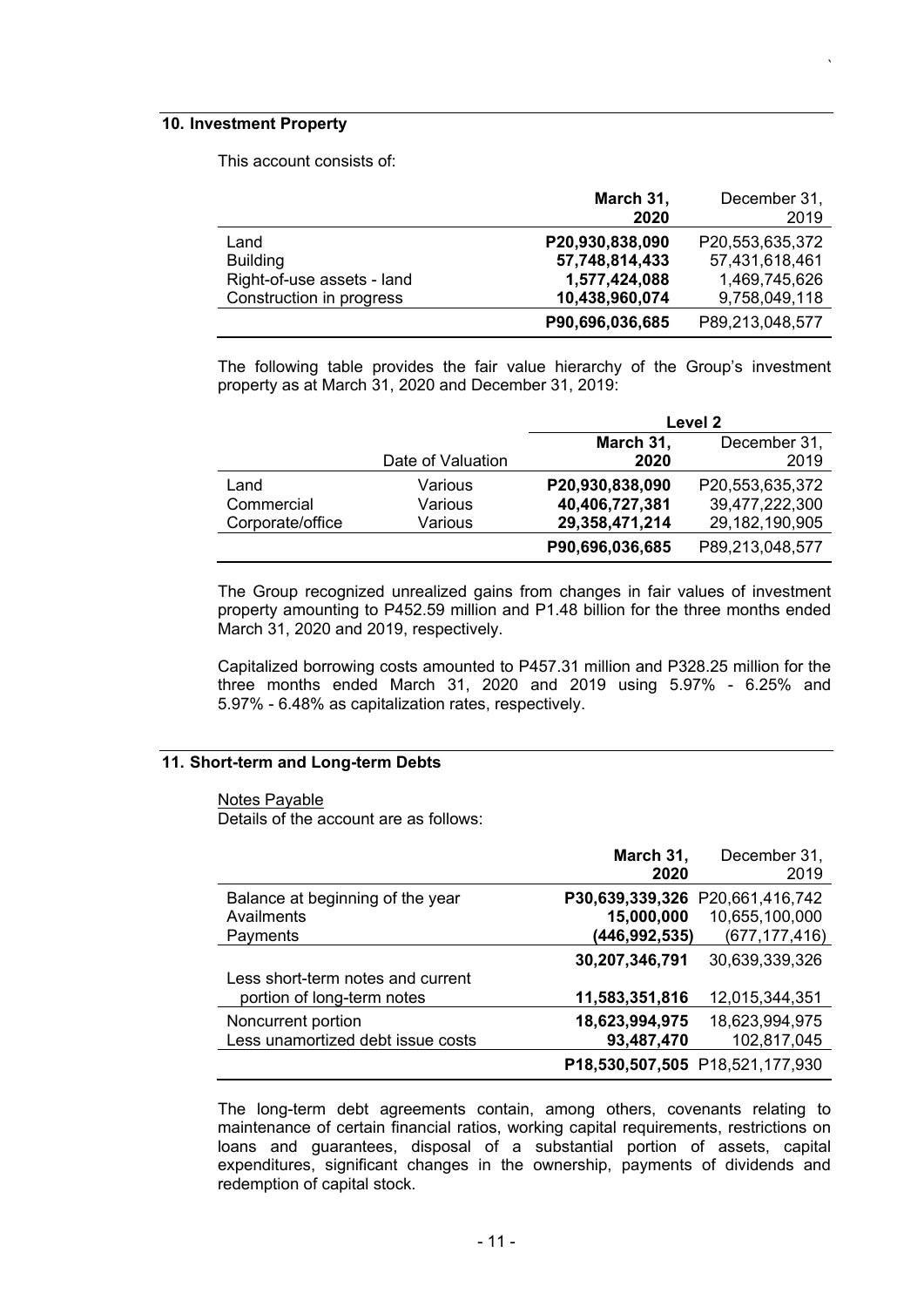The Group is in compliance with the covenants of the debt agreements as at March 31, 2020 and December 31, 2019.

*`*

## Bonds Payable

Details of the account are as follows:

|                                      |             | March 31,                          | December 31,                    |
|--------------------------------------|-------------|------------------------------------|---------------------------------|
|                                      | <b>Note</b> | 2020                               | 2019                            |
| Balance at beginning and end of year |             |                                    | P15,000,000,000 P15,000,000,000 |
| Less unamortized debt issue costs    |             | 149,232,056                        | 155,485,671                     |
|                                      |             | 16 P14,850,767,944 P14,844,514,329 |                                 |

Total interest expense, exclusive of the capitalized borrowing costs, recognized in profit or loss amounted to P298.34 million and P136.86 million for the three months ended March 31, 2020 and 2019, respectively. Total capitalized borrowing costs charged under "Real estate inventories" and "Investment property" accounts amounted to P348.24 million and P1.89 billion as at March 31, 2020 and December 31, 2019, respectively (Note 10).

## **12. Other noncurrent liabilities**

This account consists of:

|                                    | March 31,<br>2020 | December 31,<br>2019 |
|------------------------------------|-------------------|----------------------|
| Security deposits - net of current | P1,497,505,965    | P906,647,210         |
| Unearned rent income               | 527,023,002       | 592,300,747          |
| Deferred output VAT - net          | 842,240,313       | 559,161,187          |
| Accrued rent expense               |                   | 18,755,777           |
|                                    | P2,866,769,280    | P2,076,864,921       |

## **13. Income Taxes**

Income tax expense (benefit) consists of:

|          |              | For the Three Months Ended March 31 |  |  |
|----------|--------------|-------------------------------------|--|--|
|          |              | 2019 (As restated -                 |  |  |
|          | 2020         | Note 2)                             |  |  |
| Current  | P50,157,376  | P43.538.214                         |  |  |
| Deferred | 211,290,060  | 481,935,897                         |  |  |
|          | P261,447,436 | P525,474,111                        |  |  |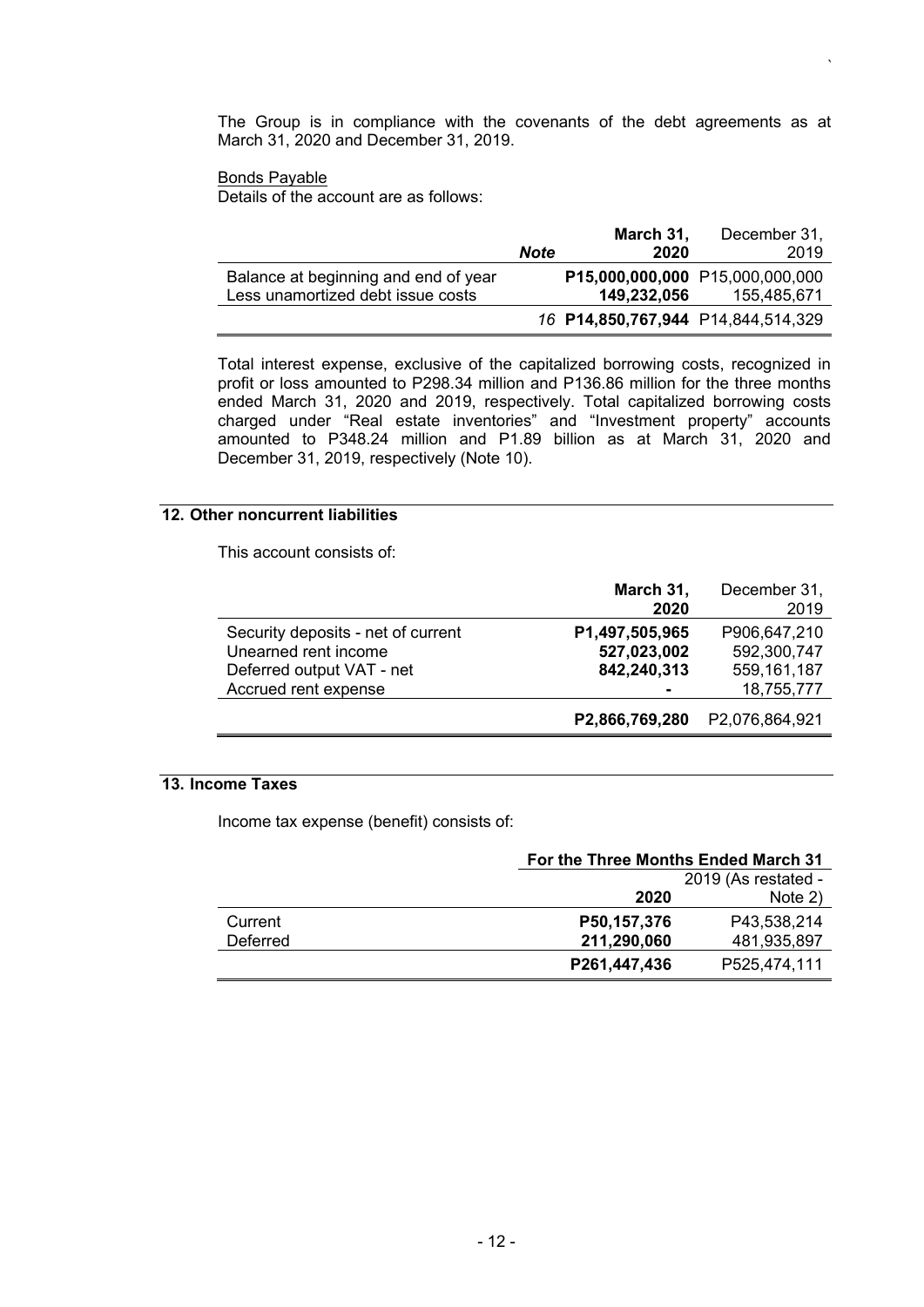The reconciliation of the income tax expense computed at the statutory income tax rate to the actual income tax expense as shown in profit or loss is as follows:

*`*

|                                                                                                                | For the Three Months Ended March 31 |                         |  |
|----------------------------------------------------------------------------------------------------------------|-------------------------------------|-------------------------|--|
|                                                                                                                | 2020                                | 2019                    |  |
| Income before income tax                                                                                       | P1,006,192,380                      | P1,744,664,950          |  |
| Income tax at the statutory income tax<br>rate<br>Income tax effects of:<br>Nondeductible expenses (nontaxable | P301,857,714                        | P523,399,485            |  |
| income) - net<br>Interest income subjected to final tax                                                        | (34, 343, 355)<br>(6,066,923)       | 2,332,984<br>(258, 358) |  |
|                                                                                                                | P261,447,436                        | P525,474,111            |  |

# **14. Basic and Diluted Earnings Per Share**

Basic and diluted earnings per share for the three months ended March 31, 2020 and 2019 are computed as follows:

|                                                                                                                       | For the Three Months Ended March 31 |                                 |  |
|-----------------------------------------------------------------------------------------------------------------------|-------------------------------------|---------------------------------|--|
|                                                                                                                       |                                     | 2019 (As restated -             |  |
|                                                                                                                       | 2020                                | Note 2)                         |  |
| Net income attributable to equity<br>holders of the Parent Company<br>Dividends on preferred shares for the<br>period | P536,691,188<br>(161, 945, 000)     | P919,405,349<br>(161, 945, 000) |  |
| Net income attributable to common<br>shareholders of the Parent Company (a)                                           | P374,746,188                        | P757,460,349                    |  |
| Weighted average number of common<br>shares outstanding (b)<br>Dilutive shares arising from stock<br>options          | 2,367,528,600                       | 2,328,265,437<br>48,116,496     |  |
| Adjusted weighted average number of<br>common shares for diluted EPS (c)                                              | 2,367,528,600                       | 2,376,381,933                   |  |
| Basic earnings per common share<br>attributable to equity holders of the<br>Parent Company (a/b)                      | P0.1583                             | P0.3253                         |  |
| Diluted earnings per common share<br>attributable to equity holders of the<br>Parent Company (a/c)                    | P0.1583                             | P0.3188                         |  |

## **15. Equity**

#### **Retained Earnings**

The summary of dividend declarations of the Parent Company is as follows:

| Type of Dividend      | Share Class | Date of Declaration | Date of Record     | Date of Payment  | Dividend<br>Per Share | Total          |
|-----------------------|-------------|---------------------|--------------------|------------------|-----------------------|----------------|
| Regular Cash Dividend | Preferred   | March 22, 2019      | April 5, 2019      | April 15, 2019   | 1.61945               | 161.95 million |
| Regular Cash Dividend | Preferred   | June 19, 2019       | July 3, 2019       | July 15, 2019    | 1.61945               | 161.95 million |
| Regular Cash Dividend | Preferred   | September 16, 2019  | September 30, 2019 | October 14, 2019 | 1.61945               | 161.95 million |
| Regular Cash Dividend | Preferred   | December 10, 2019   | December 26, 2019  | January 14, 2020 | 1.61945               | 161.95 million |
| Regular Cash Dividend | Preferred   | March 22, 2020      | April 5, 2020      | April 15, 2020   | 1.61945               | 161.95 million |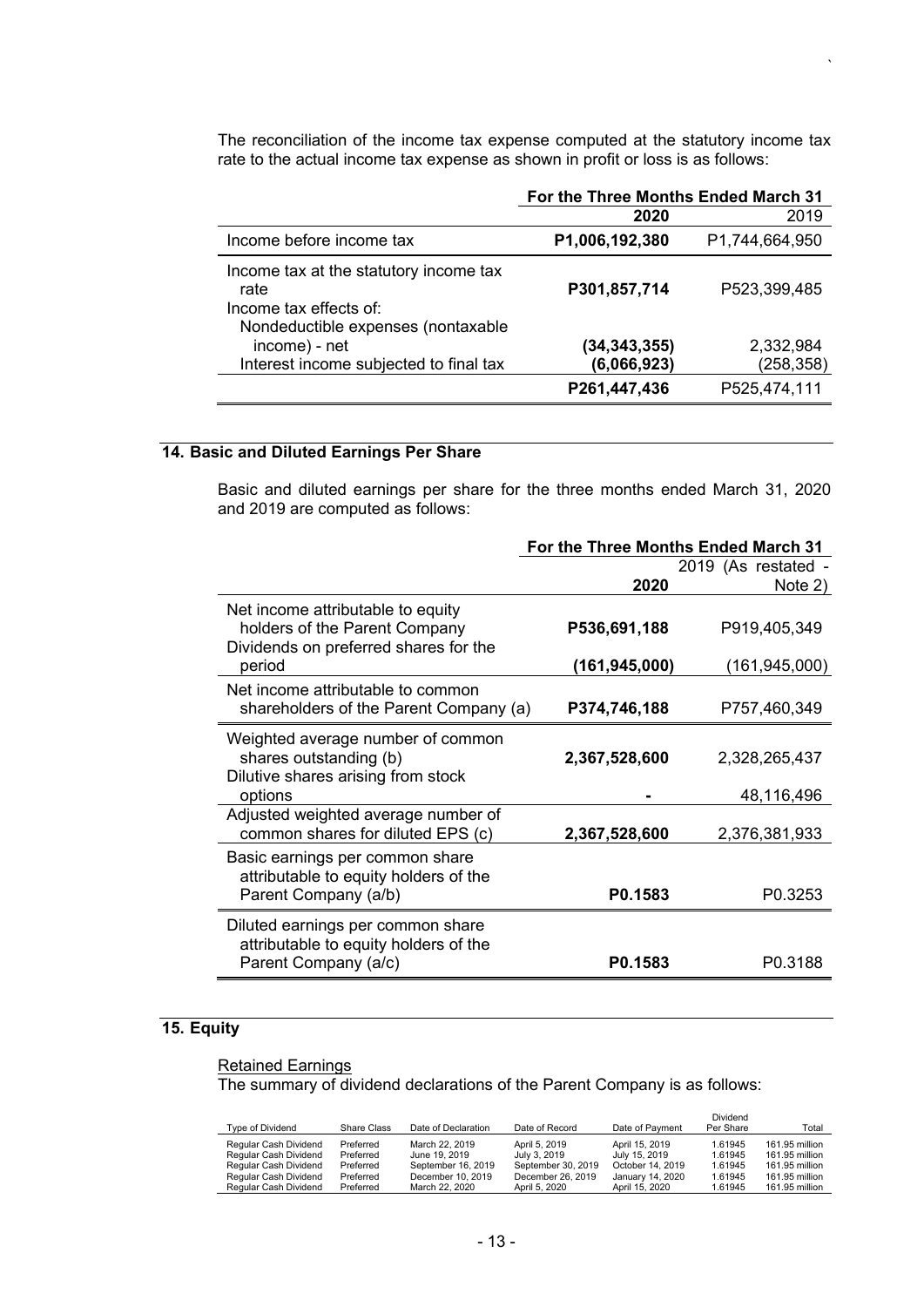#### Dividends of Subsidiaries The summary of cash dividend declarations of the subsidiaries is as follows:

| Subsidiarv    | Share Class | Date of Declaration | Date of Record     | Date of Payment   | Dividend<br>Per Share | Total          |
|---------------|-------------|---------------------|--------------------|-------------------|-----------------------|----------------|
| <b>CMGBI</b>  | Common      | May 15, 2019        | April 30, 2019     | June 28, 2019     | 0.0647                | 22.12 million  |
| <b>DDMPDC</b> | Common      | May 15, 2019        | April 30, 2019     | May 15, 2019      | 0.0122                | 217.14 million |
| <b>CMMBI</b>  | Common      | June 30, 2019       | June 30, 2019      | July 19, 2019     | 3.8500                | 25.68 million  |
| <b>CMDCI</b>  | Common      | July 15, 2019       | June 30, 2019      | July 19, 2019     | 0.0181                | 9.64 million   |
| <b>DDMPDC</b> | Common      | August 16, 2019     | June 30, 2019      | August 16, 2019   | 0.0133                | 237.46 million |
| <b>DDMPDC</b> | Common      | November 18, 2019   | September 30, 2019 | November 18, 2019 | 0.0186                | 331.59 million |
| <b>DDMPDC</b> | Common      | December 28, 2019   | December 28, 2019  | April 15, 2020    | 0.0257                | 458.17 million |
| <b>CMDZI</b>  | Common      | February 4, 2020    | January 31, 2020   | February 11, 2020 | 0.049                 | 26.37 million  |
| <b>CMTMI</b>  | Common      | March 2, 2020       | February 28, 2020  | March 4, 2020     | 0.047                 | 28.83 million  |

*`*

#### **16. Financial Risk and Capital Management Objectives and Policies**

#### Objectives and Policies

The Group has significant exposure to the following financial risks primarily from its use of financial instruments:

- **Credit Risk**
- **Liquidity Risk**
- **Interest Rate Risk**

This note presents information about the Group's exposure to each of the above risks, the Group's objectives, policies and processes for measuring and managing risks, and the Group's management of capital.

The main purpose of the Group's dealings in financial instruments is to fund its respective operations and capital expenditures.

The BOD has overall responsibility for the establishment and oversight of the Group's risk management framework. The BOD has established the Executive Committee, which is responsible for developing and monitoring the Group's risk management policies. The committee identifies all issues affecting the operations of the Group and reports regularly to the BOD on its activities.

The Group's risk management policies are established to identify and analyze the risks faced by the Group, to set appropriate risk limits and controls, and to monitor risks and adherence to limits. Risk management policies and systems are reviewed regularly to reflect changes in market conditions and the Group's activities. All risks faced by the Group are incorporated in the annual operating budget. Mitigating strategies and procedures are also devised to address the risks that inevitably occur so as not to affect the Group's operations and forecasted results. The Group, through its training and management standards and procedures, aims to develop a disciplined and constructive control environment in which all employees understand their roles and obligations.

The Group's principal financial assets include cash and cash equivalents, receivables, due from related parties and refundable deposits. These financial assets are used to fund the Group's operations and capital expenditures.

### Credit Risk

Credit risk represents the risk of loss the Group would incur if credit customers and counterparties fail to perform their contractual obligations. The risk arises principally from the Group's cash and cash equivalents, receivables, due from related parties and refundable deposits. The objective is to reduce the risk of loss through default by counterparties.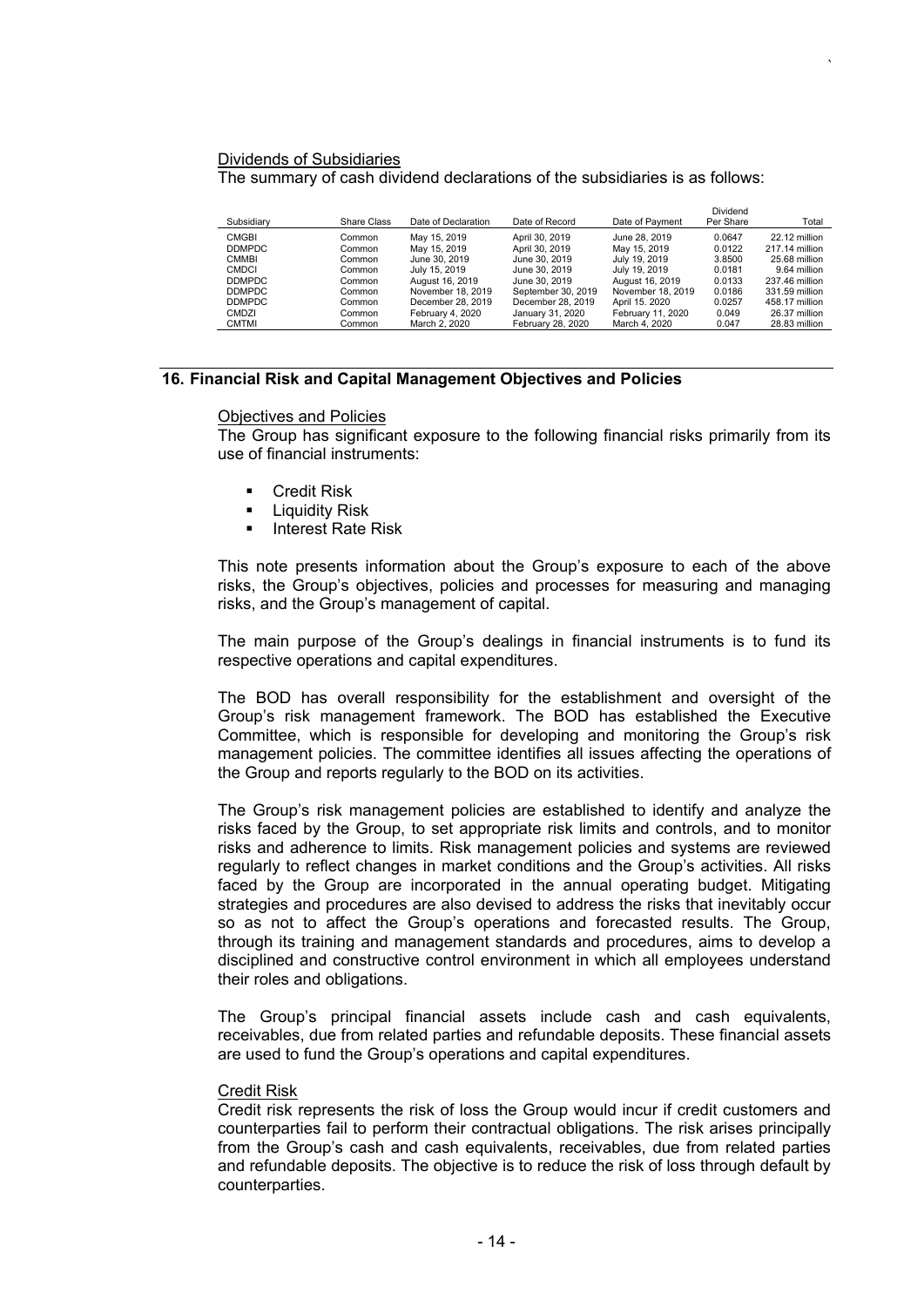In respect of installments contracts receivable, credit risk is managed primarily through credit reviews and an analysis of receivables on a continuous basis. Customer payments are facilitated by post-dated checks. Exposure to bad debts is not significant as titles to real estate properties are not transferred to the buyers until full payment has been made. There are no large concentrations of credit risk given the Group's diverse customer base.

*`*

Credit risk arising from rent receivable is primarily managed through a tenant selection process. Prospective tenants are evaluated on the basis of payment track record and other credit information. In accordance with the provisions of the lease contracts, the lessees are required to deposit with the Group security deposits and advance rentals which helps reduce the Group's credit risk exposure in case of defaults by the tenants. For existing tenants, the Group has put in place a monitoring and follow-up system. Receivables are aged and analyzed on a continuous basis to minimize credit risk associated with these receivables.

The carrying amount of financial assets represents the maximum credit exposure. The maximum exposure to credit risk at the reporting period follows:

|                            |             | March 31,      | December 31,                    |
|----------------------------|-------------|----------------|---------------------------------|
|                            | <b>Note</b> | 2020           | 2019                            |
| Cash and cash equivalents* | 6           | P5,298,060,700 | P6,683,202,345                  |
| Receivables**              |             | 6,486,670,210  | 5,808,196,484                   |
| Due from related parties   |             | 55,150,000     | 55,150,000                      |
| Refundable deposits***     | 8           | 463,633,887    | 156, 179, 147                   |
|                            |             |                | P12,303,514,797 P12,702,727,976 |

*\*Excluding "Cash on hand" account.*

*\*\* This includes both current and noncurrent portions of the account.*

*\*\*\* This is presented as part of "Prepaid expenses and other current assets - net" and "Other noncurrent assets" accounts.*

The table below presents the Group's exposure to credit risk and shows the credit quality of the assets by indicating whether the assets are subjected to 12-month ECL or lifetime ECL. Assets that are credit-impaired are separately presented.

| March 31, 2020                       | <b>Financial Assets at Amortized Cost</b> |                                          |                                      |                 |
|--------------------------------------|-------------------------------------------|------------------------------------------|--------------------------------------|-----------------|
|                                      | 12-month ECL                              | Lifetime<br>ECL - not credit<br>impaired | Lifetime<br>ECL - credit<br>impaired | Total           |
| Cash and cash equivalents (excluding |                                           |                                          |                                      |                 |
| cash on hand)                        | P5,298,060,700                            | Р.                                       | P.<br>$\overline{a}$                 | P5,298,060,700  |
| Receivables*                         | 1,261,916,725                             | 5,224,753,485                            | 2,827,449                            | 6,489,497,659   |
| Due from related parties             | 55,150,000                                | -                                        | $\blacksquare$                       | 55,150,000      |
| Refundable deposits**                | 463,633,887                               |                                          | ۰                                    | 463,633,887     |
|                                      | P7,078,761,312                            | P5,224,753,485                           | P2,827,449                           | P12,306,342,246 |

*\* This includes both current and noncurrent portions of the account.*

*\*\* This is presented as part of "Prepaid expenses and other current assets - net" and "Other noncurrent assets" accounts*

| December 31, 2019                    | Financial Assets at Amortized Cost |                  |              |                 |
|--------------------------------------|------------------------------------|------------------|--------------|-----------------|
|                                      |                                    | Lifetime         | Lifetime     |                 |
|                                      |                                    | ECL - not credit | ECL - credit |                 |
|                                      | 12-month ECL                       | impaired         | impaired     | Total           |
| Cash and cash equivalents (excluding |                                    |                  |              |                 |
| cash on hand)                        | P6.683.202.345                     | <b>P</b> -       | <b>P</b> -   | P6.683.202.345  |
| Receivables*                         | 1,402,913,338                      | 4.405.283.146    | 2.827.449    | 5,811,023,933   |
| Due from related parties             | 55,150,000                         |                  |              | 55,150,000      |
| Refundable deposits**                | 156.179.147                        |                  |              | 156.179.147     |
|                                      | P8.297.444.830                     | P4.405.283.146   | P2.827.449   | P12.705.555.425 |

*\* This includes both current and noncurrent portions of the account.*

*\*\* This is presented as part of "Prepaid expenses and other current assets - net" and "Other noncurrent assets" accounts.*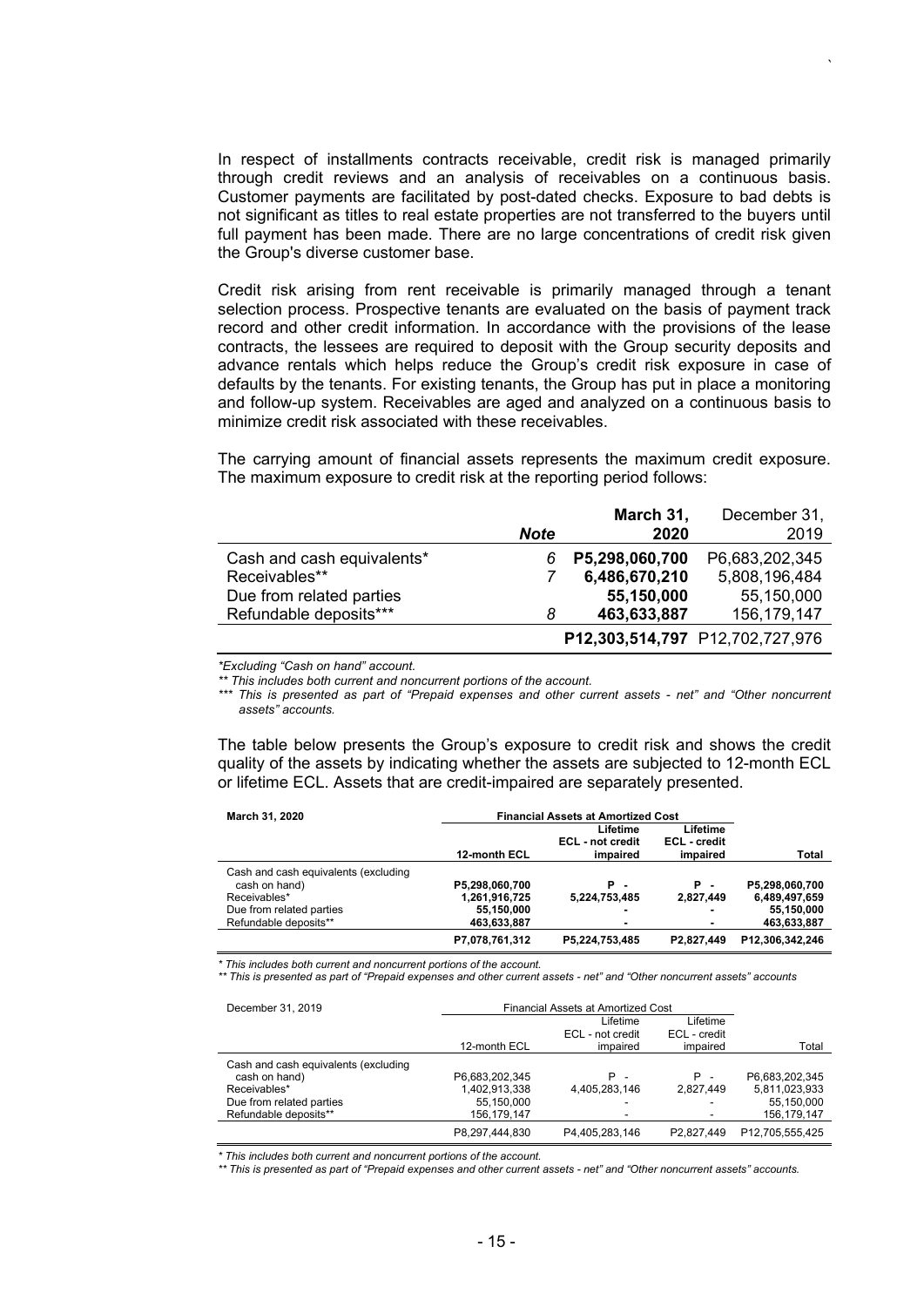#### The following is the aging analysis per class of financial assets as at December 31:

*`*

| March 31, 2020            | Neither                  |                 | Past Due but not Impaired     |                      |            |                 |
|---------------------------|--------------------------|-----------------|-------------------------------|----------------------|------------|-----------------|
|                           | Past Due<br>nor Impaired | 1 to 30<br>Davs | 31 to 60<br>Davs              | More than<br>60 Davs | Impaired   | Total           |
| Cash and cash equivalents | P5.298.060.700           | Р.              | P<br>$\overline{\phantom{0}}$ | Р.                   | Р.         | P5.298.060.700  |
| Receivables*              | 4.665.951.589            | 407.456.177     | 188.819.085                   | 1.224.443.359        | 2.827.449  | 6,489,497,659   |
| Due from related parties  | 55.150.000               |                 |                               |                      |            | 55.150.000      |
| Refundable deposits**     | 463.633.887              |                 |                               |                      |            | 463,633,887     |
|                           | P10.482.796.176          | P407.456.177    | P188.819.085                  | P1.224.443.359       | P2.827.449 | P12.306.342.246 |

\* This includes both current and noncurrent portions of the account.<br>\*\* This is presented as part of "Prepaid expenses and other current assets - net" and "Other noncurrent assets" accounts.

| December 31, 2019          | Neither                  |                 | Past Due but not Impaired |                      |            |                 |
|----------------------------|--------------------------|-----------------|---------------------------|----------------------|------------|-----------------|
|                            | Past Due<br>nor Impaired | 1 to 30<br>Davs | 31 to 60<br>Davs          | More than<br>60 Days | Impaired   | Total           |
| Cash and cash equivalents* | P6.683.202.345           | Р.              | Р.                        | Р.                   | Р.         | P6.683.202.345  |
| Receivables**              | 4.060.139.030            | 280.468.412     | 206.134.413               | 1.261.454.629        | 2.827.449  | 5,811,023,933   |
| Due from related parties   | 55.150.000               |                 |                           |                      |            | 55.150.000      |
| Refundable deposits***     | 156.179.147              | -               |                           |                      |            | 156.179.147     |
|                            | P10.954.670.522          | P280.468.412    | P206.134.413              | P1.261.454.629       | P2.827.449 | P12.705.555.425 |

\* This includes both current and noncurrent portions of the account.<br>\*\* This is presented as part of "Prepaid expenses and other current assets - net" and "Other noncurrent assets" accounts.

#### The following is the credit quality of the Group's financial assets:

|                            |      | March 31, 2020    |               |                  |                 |  |  |  |  |  |
|----------------------------|------|-------------------|---------------|------------------|-----------------|--|--|--|--|--|
|                            |      |                   | <b>Medium</b> |                  |                 |  |  |  |  |  |
|                            | Note | <b>High Grade</b> | Grade         | <b>Low Grade</b> | Total           |  |  |  |  |  |
| Cash and cash equivalents* | 6    | P5,298,060,700    | Р.            | <b>P</b> -       | P5,298,060,700  |  |  |  |  |  |
| Receivables**              |      | 5,646,001,548     | 702.365.925   | 138,302,737      | 6,486,670,210   |  |  |  |  |  |
| Due from related parties   |      | 55,150,000        |               |                  | 55,150,000      |  |  |  |  |  |
| Refundable deposits***     |      | 463,633,887       | ۰             |                  | 463,633,887     |  |  |  |  |  |
|                            |      | P11,462,846,135   | P702,365,925  | P138,302,737     | P12,303,514,797 |  |  |  |  |  |

*\*Excluding "Cash on hand" account.*

*\*\*This includes both current and noncurrent portions of the account.*

*\*\*\*This is presented as part of "Prepaid expenses and other current assets - net" and "Other noncurrent assets" accounts.*

|                            |      |                 | December 31, 2019        |              |                 |  |  |  |  |  |
|----------------------------|------|-----------------|--------------------------|--------------|-----------------|--|--|--|--|--|
|                            |      |                 | Medium                   |              |                 |  |  |  |  |  |
|                            | Note | High Grade      | Grade                    | Low Grade    | Total           |  |  |  |  |  |
| Cash and cash equivalents* | 6    | P6,683,202,345  | $P -$                    | $P -$        | P6.683.202.345  |  |  |  |  |  |
| Receivables**              |      | 4,568,306,329   | 635.778.428              | 604.111.727  | 5,808,196,484   |  |  |  |  |  |
| Due from related parties   |      | 55,150,000      | $\overline{\phantom{0}}$ |              | 55,150,000      |  |  |  |  |  |
| Refundable deposits***     |      | 156.179.147     |                          |              | 156.179.147     |  |  |  |  |  |
|                            |      | P11,462,837,821 | P635.778.428             | P604,111,727 | P12,702,727,976 |  |  |  |  |  |

*\*Excluding "Cash on hand" account.*

*\*\*This includes both current and noncurrent portions of the account.*

*\*\*\*This is presented as part of "Prepaid expenses and other current assets - net" and "Other noncurrent assets" accounts.*

The Group assessed the credit quality of unrestricted cash as high grade since this is deposited with reputable banks with low probability of insolvency.

Receivables assessed as high grade pertains to receivable from buyer that had no default in payment; medium grade pertains to receivable from buyer who has history of being 181 to 360 days past due; and low grade pertains to receivable from buyer who has history of being over 360 days past due. Receivable balances are being monitored on a regular basis to ensure timely execution of necessary intervention efforts. The Group performs credit investigation and evaluation of each buyer to establish paying capacity and creditworthiness. The Group will assess the collectibility of its receivables and provide a corresponding allowance provision once the account is considered impaired.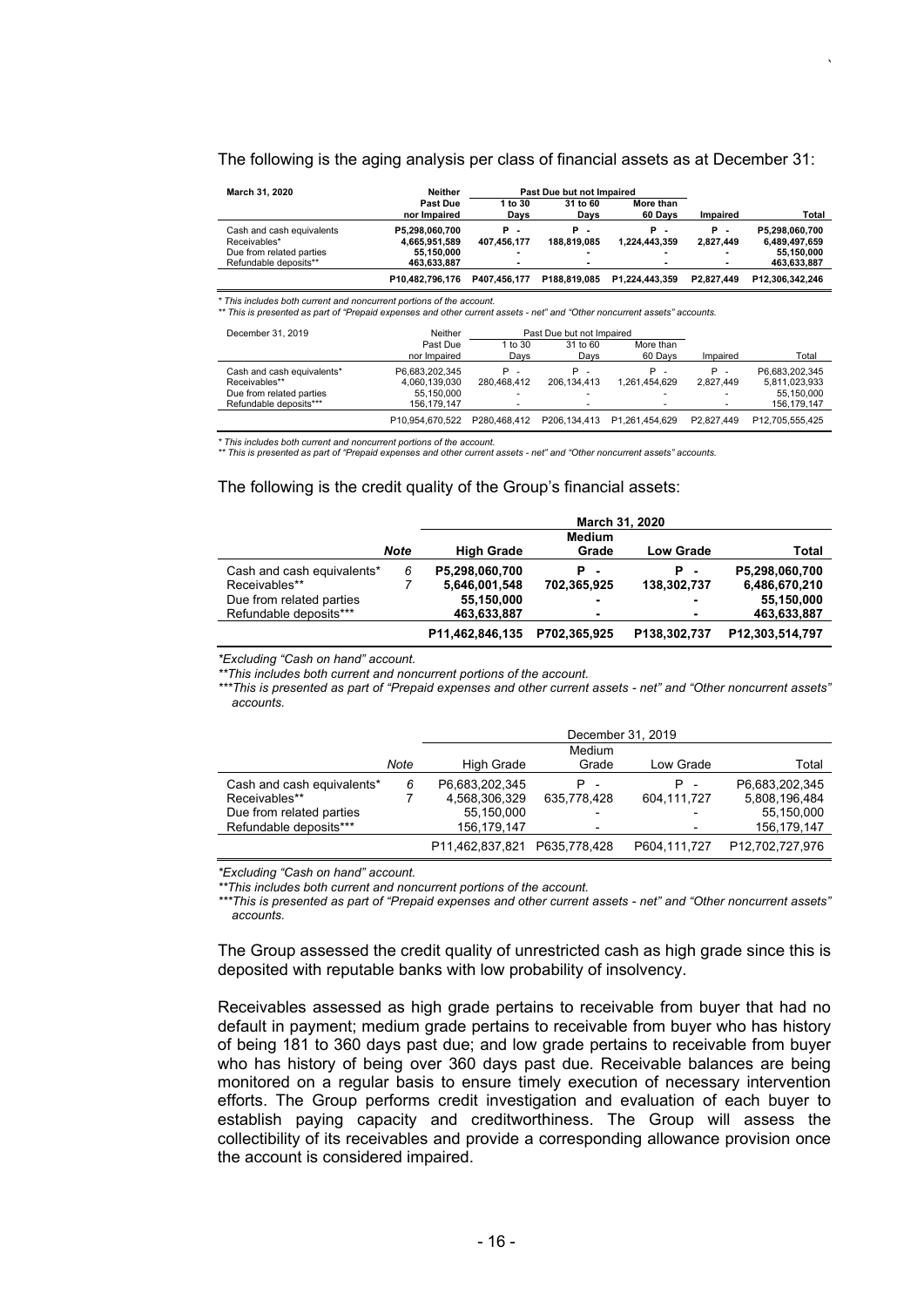The credit risk for due from related parties and refundable deposits is considered negligible as these are mainly from related parties and Companies that are generally financially stable.

*`* 

#### Liquidity Risk

Liquidity risk is the risk that the Group will not be able to meet its financial obligations as they fall due. The Group manages liquidity risks by forecasting projected cash flows and maintaining balance between continuity of funding and flexibility in operations. Treasury controls and procedures are in place to ensure that sufficient cash is maintained to cover daily operational working capital requirements. Management closely monitors the Group's future and contingent obligations and sets up required cash reserves as necessary in accordance with internal requirements.

The following are the contractual maturities of financial liabilities, including estimated interest payments and excluding the impact of netting agreements:

|                              |             |                    |                                 | March 31, 2020    |                     |                      |
|------------------------------|-------------|--------------------|---------------------------------|-------------------|---------------------|----------------------|
|                              | <b>Note</b> | Carrying<br>Amount | Contractual<br><b>Cash Flow</b> | 1 Year<br>or Less | 1 Year -<br>5 Years | More than<br>5 Years |
| <b>Financial Liabilities</b> |             |                    |                                 |                   |                     |                      |
| Accounts payable and other   |             |                    |                                 |                   |                     |                      |
| current liabilities*         |             | P8,585,757,268     | P8.585.757.268                  | P8.585.757.268    | <b>P</b> -          | <b>P</b> -           |
| Due to related parties       |             | 988.322.908        | 988.322.908                     | 988.322.908       |                     |                      |
| Dividends payable            |             | 49.361.975         | 49.361.975                      | 49.361.975        |                     |                      |
| Notes payable**              | 11          | 30.113.859.321     | 34.077.460.827                  | 13,147,923,813    | 20.929.537.014      |                      |
| Bonds payable                | 11          | 14.850.767.944     | 19,813,198,196                  | 684.217.544       | 13.272.430.699      | 5.856.549.953        |
| Other noncurrent liabilities |             | 1.497.505.965      | 1.497.505.965                   |                   | 1,497,505,965       |                      |
| Lease liabilities            |             | 1.394.443.469      | 3,291,730,911                   | 97.529.047        | 413.894.955         | 2.780.306.909        |

*\* Excluding statutory obligations and unearned rent income account.* 

*\*\* This includes both current and noncurrent portions of the account.*

|                              |      | As at December 31, 2019 |                |                |                |               |  |  |  |
|------------------------------|------|-------------------------|----------------|----------------|----------------|---------------|--|--|--|
|                              |      | Carrying                | Contractual    | 1 Year         | 1 Year -       | More than     |  |  |  |
|                              | Note | Amount                  | Cash Flow      | or Less        | 5 Years        | 5 Years       |  |  |  |
| <b>Financial Liabilities</b> |      |                         |                |                |                |               |  |  |  |
| Accounts payable and         |      |                         |                |                |                |               |  |  |  |
| other current liabilities*   |      | P8.056.885.716          | P8.056.885.716 | P8.056.885.716 | <b>P</b> -     | P -           |  |  |  |
| Due to related parties       |      | 988.322.908             | 988.322.908    | 988.322.908    |                |               |  |  |  |
| Dividends payable            |      | 151.578.047             | 151.578.047    | 151.578.047    |                |               |  |  |  |
| Notes payable**              | 11   | 30,536,522,281          | 34.468.475.638 | 13.531.485.577 | 20.936.990.061 |               |  |  |  |
| Bonds payable                | 11   | 14.844.514.329          | 20.041.779.439 | 912.798.787    | 13.194.179.600 | 5,934,801,052 |  |  |  |
| Other noncurrent             |      |                         |                |                |                |               |  |  |  |
| liabilities*                 |      | 925.402.987             | 925.402.987    |                | 925.402.987    |               |  |  |  |
| Lease liabilities            |      | 1.353.778.904           | 3.216.556.358  | 90.096.096     | 493.930.943    | 2.632.529.319 |  |  |  |

*\* Excluding statutory obligations and unearned rent income account.* 

*\*\* This includes both current and noncurrent portions of the account.*

#### Interest Rate Risk

The Group interest risk management policy is to minimize interest rate cash flow risk exposures to changes in interest rates. The Group has short-term and long-term bank borrowings with fixed interest rates. Therefore, the Group is not subject to the effect of changes in interest rates.

#### Fair Values

The following methods and assumptions are used to estimate the fair value of each class of financial instruments:

#### *Cash and Cash Equivalents/Due from Related Parties/Accounts Payable and Other Current Liabilities/Due to Related Parties*

The carrying amounts of cash and cash equivalents, due from related parties, refundable deposits, accounts payable and other current liabilities, short-term notes payable and due to related parties approximate their fair values due to the relatively short-term nature of these financial instruments.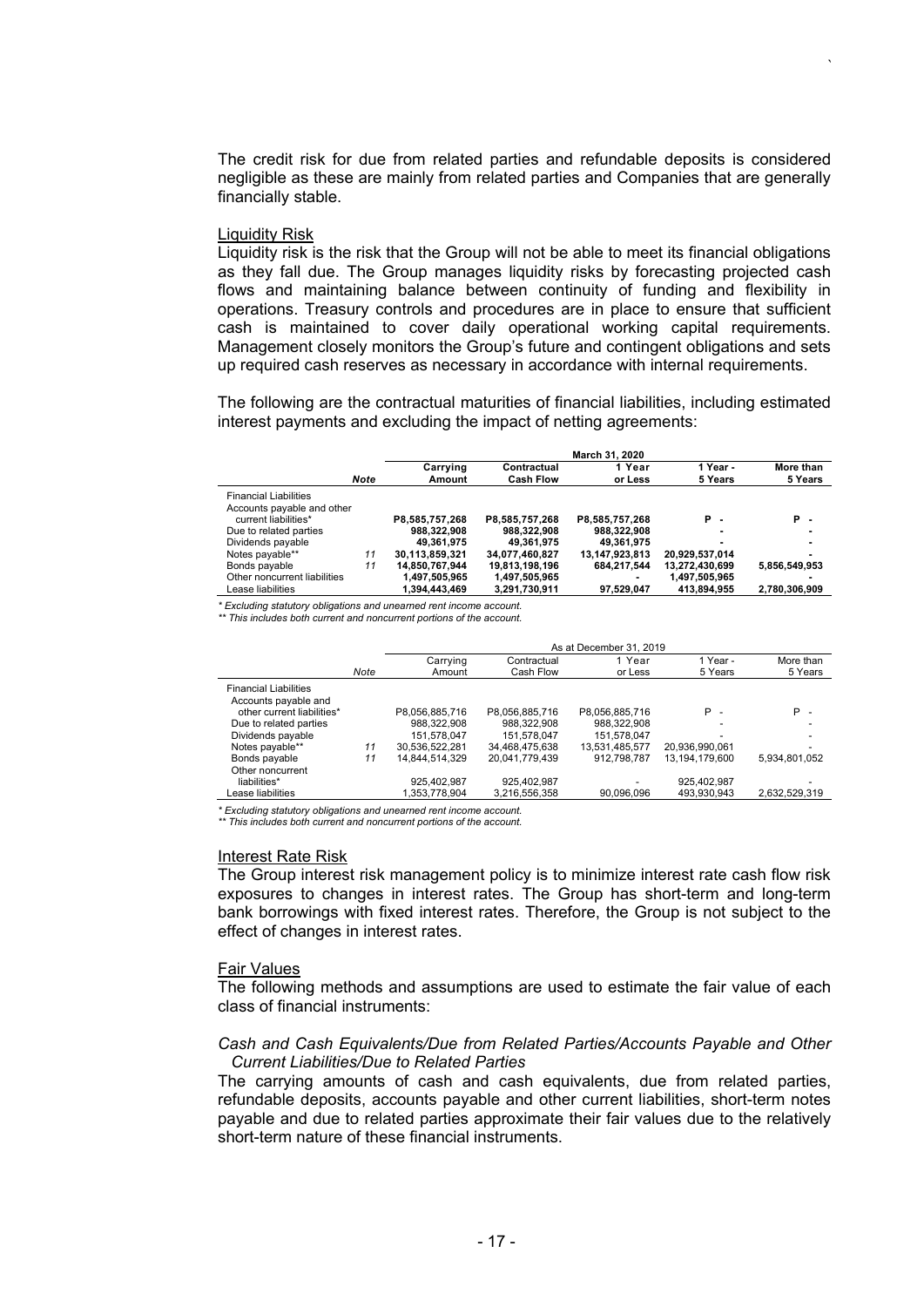#### *Receivables*

The fair values of installment contract receivable and receivables from leasehold rights' buyers from are based on the discounted value of future cash flows using the applicable rates for similar types of instruments. The fair value of other receivables is approximately equal to their carrying amounts due to the short-term nature of the financial assets.

*`*

#### *Refundable Deposits/Lease Liabilities/Security Deposits*

Refundable deposits, lease liabilities and security deposits are reported at their present values, which approximate the cash amounts that would fully satisfy the obligations as at reporting date.

#### *Short-term Notes Payable/Long-term Notes Payable/Bonds Payable*

The fair value of the interest-bearing fixed-rate short-term and long-term debts is based on the discounted value of expected future cash flows using the applicable market rates for similar types of loans as of reporting date.

#### Capital Management

The Group's objectives when managing capital are to increase the value of shareholders' investment and maintain high growth by applying free cash flows to selective investments. The Group sets strategies with the objective of establishing a versatile and resourceful financial management and capital structure.

The BOD monitors the return on capital, which the Group defines as net operating income divided by total shareholders' equity. The BOD also monitors the level of dividends to shareholders.

The BOD seeks to maintain a balance between the higher returns that might be possible with higher levels of borrowings and the advantages and security afforded by a sound capital position. The Group defines capital as equity, which includes capital stock, additional paid-in capital and retained earnings. There were no changes in the Group's approach to capital management as at March 31, 2020 and December 31, 2019. The Group is not subject to externally-imposed capital requirements.

## **17. Impact of Corona Virus Disease**

On March 8, 2020, under Proclamation 922, the Office of the President has declared a state of public health emergency and subsequently on March 16, 2020, under Proclamation 929, a state of calamity throughout the Philippines due to the spread of the Corona Virus Disease (COVID-19). To manage the spread of the disease, the entire Luzon has been placed under an Enhanced Community Quarantine (ECQ), effective from March 17, 2020 until April 12, 2020, which was subsequently extended to May 15, 2020, which involved several measures including travel restrictions, home quarantine and temporary suspension or regulation of business operations, among others, limiting activities related to the provision of essential goods and services. ECQ was likewise imposed in provinces outside the island of Luzon as imposed by their respective local government unit. On May 16, 2020, the ECQ was downgraded to Modified Enhanced Community Quarantine (MECQ) in Metro Manila and to General Community Quarantine (GCQ) in most provinces. On June 1, 2020, the MECQ in Metro Manila was shifted to GCQ. As at July 10, 2020, community quarantine restrictions of varying degrees remain in place throughout the country.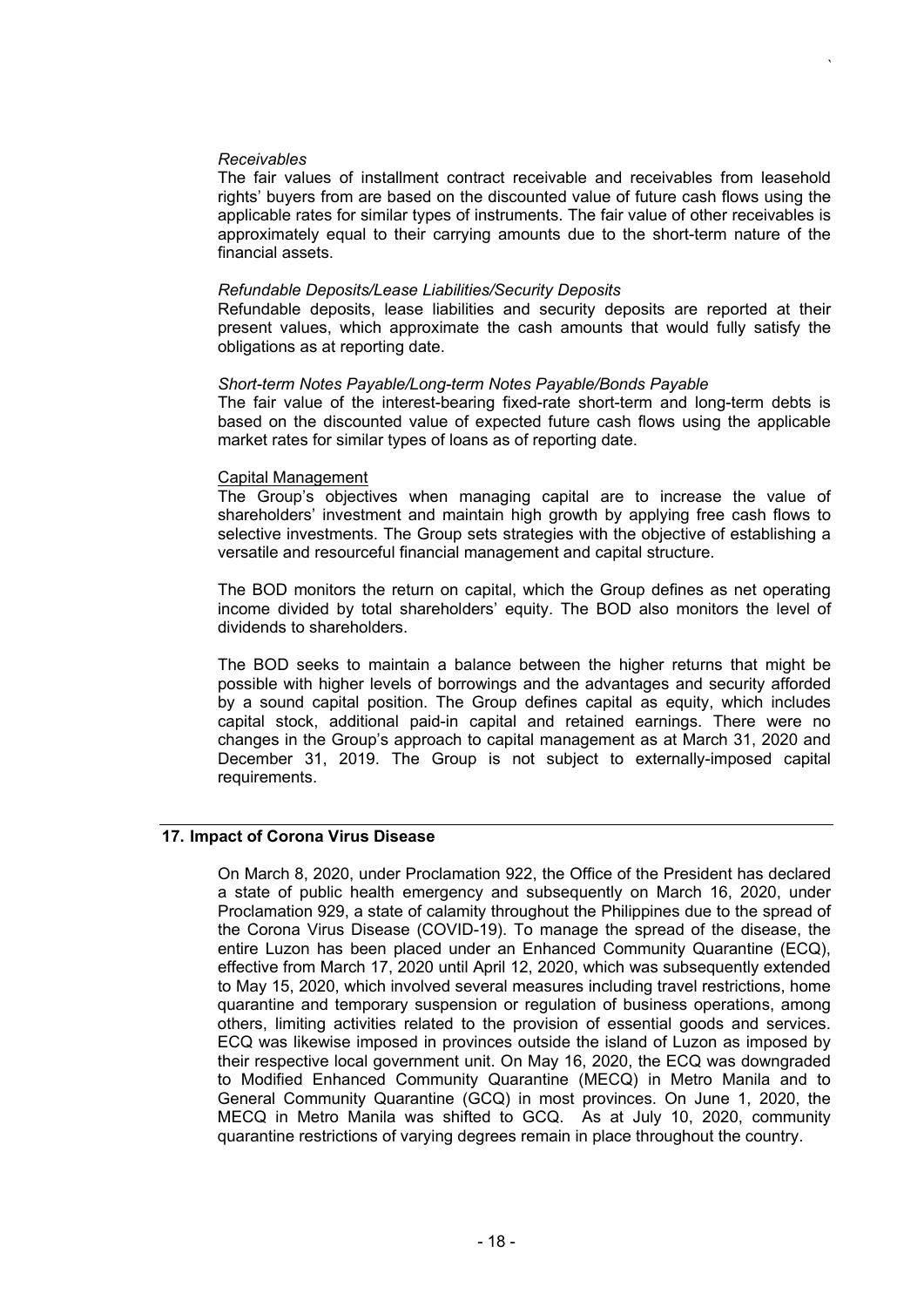Despite this challenging business environment, the Group does not foresee any going concern issue affecting its business operations and considers the events surrounding the outbreak as non-adjusting subsequent events, which do not impact its consolidated financial position and performance as at and for the three months ended March 31, 2020.

*`*

During ECQ, the Group implemented work from home arrangement for all its employees; thus, except for construction, the Group continued to carry out its skeletal business operations. Nevertheless, the Group believes that the business model for its core pillars that is the provincial retail leasing, office leasing, industrial leasing and hotels, and the geographic presence of the Group's projects across the country mitigated the risks and impact of the community quarantines.

The extent of the consequences, including the financial effect to the Group after December 31, 2019 will depend on certain developments, including the duration of the spread of COVID-19, impact on the Group's customers, tenants, suppliers, contractors and accessibility and effectiveness of government support programs, all of which are uncertain and cannot be reliably determined as at July 10, 2020.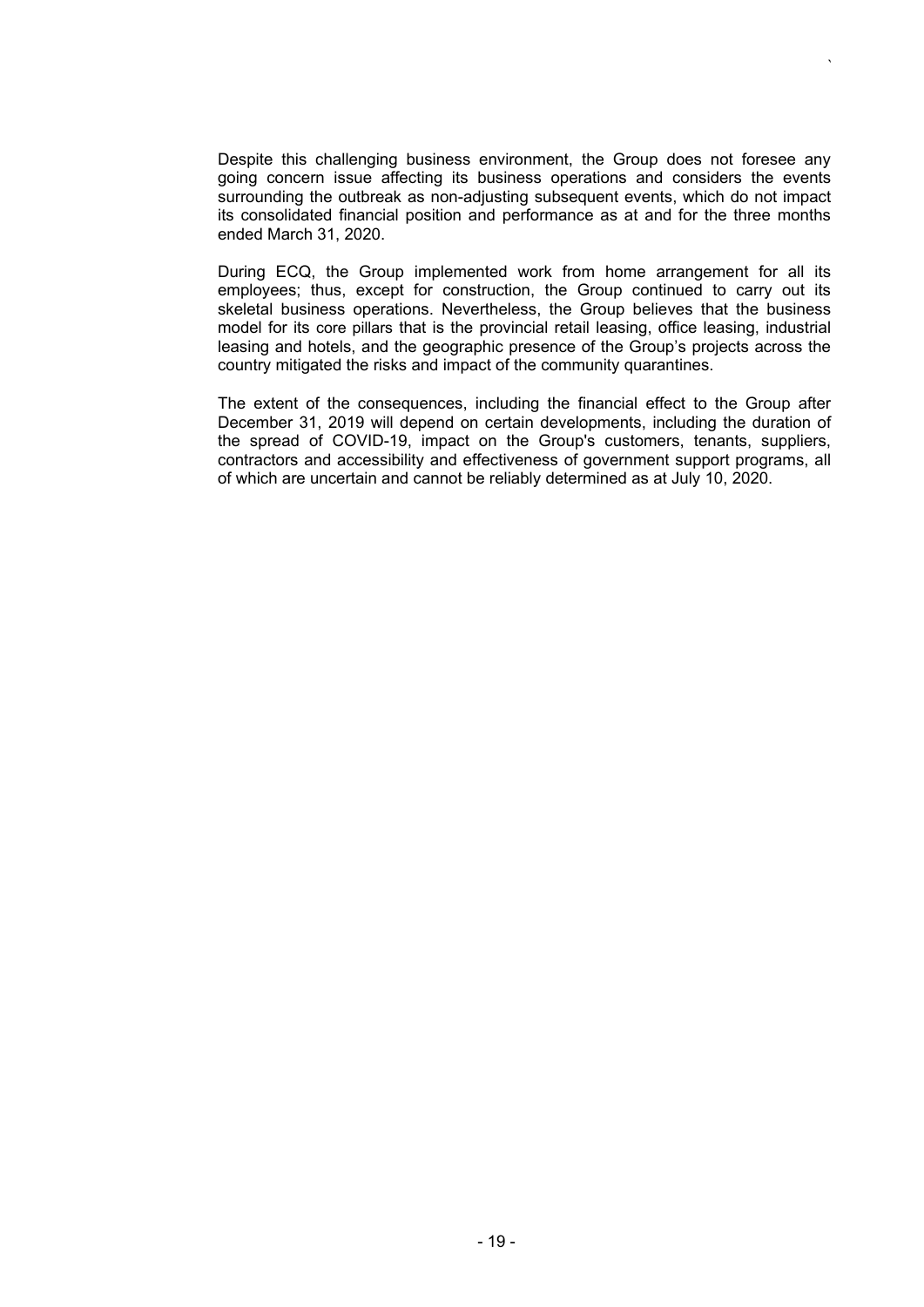#### **DOUBLEDRAGON PROPERTIES CORP.**

**Loans and Receivables**

**As of March 31, 2020**

|               | Neither past due |             | Past due but not impaired |                  |              |
|---------------|------------------|-------------|---------------------------|------------------|--------------|
| <b>Total</b>  | nor impaired     | $-90$ days  | 91 - 180 days             | $181 - 360$ days | $>$ 360 days |
| 6.486,670.210 | 4,665,951,589    | 704.837,680 | 275, 212, 279             | 292,807,277      | 547,861,385  |
|               |                  |             |                           |                  |              |

#### DOUBLEDRAGON PROPERTIES CORP. AND SUBSIDIARIES

UNAUDITED CONSOLIDATED INTERIM STATEMENTS OF COMPREHENSIVE INCOME

For the quarters ended March 31, 2020 and March 31, 2019

|                                                                      |               | (As restated)  | <b>Horizontal Analysis</b> |           |          | <b>Vertical Analysis</b> |
|----------------------------------------------------------------------|---------------|----------------|----------------------------|-----------|----------|--------------------------|
|                                                                      | Mar. 31, 2020 | Mar. 31, 2019  | <b>Increase (Decrease)</b> |           | 2020     | 2019                     |
| <b>REVENUES</b>                                                      |               |                |                            |           |          |                          |
| Rent income                                                          | P774,969,494  | P627,210,271   | P147,759,223               | 23.6%     | 40.5%    | 23.6%                    |
| Real estate sales                                                    | 208,140,522   | 178,998,493    | 29,142,029                 | 16.3%     | 10.9%    | 6.7%                     |
| Hotel revenues                                                       | 152,944,078   | 142,782,772    | 10.161.306                 | 7.1%      | 8.0%     | 5.4%                     |
| Unrealized gain from change in fair values of investment<br>property | 452,585,473   | 1,479,424,630  | (1,026,839,157)            | $-69.4%$  | 23.6%    | 55.6%                    |
| Interest income                                                      | 20,223,078    | 447.585        | 19.775.493                 | 4418.3%   | 1.1%     | $0.0\%$                  |
| Income from forfeitures                                              | 457,718       | 148,824        | 308,894                    | 207.6%    | 0.0%     | $0.0\%$                  |
| Others                                                               | 305,288,527   | 232,198,582    | 73,089,945                 | 31.5%     | 15.9%    | 8.7%                     |
|                                                                      | 1,914,608,890 | 2,661,211,157  | (746, 602, 267)            | $-28.1\%$ | 100.0%   | $100.0\%$                |
| <b>COST AND EXPENSES</b>                                             |               |                |                            |           |          |                          |
| Cost of real estate sales                                            | 112,446,872   | 105,903,632    | 6,543,240                  | 6.2%      | 5.9%     | 4.0%                     |
| Cost of hotel operations                                             | 100,919,164   | 124,700,049    | (23,780,885)               | $-19.1%$  | 5.3%     | 4.7%                     |
| Selling and marketing expenses                                       | 63,219,858    | 74,571,178     | (11,351,320)               | $-15.2%$  | 3.3%     | $2.8\%$                  |
| General and administrative expenses                                  | 333,486,361   | 474,514,744    | (141, 028, 383)            | $-29.7%$  | 17.4%    | 17.8%                    |
| Interest expense                                                     | 298, 344, 255 | 136,856,604    | 161,487,651                | 118.0%    | 15.6%    | 5.1%                     |
|                                                                      | 908,416,510   | 916,546,207    | (8,129,697)                | $-0.9\%$  | 47.4%    | 34.4%                    |
| <b>INCOME BEFORE INCOME TAX</b>                                      | 1,006,192,380 | 1,744,664,950  | (738, 472, 570)            | $-42.3%$  | 52.6%    | 65.6%                    |
| <b>INCOME TAX EXPENSE</b>                                            | 261,447,436   | 525,474,111    | (264, 026, 675)            | $-50.2\%$ | 13.7%    | 19.7%                    |
| NET INCOME/TOTAL COMPREHENSIVE INCOME                                | P744,744,944  | P1,219,190,839 | P(474, 445, 895)           | $-38.9\%$ | 38.9%    | 45.8%                    |
|                                                                      |               |                |                            |           |          |                          |
| Attributable to:                                                     |               |                |                            |           |          |                          |
| Equity holders of the Parent Company                                 | P536,691,188  | P919,405,349   | P(382,714,161)             | $-41.6%$  | 28.0%    | 34.5%                    |
| Non-controlling interest                                             | 208, 053, 756 | 299,785,490    | (91, 731, 734)             | $-30.6%$  | $10.9\%$ | 11.3%                    |
|                                                                      | P744,744,944  | P1,219,190,839 | P(474, 445, 895)           | $-38.9\%$ | 38.9%    | 45.8%                    |
|                                                                      |               |                |                            |           |          |                          |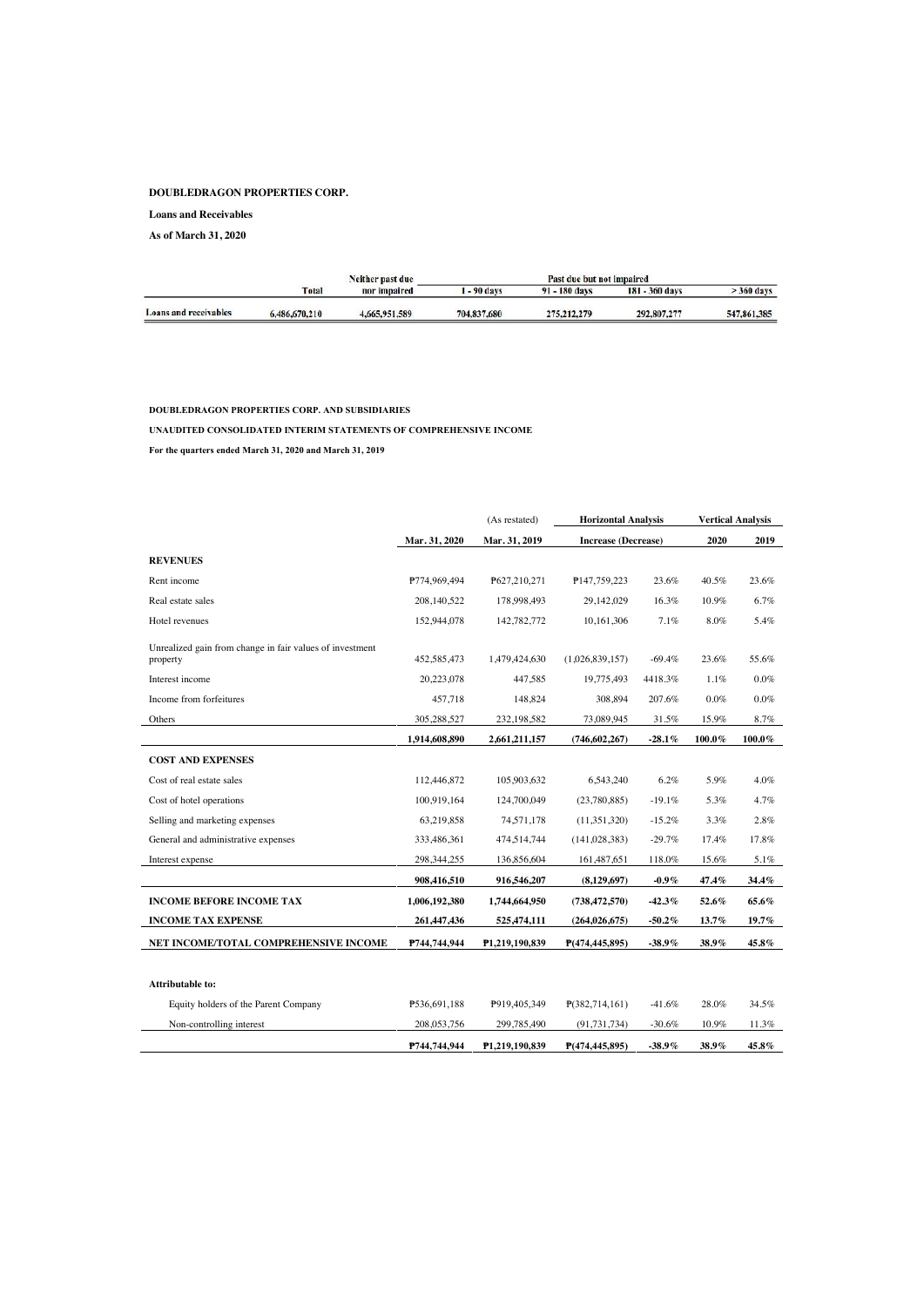## **Item 2. Management's Discussion and Analysis of Financial Condition and Results of Operations.**

#### **March 31, 2020 versus March 31, 2019 Results of Operations**

#### DOUBLEDRAGON PROPERTIES CORP. AND SUBSIDIARIES UNAUDITED CONSOLIDATED INTERIM STATEMENTS OF **COMPREHENSIVE INCOME**

For the quarters ended March 31, 2020 and March 31, 2019

|                                                                      |               | (As restated)  | <b>Horizontal Analysis</b> |           |        | <b>Vertical Analysis</b> |  |
|----------------------------------------------------------------------|---------------|----------------|----------------------------|-----------|--------|--------------------------|--|
|                                                                      | Mar. 31, 2020 | Mar. 31, 2019  | <b>Increase (Decrease)</b> |           | 2020   | 2019                     |  |
| <b>REVENUES</b>                                                      |               |                |                            |           |        |                          |  |
| Rent income                                                          | P774,969,494  | P627,210,271   | P147,759,223               | 23.6%     | 40.5%  | 23.6%                    |  |
| Real estate sales                                                    | 208,140,522   | 178.998.493    | 29.142.029                 | 16.3%     | 10.9%  | 6.7%                     |  |
| Hotel revenues                                                       | 152,944,078   | 142,782,772    | 10,161,306                 | 7.1%      | 8.0%   | 5.4%                     |  |
| Unrealized gain from change in fair values of investment<br>property | 452,585,473   | 1,479,424,630  | (1,026,839,157)            | $-69.4%$  | 23.6%  | 55.6%                    |  |
| Interest income                                                      | 20,223,078    | 447.585        | 19,775,493                 | 4418.3%   | 1.1%   | $0.0\%$                  |  |
| Income from forfeitures                                              | 457,718       | 148,824        | 308,894                    | 207.6%    | 0.0%   | $0.0\%$                  |  |
| Others                                                               | 305,288,527   | 232,198,582    | 73,089,945                 | 31.5%     | 15.9%  | 8.7%                     |  |
|                                                                      | 1,914,608,890 | 2,661,211,157  | (746, 602, 267)            | $-28.1\%$ | 100.0% | $100.0\%$                |  |
| <b>COST AND EXPENSES</b>                                             |               |                |                            |           |        |                          |  |
| Cost of real estate sales                                            | 112,446,872   | 105,903,632    | 6.543.240                  | 6.2%      | 5.9%   | 4.0%                     |  |
| Cost of hotel operations                                             | 100,919,164   | 124,700,049    | (23,780,885)               | $-19.1%$  | 5.3%   | 4.7%                     |  |
| Selling and marketing expenses                                       | 63.219.858    | 74.571.178     | (11.351.320)               | $-15.2%$  | 3.3%   | 2.8%                     |  |
| General and administrative expenses                                  | 333,486,361   | 474,514,744    | (141, 028, 383)            | $-29.7%$  | 17.4%  | 17.8%                    |  |
| Interest expense                                                     | 298, 344, 255 | 136,856,604    | 161,487,651                | 118.0%    | 15.6%  | 5.1%                     |  |
|                                                                      | 908,416,510   | 916,546,207    | (8,129,697)                | $-0.9\%$  | 47.4%  | 34.4%                    |  |
| <b>INCOME BEFORE INCOME TAX</b>                                      | 1,006,192,380 | 1,744,664,950  | (738, 472, 570)            | $-42.3%$  | 52.6%  | 65.6%                    |  |
| <b>INCOME TAX EXPENSE</b>                                            | 261,447,436   | 525,474,111    | (264, 026, 675)            | $-50.2\%$ | 13.7%  | 19.7%                    |  |
| NET INCOME/TOTAL COMPREHENSIVE INCOME                                | P744,744,944  | P1,219,190,839 | P(474, 445, 895)           | $-38.9%$  | 38.9%  | 45.8%                    |  |
|                                                                      |               |                |                            |           |        |                          |  |
| <b>Attributable to:</b>                                              |               |                |                            |           |        |                          |  |
| Equity holders of the Parent Company                                 | P536,691,188  | P919,405,349   | P(382,714,161)             | $-41.6%$  | 28.0%  | 34.5%                    |  |
| Non-controlling interest                                             | 208, 053, 756 | 299,785,490    | (91, 731, 734)             | $-30.6%$  | 10.9%  | 11.3%                    |  |
|                                                                      | P744,744,944  | P1,219,190,839 | P(474,445,895)             | $-38.9%$  | 38.9%  | 45.8%                    |  |

#### **Revenues**

DoubleDragon Properties Corp. ("DoubleDragon" or "The Company") reports Consolidated Net Income figures for the first three months of 2020 at Php 744.74 Million. Excluding unrealized fair value gains for both periods, Core Net Income of DoubleDragon has more than doubled increasing +133.09% year-on-year to Php 427.94 Million from only Php 183.59 Million during the same period last year. Core EBITDA has likewise increased by 14.49% year-on-year to Php 1.01 Billion from only Php 881.81 Million during the same period last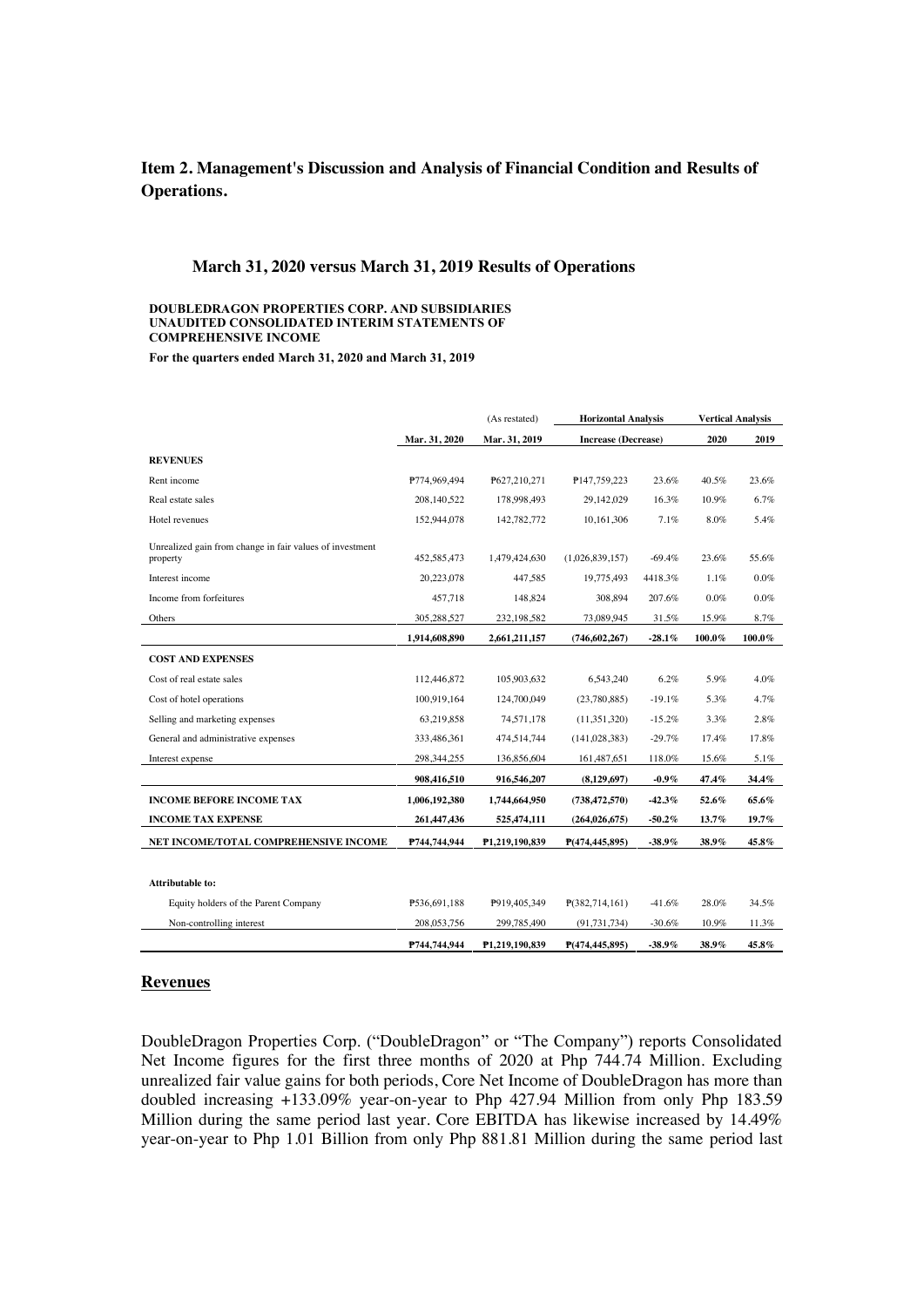year. The variance in Consolidated Net Income is due to one-off fair value gains during the first quarter of 2019 stemming from the completion of DoubleDragon Center East.

More importantly, DoubleDragon's recurring revenues continues to rise by  $20.51\%$  to Php 927.91 Million for the first three months of 2020 vs. only Php 769.99 Million during the same period last year primarily from the growth of its rental revenues which grew 23.56% to Php 774.97 Million during the first three months of the 2020 compared to only Php 627.21 Million during the same period last year. Recurring revenues now account for almost half or 48.46% of the Company's Consolidated Revenues from only 28.93% a year prior as it continues its shift towards its goal of becoming a 90% recurring revenue company.

Hotel Revenues of P152.94 million also contributed significantly to the consolidated revenues for the first three months of the Company, an increase of 7.1% from P142.78 million posted in the same period in 2019, brought in by the Company's hospitality revenue segment.

The Company's interest income for the first three months of 2020.increased by  $\overline{P}$ 19.78 million or,  $4418.3\%$ , to  $P20.22$  million, compared to  $P447,585$  in 2019, as a result of the increase in the Company's deposit placements with financial institutions.

Other income from forfeiture related to forfeited collections from buyers of residential and hotel units increased by 207.6% for the the first three months of 2020 compared to the same period last year.

Furthermore, a P73.09 million increase (31.5%) in Other Income from P232.2 million to P305.29 million accounted for 15.9% of the consolidated revenues for the first three months of 2020.

The Company targets to complete a leasable portfolio of 1.2 Million square meters by 2022 spread across its core business segments. Double Dragon's four pillars of growth continues to strengthen in provincial retail leasing, office leasing, industrial leasing and hotels which will provide the Company with a diversified source of recurring revenues backed by a string of appreciating hard assets.

#### **Cost and Expenses**

Cost of real estate sales amounting to P112.45 million increased by P6.54 million 6.2% for the three months ended March 31, 2020, the increase is related to the higher real estate sales recognized by the Company for the period. Cost of hotel operations amounting to P100.92 million decreased by P23.78 million (19.1%) for the three months ended March 31, 2020.

Selling expenses of P63.22 million decreased by P11.35 million (15.2%) from P74.57 million from the same period last year. General and administrative expenses of P333.49 million decreased by P141.03 million (29.07%). Interest expense amounting to P298.34 million was recognized for the three months ended March 31,  $2020 -$  an increase from P161.49 million 118% in the same period last year due to lower capitalized borrowing cost for the period.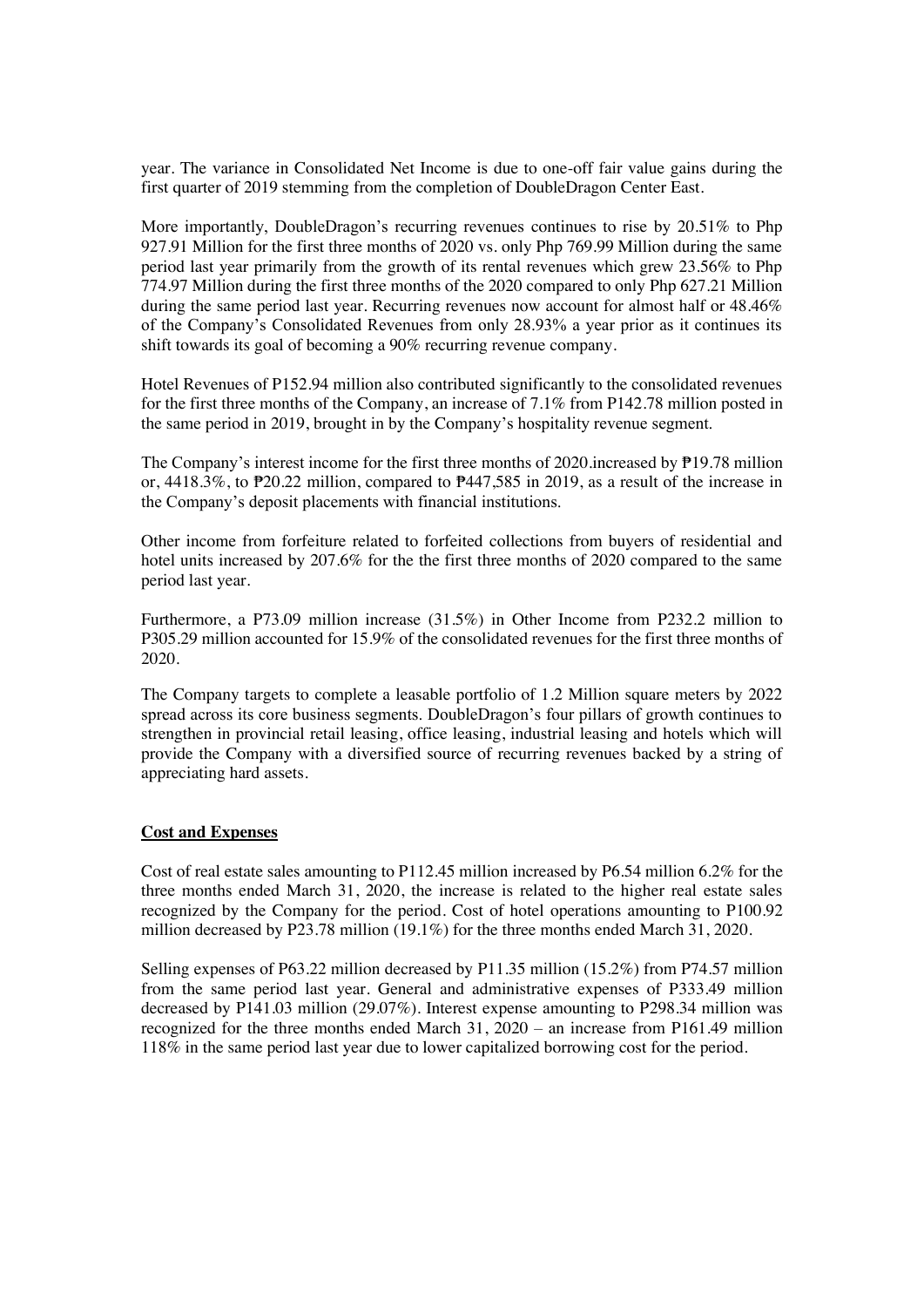#### **Income before income tax**

The Company's consolidated income before income tax for the three months ended March 31, 2019 is at  $\overline{P1.01}$  billion, a decrease of  $\overline{P738.47}$  million or 42.3%, from its consolidated income before income tax of  $\overline{P}1.74$  billion recorded for the same period in 2019.

### **Income tax expense**

The Company's income tax expense for the first three months is at  $P261.45$  million, a decrease of  $\overline{P}264.03$  million, or -50.2%, from its income tax expense of  $\overline{P}525.47$  million recorded for the same period in 2019, primarily due to the lower deferred tax recognized from unrealized gains from change in fair values of investment property booked during the period.

### **Net Income**

The Company's consolidated net income of P744.74 million decreased by P474.45 million, for the three months ended March 31, 2020 from P1.22 billion posted for the same period in the previous year due to lower fair value gains from investment property recorded during the period, decreased by (69.4%). Howover, core revenues of the Company continues to increase with recurring revenues increasing by 30.7% from the same period last year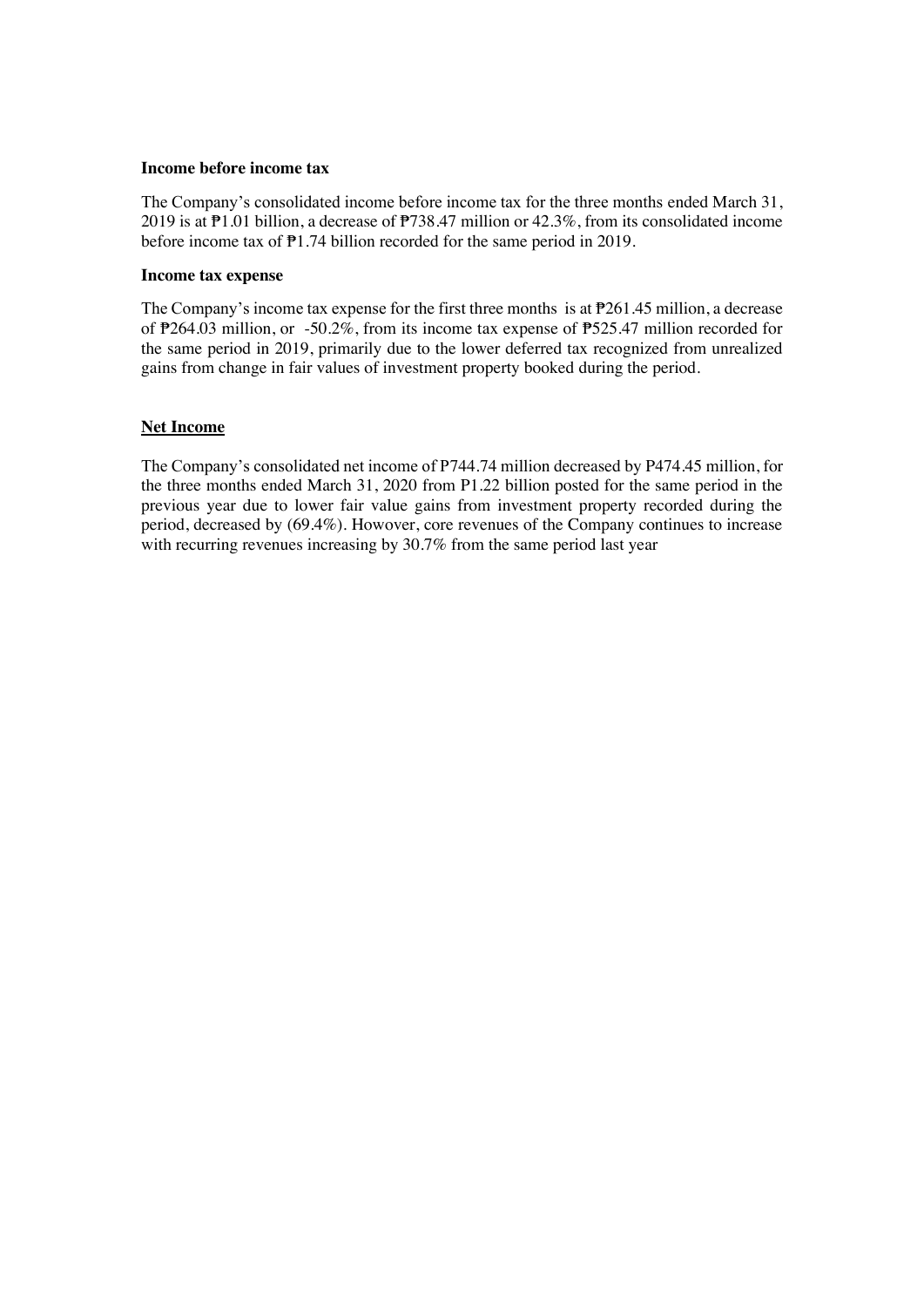## **March 31, 2020 versus December 31, 2019 Interim Statements of Financial Position**

DOUBLEDRAGON PROPERTIES CORP. AND SUBSIDIARIES

CONSOLIDATED INTERIM STATEMENTS OF FINANCIAL POSITION

|                                                                    | <b>Unaudited</b>      | Audited           | <b>Horizontal Analysis</b>    |                 | <b>Vertical Analysis</b> |           |
|--------------------------------------------------------------------|-----------------------|-------------------|-------------------------------|-----------------|--------------------------|-----------|
|                                                                    | <b>March 31, 2020</b> | December 31, 2019 | <b>Increase</b><br>(Decrease) | $\mathcal{G}_0$ | 31-Mar-20                | 31-Dec-19 |
| <b>ASSETS</b>                                                      |                       |                   |                               |                 |                          |           |
| <b>Current Assets</b>                                              |                       |                   |                               |                 |                          |           |
| Cash and cash equivalents                                          | 5,308,297,531         | 6,700,927,921     | (1,392,630,390)               | $-20.8%$        | 4.6%                     | 5.9%      |
| Receivables                                                        | 6,477,873,323         | 5,798,297,764     | 679,575,559                   | 11.7%           | 5.6%                     | 5.1%      |
| Inventories                                                        | 2,283,137,986         | 2,169,314,462     | 113,823,524                   | 5.2%            | 2.0%                     | 1.9%      |
| Due from related parties                                           | 55,150,000            | 55,150,000        |                               | $0.0\%$         | $0.0\%$                  | $0.0\%$   |
| Prepaid expenses and other current assets - net                    | 5,202,316,489         | 4,486,515,652     | 715,800,837                   | 16.0%           | 4.5%                     | 4.0%      |
| <b>Total Current Assets</b>                                        | 19,326,775,329        | 19,210,205,799    | 116,569,530                   | $0.6\%$         | 16.8%                    | 16.9%     |
|                                                                    |                       |                   |                               |                 |                          |           |
| <b>Noncurrent Assets</b>                                           |                       |                   |                               |                 |                          |           |
| Receivables - net of current portion                               | 8,796,887             | 9,898,720         | (1,101,833)                   | $-11.1%$        | $0.0\%$                  | 0.0%      |
| Property and equipment - net                                       | 922,525,991           | 951, 538, 774     | (29,012,783)                  | $-3.0%$         | $0.8\%$                  | 0.8%      |
| Goodwill and intangible assets                                     | 1,253,172,952         | 1,237,911,379     | 15,261,573                    | 1.2%            | 1.1%                     | 1.1%      |
| Investment property                                                | 90,696,036,685        | 89,213,048,577    | 1,482,988,108                 | 1.7%            | 78.6%                    | 78.6%     |
| Right-of-use - net                                                 | 726,071               | 862,209           | (136, 138)                    | $-15.8%$        | $0.0\%$                  | 0.0%      |
| Deferred tax assets                                                | 541,968,296           | 504, 367, 200     | 37,601,096                    | 7.5%            | 0.5%                     | 0.4%      |
| Other noncurrent assets                                            | 2,570,331,369         | 2,418,763,491     | 151,567,878                   | 6.3%            | 2.2%                     | 2.1%      |
| <b>Total Noncurrent Assets</b>                                     | 95,993,558,251        | 94,336,390,350    | 1,657,167,901                 | $1.8\%$         | 83.2%                    | 83.1%     |
|                                                                    | 115,320,333,580       | 113,546,596,149   | 1,773,737,431                 | $1.6\%$         | $100.0\%$                | 100.0%    |
|                                                                    |                       |                   |                               |                 |                          |           |
| <b>LIABILITIES AND EQUITY</b>                                      |                       |                   |                               |                 |                          |           |
| <b>Current Liabilities</b>                                         |                       |                   |                               |                 |                          |           |
| Accounts payable and other current liabilities                     | 9, 195, 181, 664      | 8,658,321,689     | 536,859,975                   | 6.2%            | 8.0%                     | 7.6%      |
| Short-term notes payable                                           | 11,583,351,816        | 12,015,344,351    | (431,992,535)                 | $-3.6%$         | 10.0%                    | 10.6%     |
| Due to related parties                                             | 988,322,908           | 988,322,908       |                               | $0.0\%$         | 0.9%                     | 0.9%      |
| Current portion of customers' deposits                             | 495,408,942           | 420,593,972       | 74,814,970                    | 17.8%           | 0.4%                     | 0.4%      |
| Dividends payable                                                  | 49,361,975            | 151,578,047       | (102, 216, 072)               | $-67.4%$        | $0.0\%$                  | 0.1%      |
| Income tax payable                                                 | 70,100,115            | 54,719,292        | 15,380,823                    | 28.1%           | 0.1%                     | $0.0\%$   |
| <b>Total Current Liabilities</b>                                   | 22,381,727,420        | 22,288,880,259    | 92,847,161                    | 0.4%            | 19.4%                    | 19.6%     |
|                                                                    |                       |                   |                               |                 |                          |           |
| <b>Noncurrent Liabilities</b>                                      |                       |                   |                               |                 |                          |           |
| Long-term notes payable - net of issue cost                        | 18,530,507,505        | 18,521,177,930    | 9,329,575                     | 0.1%            | 16.1%                    | 16.3%     |
| Bonds payable - net of issue cost                                  | 14,850,767,944        | 14,844,514,329    | 6,253,615                     | $0.0\%$         | 12.9%                    | 13.1%     |
| Deferred tax liability                                             | 10,561,343,376        | 10,312,452,220    | 248,891,156                   | 2.4%            | 9.2%                     | 9.1%      |
| Lease liability - net of current protion                           | 1,394,443,469         | 1,351,978,820     | 42,464,649                    | 3.1%            | 1.2%                     | 1.2%      |
| Retirement benefits liability                                      | 16,310,726            | 16,310,726        |                               | 0.0%            | $0.0\%$                  | $0.0\%$   |
| Customers' deposits - net of current portion                       | 216,888,819           | 215,641,847       | 1,246,972                     | $0.6\%$         | 0.2%                     | 0.2%      |
| Other noncurrent liabilities                                       | 2,866,769,280         | 2,076,864,921     | 789,904,359                   | 38.0%           | 2.5%                     | 1.8%      |
| <b>Total Noncurrent Liabilities</b>                                | 48, 437, 031, 119     | 47,338,940,793    | 1,098,090,326                 | 2.3%            | 42.0%                    | 41.7%     |
| <b>Total Liabilities</b>                                           | 70,818,758,539        | 69,627,821,052    | 1,190,937,487                 | 1.7%            | 61.4%                    | 61.3%     |
|                                                                    |                       |                   |                               |                 |                          |           |
| Equity                                                             |                       |                   |                               |                 |                          |           |
| <b>Equity Attributable to Equity Holders of the Parent Company</b> |                       |                   |                               |                 |                          |           |
| Capital stock                                                      | 237,310,060           | 237,310,060       |                               | $0.0\%$         | 0.2%                     | 0.2%      |
| Preferred shares                                                   | 10,000,000,000        | 10,000,000,000    | L                             | 0.0%            | 8.7%                     | 8.8%      |
| Additional paid-in capital                                         | 5,540,589,852         | 5,540,589,852     |                               | $0.0\%$         | 4.8%                     | 4.9%      |
| Retained earnings                                                  | 15,088,546,460        | 14,713,800,272    | 374,746,188                   | 2.5%            | 13.1%                    | 13.0%     |
| Retirement benefits liability                                      | 36,155                | 36,155            |                               | $0.0\%$         | $0.0\%$                  | 0.0%      |
| Less: Treasury stock                                               | (167, 160, 000)       | (167, 160, 000)   |                               | $0.0\%$         | $-0.1%$                  | $-0.1\%$  |
|                                                                    | 30,699,322,527        | 30,324,576,339    | 374,746,188                   | 1.2%            | $26.6\%$                 | 26.7%     |
| <b>Non-controlling Interest</b>                                    | 13,802,252,514        | 13,594,198,758    | 208,053,756                   | 1.5%            | 12.0%                    | 12.0%     |
| <b>Total Equity</b>                                                | 44,501,575,041        | 43,918,775,097    | 582,799,944                   | 1.3%            | 38.6%                    | 38.7%     |
| <b>Total Liabilities and Equity</b>                                | 115,320,333,580       | 113,546,596,149   | 1,773,737,431                 | $1.6\%$         | 100.0%                   | $100.0\%$ |

As of the end of March 31, 2020, Consolidated Total Assets stood at Php 115.32 Billion while Total Equity reached Php 44.50 Billion. Debt-to-equity is at parity standing at 1.01x far below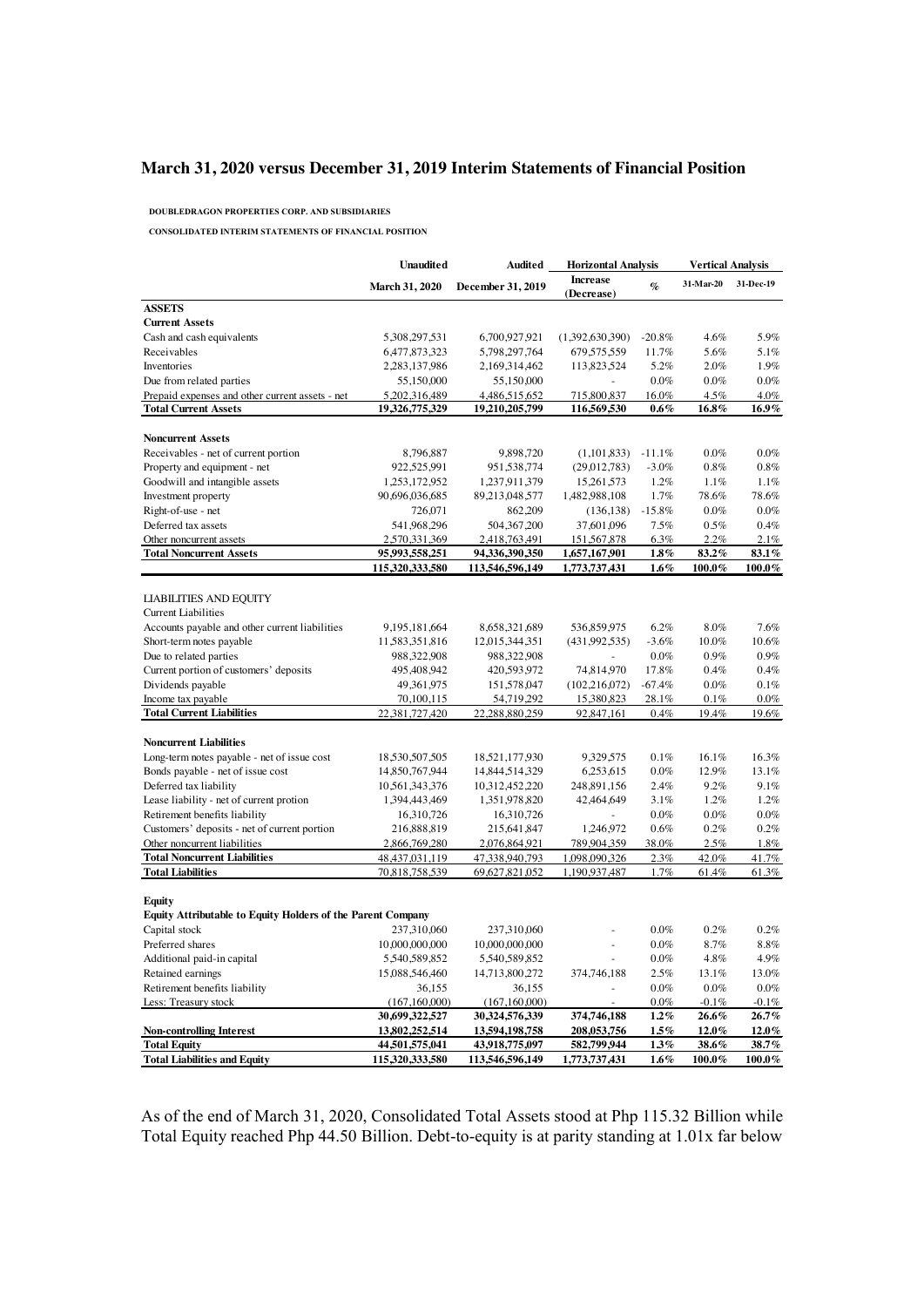its loan covenant debt-to-equity cap of 2.33x which translates to unutilized debt capacity of Php 58.33 Billion.

The Company's Total Assets increased by  $P1.77$  billion from the end of last year primarily due to the increase in the Company's Investment Properties which now stand at P90.70 billion . as the Company continues to expand its recurring revenue stream and the increase in the fair value of investment properties. DoubleDragon is focusing on the buildup of recurring revenue firmly grounded on a portfolio of appreciating real estate assets acquired at un-stretched prices to provide downturn protection during any economic cycle.

#### **Current Assets**

Cash amounting to P5.31 billion as of March 31, 2020 decreased by P1.39 million  $(20.8\%)$ from P6.7 billion as of December 31, 2019. Decreased in cash was due to net cash used in investing and operating activities of the Company.

Receivables amounting to P6.48 billion as of March 31, 2020 increased by P679.58 million  $(11.7%)$  from P5.8 billion as of December 31, 2019 due to incremental sales from the Company's projects.

Real estate inventories amounting to  $P2.28$  billion as of March 31, 2020 decreased by  $P113.8$ million from P2.17 billion on December 31, 2019.

#### **Noncurrent Assets**

Investment property amounting to  $P90.70$  billion as of March 31, 2020 increased by P1.48 billion  $(1.7\%)$  from P89.21 billion as of December 31, 2019 due to continues construction of leasing properties and appreciation of investment properties owned of the Company.

Right-of-use assets decreased by 15.8% due to amortization during the period and changes in the fair value of the property.

#### **Current Liabilities**

Accounts payable and other liabilities amounting to P9.20 billion as of March 31, 2020 increased by P536.86 million (6.2%) from P8.66 billion as of December 31, 2019. The bulk of such increase is attributable to Trade Payables arising from services provided by the contractors and subcontractors for actual progress billings related to existing and new developmental projects.

Short-term notes payable amounting to P11.58 billion as of March 31, 2020 decreased by P432 million  $(3.6\%)$  from P12.02 billion as of December 31, 2019 due to repayment of short-term loans.

Customers' deposits amounting to P495.41 million as of March 31, 2020 increased by P74.81 million (17.8%) from P420.59 million as of December 31, 2019 due to the increase in deposits from DD Meridian Park's new tenants as well as deposits from the unit buyers of the Company's real estate and Hotel101 projects.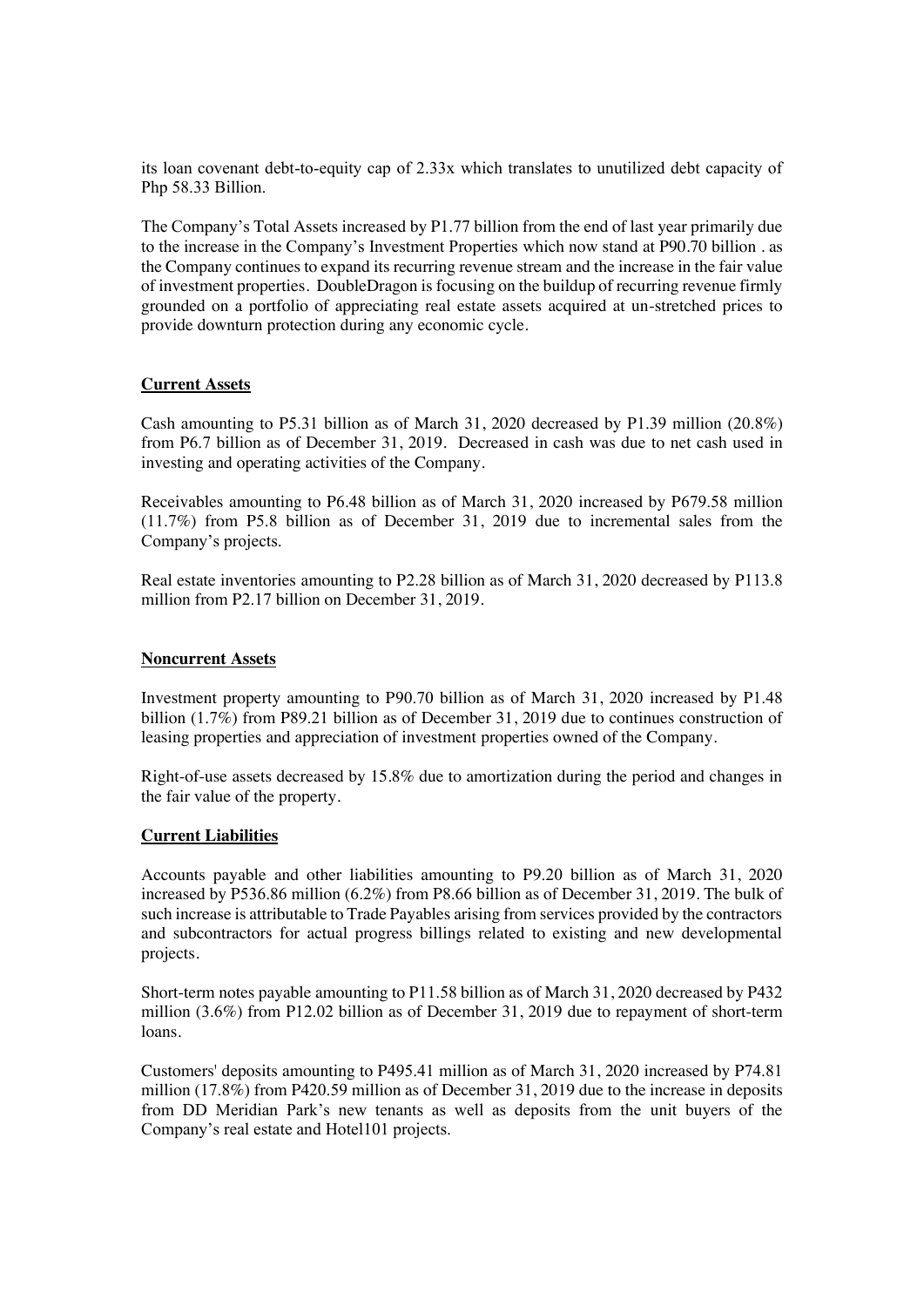### **Noncurrent Liabilities**

Long-term notes payable remains at P18.53 billion as of March 31, 2020. Bonds payable also remains at P14.85 billion as of March 31, 2020. Deferred tax liabilities increased by P248.9 million  $(2.4\%)$  to P10.56 billion from P10.31 billion as of December 31, 2019.

## **Equity**

Equity amounting to P44.50 billion as of March 31, 2020 increased by P582.8 million from P43.92 billion as of December 31, 2019, due to the consolidated net income recorded for the first three months of 2020.

|                        | <b>Unaudited</b><br><b>March 31, 2020</b> | <b>Audited</b><br>December 31,<br>2019 |
|------------------------|-------------------------------------------|----------------------------------------|
| <b>Current Ratio</b>   | 0.86                                      | 0.86                                   |
| Asset to Equity        | 2.59                                      | 2.59                                   |
| Debt to Equity Ratios  |                                           |                                        |
| On Gross Basis         | 1.01x                                     | 1.03x                                  |
| On Net Basis           | 0.89x                                     | 0.88x                                  |
| <b>Acid Test Ratio</b> | 0.53                                      | 0.56                                   |

|                                | <b>Unaudited</b><br>period ending<br><b>March 31, 2020</b> | <b>Unaudited</b><br>period ending<br><b>March 31, 2019</b> |
|--------------------------------|------------------------------------------------------------|------------------------------------------------------------|
| Return on Equity               | 1.76%                                                      | 4.12%                                                      |
| Net Income to Revenue          | 28.03%                                                     | 31.40%                                                     |
| Revenue Growth                 | $-28.05\%$                                                 | 33.53%                                                     |
| Income Growth                  | $-41.63%$                                                  | 46.36%                                                     |
| <b>EBITDA</b>                  | PhP 1,326,411,034                                          | PhP 1,917,404,690                                          |
| Solvency Ratio                 | 0.01                                                       | 0.02                                                       |
| <b>Interest Coverage Ratio</b> | 1.80                                                       | 3.58                                                       |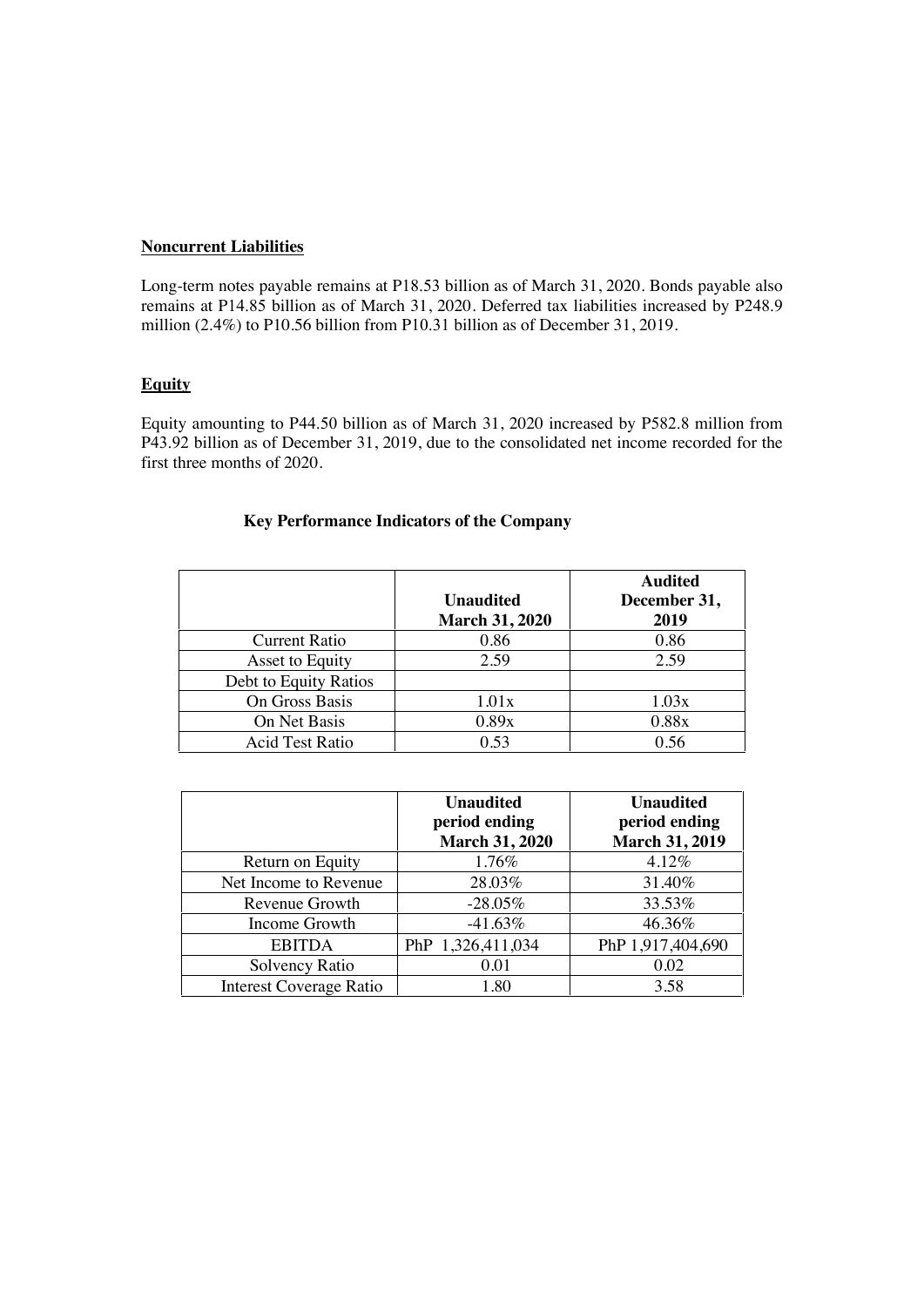The following are the formula by which the Company calculates the foregoing performance indicators are as follows:

| 1. Current Ratio                         | <b>Current Assets</b>                                                                                                                            |
|------------------------------------------|--------------------------------------------------------------------------------------------------------------------------------------------------|
|                                          | <b>Current Liabilities</b>                                                                                                                       |
| 2. Asset to Equity Ratio                 | <b>Total Assets</b><br>Total Stockholders' Equity                                                                                                |
| 3. Debt to Equity Ratio<br>(Gross Basis) | Total Interest Bearing Short-Term and Long-<br>Term Debt<br><b>Total Equity</b>                                                                  |
| 4. Debt to Equity Ratio<br>(Net Basis)   | Total Interest Bearing Short-Term and Long-Term Debt less Cash and<br>Cash Equivalent<br><b>Total Equity</b>                                     |
| 5. Return on Equity                      | Net Income Attributable to Owners of the<br>Parent<br>Average Equity Attributable to the Owners of<br>the Parent                                 |
| 6. Net Income to<br>Revenue              | Net Income Attributable to Owners of<br>the Parent<br><b>Total Revenue</b>                                                                       |
| 7. Revenue Growth                        | Total Revenue (Current Period) - Total Revenue (Prior<br>Period)<br>Total Revenue (Prior Period)                                                 |
| 8. Income Growth                         | Net Income Attributable to Owners of the Parent<br>(Current Period)<br>$-1$<br>Net Income Attributable to Owners of the Parent<br>(Prior Period) |
| 9. EBITDA                                | Income from Operations + Depreciation and Amortization + Interest<br>Expense                                                                     |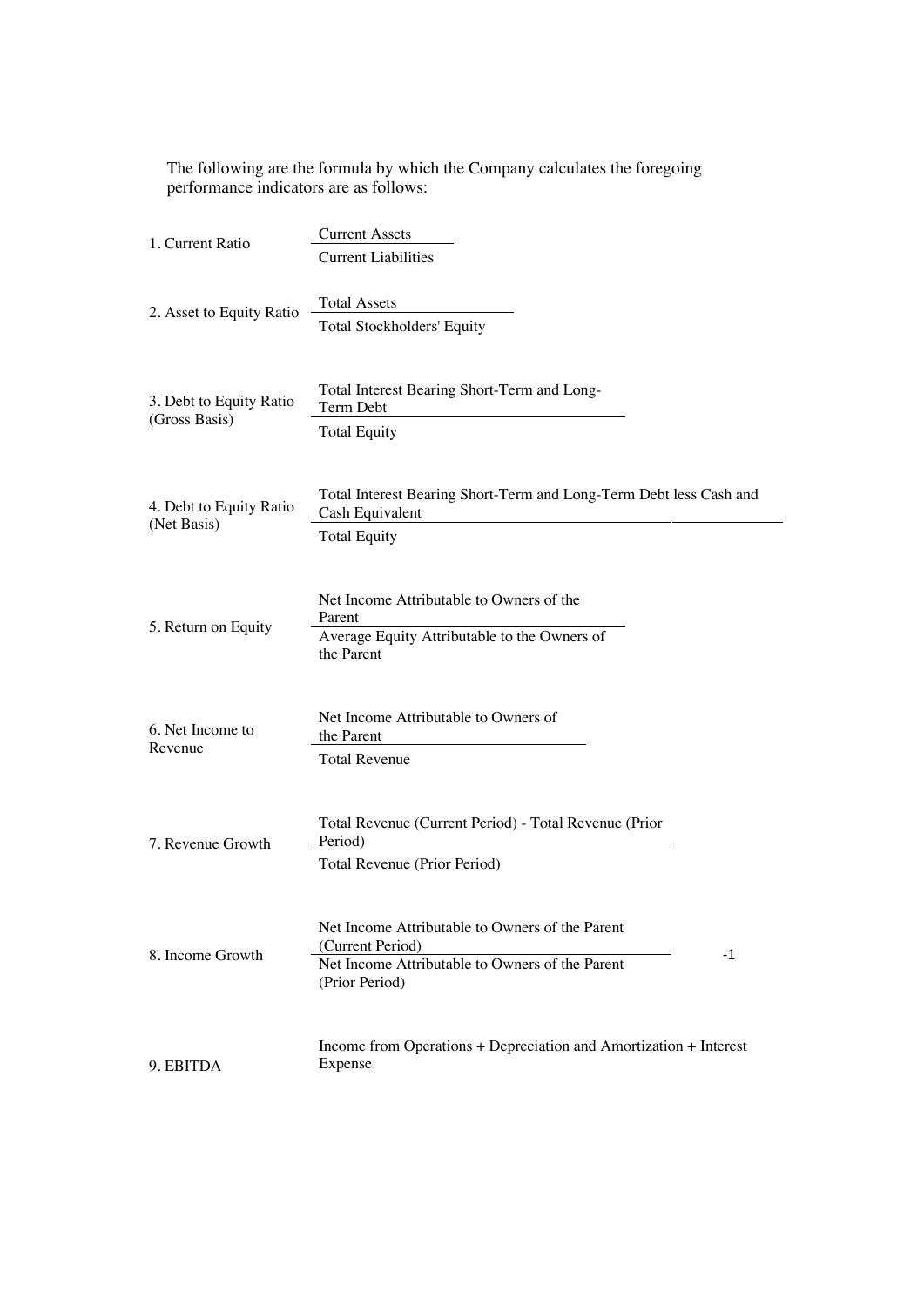| 10. Acid Test Ratio            | Cash + Accounts Receivable + Marketable<br><b>Securities</b>              |  |
|--------------------------------|---------------------------------------------------------------------------|--|
|                                | Current Liabilities                                                       |  |
| 11. Solvency Ratio             | Net Income + Depreciation and<br>Amortization<br><b>Total Liabilities</b> |  |
| 12. Interest Coverage<br>Ratio | Earnings Before Interest and<br>Taxes<br>Interest Paid                    |  |

# **PART II--OTHER INFORMATION**

**N/A**